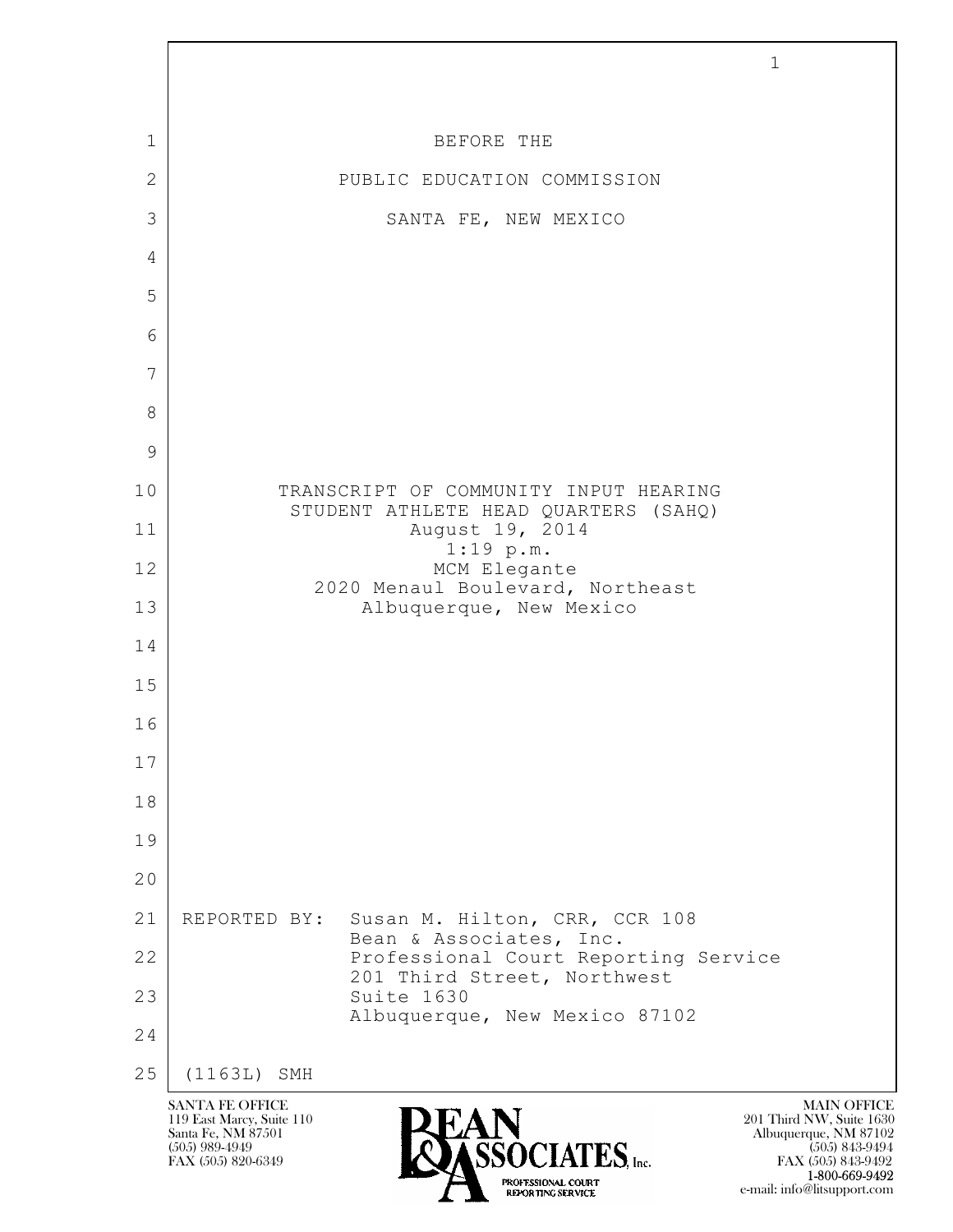| $\mathbf{1}$ | APPEARANCES                                                        |                                                   |
|--------------|--------------------------------------------------------------------|---------------------------------------------------|
| 2            | COMMISSIONERS:                                                     |                                                   |
| 3            | MS. CAROLYN SHEARMAN, Chair<br>MR. EUGENE GANT, Vice Chair         |                                                   |
| 4            | MR. VINCE BERGMAN, Secretary<br>MR. J. TYSON PARKER                |                                                   |
| 5            | MR. JAMES CONYERS<br>MS. CARMI TOULOUSE                            |                                                   |
| 6            | MS. MILLIE POGNA                                                   |                                                   |
| 7            | STAFF:                                                             |                                                   |
| 8<br>9       | MR. MATT PAHL, Interim Director, Charter Schools<br>Division       |                                                   |
| 10           | MR. ED WOODD, Education Administrator, Charter<br>Schools Division |                                                   |
| 11           | INDEX                                                              |                                                   |
| 12           | 1 Call to Order                                                    | 3                                                 |
| 13           | 2 Roll Call                                                        | 3                                                 |
| 14           | 3 Student Athlete Head Quarters                                    | 7                                                 |
| 15           | 4 PEC Comments                                                     | 29                                                |
| 16           | REPORTER'S CERTIFICATE                                             | 75                                                |
| 17           |                                                                    |                                                   |
| 18           |                                                                    |                                                   |
| 19           |                                                                    |                                                   |
| 20           |                                                                    |                                                   |
| 21           |                                                                    |                                                   |
| 22           |                                                                    |                                                   |
| 23           |                                                                    |                                                   |
| 24           |                                                                    |                                                   |
| 25           |                                                                    |                                                   |
|              | <b>SANTA FE OFFICE</b>                                             | <b>MAIN OFFICE</b>                                |
|              | <b>PEAN</b><br>119 East Marcy, Suite 110<br>Santa Fe, NM 87501     | 201 Third NW, Suite 1630<br>Albuquerque, NM 87102 |

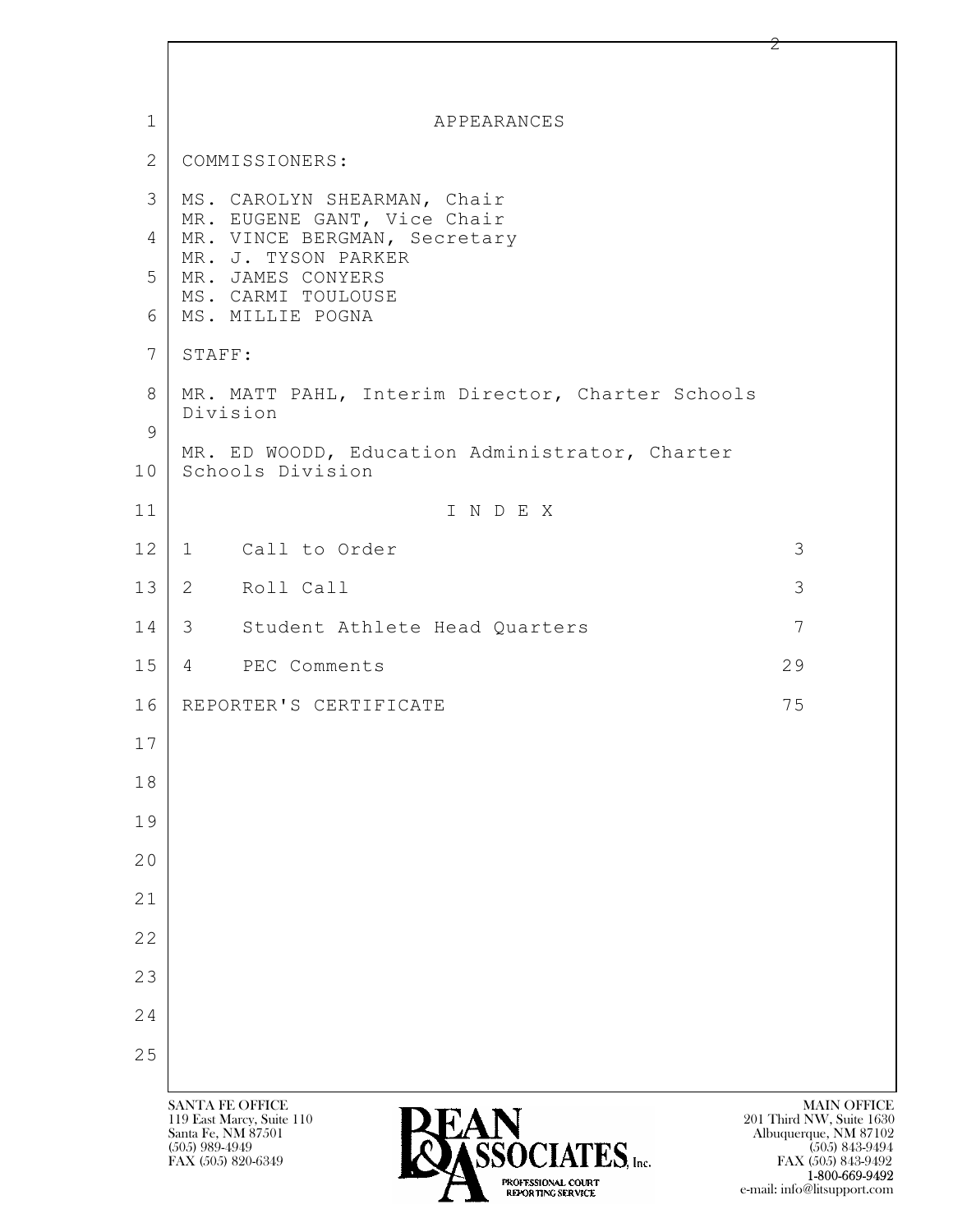| $\mathbf 1$  | CHAIR SHEARMAN: This hearing is before the           |
|--------------|------------------------------------------------------|
| $\mathbf{2}$ | Public Education Commission. This meeting is being   |
| 3            | conducted pursuant to New Mexico Statutes Annotated, |
| 4            | Title 22, Section 8B-6(J) 2009. The purpose of these |
| 5            | Community Input Hearings that will be held from      |
| 6            | August 18 through August 21, 2014, is to obtain      |
| 7            | information from the applicant and to receive        |
| 8            | community input to assist the Public Education       |
| 9            | Commission in its decision whether to grant the      |
| 10           | proposed charter application.                        |
| 11           | According to this section of the law, the            |
| 12           | commission may appoint a subcommittee of no fewer    |
| 13           | than three members to hold a public hearing.         |
| 14           | According to law, these hearings are being           |
| 15           | transcribed by a professional court reporter.        |
| 16           | At this point, I would like to stop in this          |
| 17           | presentation and ask Commissioner Bergman to do a    |
| 18           | roll call to be sure we do have enough people here.  |
| 19           | COMMISSION BERGMAN: I'll do this off the             |
| 20           | cuff because I put all my stuff in the car.          |
| 21           | Commissioner Parker.                                 |
| 22           | COMMISSIONER PARKER: Yes.                            |
| 23           | COMMISSION BERGMAN: Commissioner Pogna.              |
| 24           | COMMISSIONER POGNA:<br>Yes.                          |
| 25           | COMMISSION BERGMAN: Commissioner Toulouse.           |

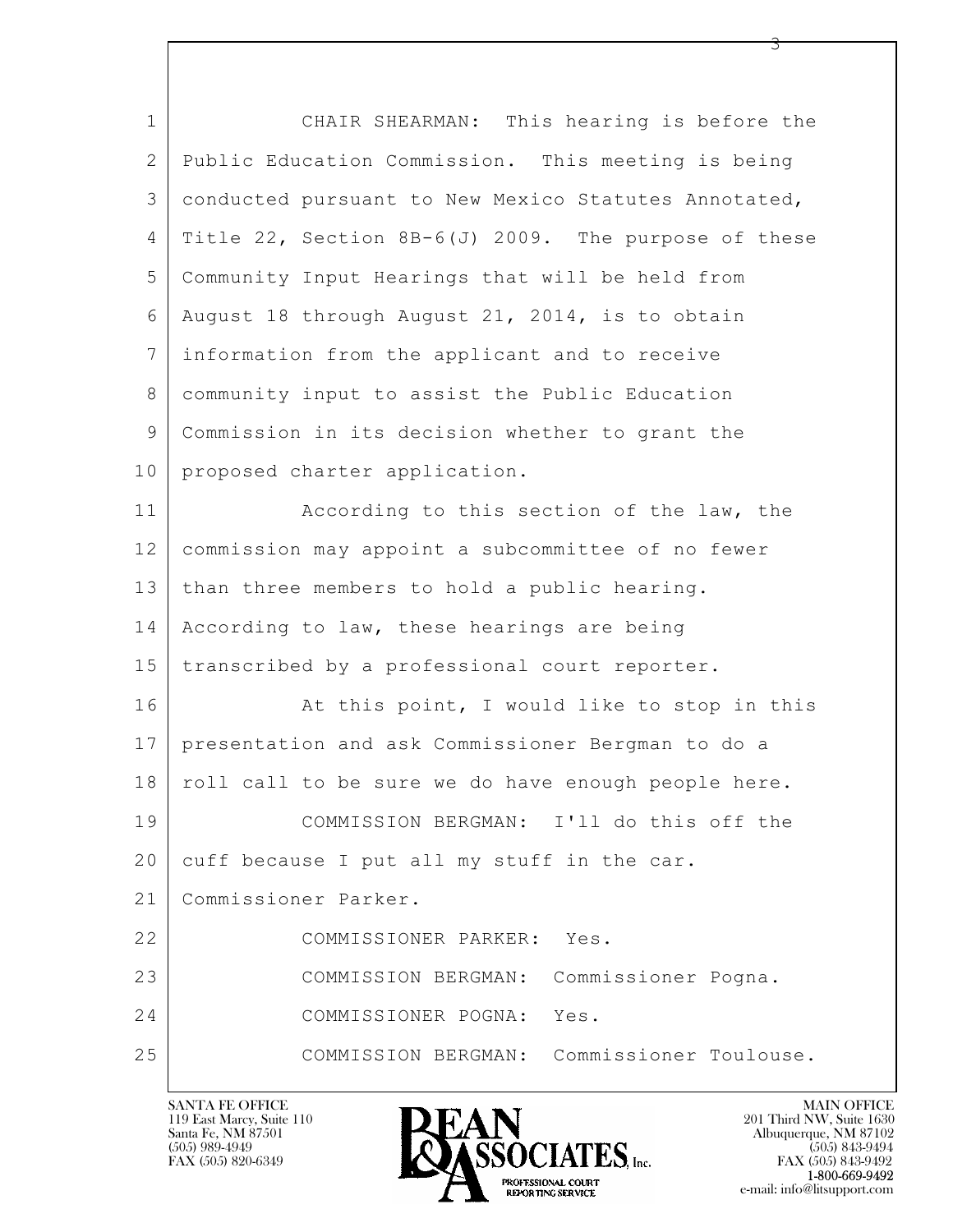| $\mathbf 1$    | COMMISSIONER TOULOUSE: I'm present.                     |
|----------------|---------------------------------------------------------|
| $\overline{2}$ | COMMISSION BERGMAN: Commissioner Conyers.               |
| 3              | MR. CONYERS: Here.                                      |
| 4              | COMMISSION BERGMAN: Commissioner Gant.                  |
| 5              | COMMISSIONER GANT: Here.                                |
| 6              | COMMISSION BERGMAN: Commissioner Shearman.              |
| 7              | CHAIR SHEARMAN: Here.                                   |
| 8              | COMMISSION BERGMAN: Mr. Bergman is here.                |
| $\mathcal{G}$  | And Madam Chair, you have seven members present. You    |
| 10             | do have a quorum.                                       |
| 11             | CHAIR SHEARMAN: We have a quorum, and we                |
| 12             | do meet statutes.                                       |
| 13             | Before we go any further, I do want to                  |
| 14             | thank you-all for being here today. I know that we      |
| 15             | are beginning a little late. Our meeting this           |
| 16             | morning ran a little long. It didn't run a little       |
| 17             | long. It ran way long. So we appreciate you being       |
| 18             | here and working with us on starting a little late.     |
| 19             | Let me continue. The total time allocated               |
| 20             | to each application is 90 minutes which shall be        |
| 21             | timed to ensure an equitable opportunity to present     |
| 22             | applications. Commissioner Gant will be our official    |
| 23             | During the hearing, the commission will allow<br>timer. |
| 24             | for community input about the charter application.      |
| 25             | The time for public comment will be limited to 20       |

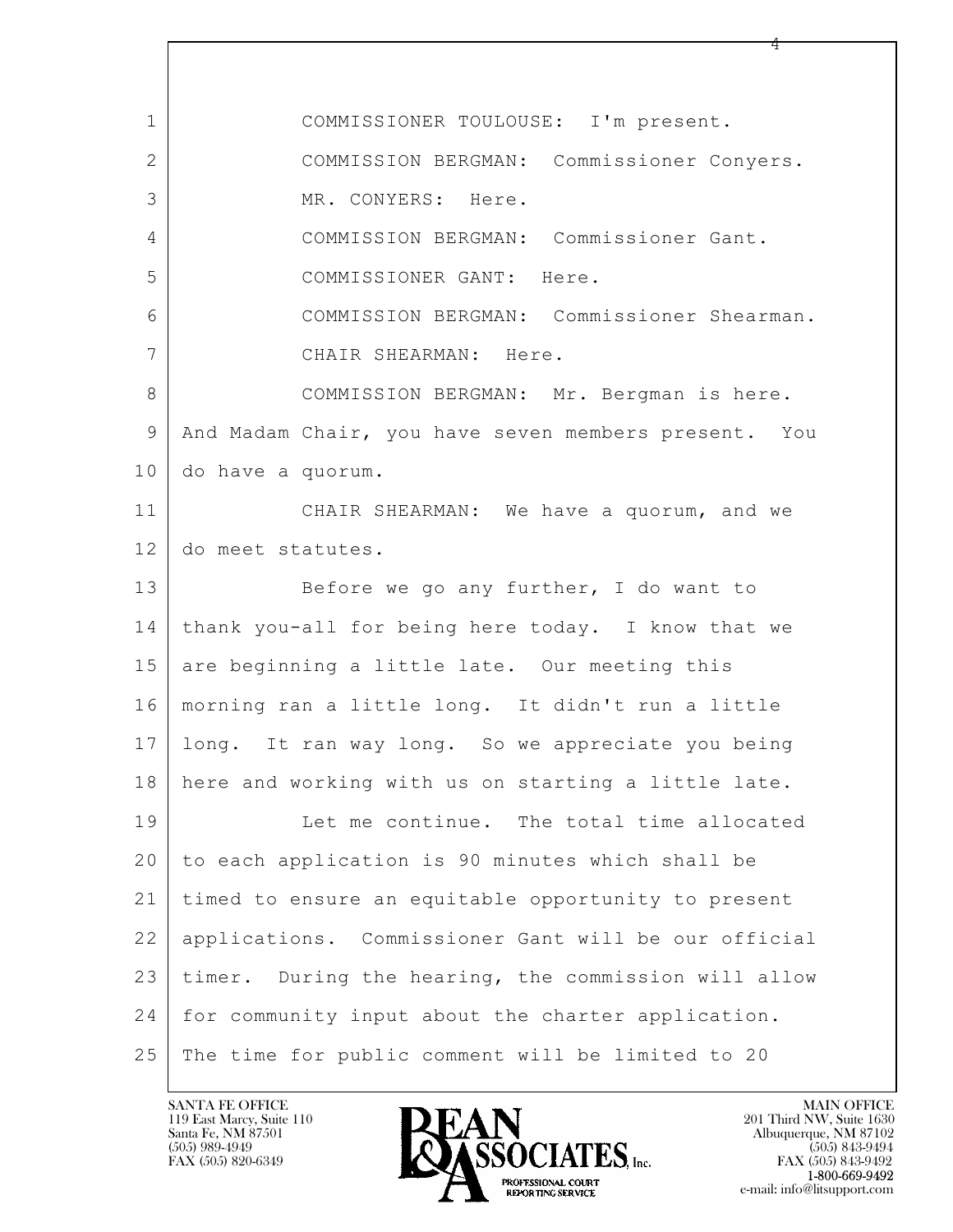$\mathbf{L}$  1 minutes as Mr. Pahl said. If you wish to speak 2 regarding the application, please be sure you have 3 signed up on the sheet, and I believe there's an area 4 to put a check mark by your name, if you wish to 5 | speak. 6 Again, we ask -- there are lots of you here 7 this afternoon. If any of wish to speak, you might 8 want to appoint a spokesperson so you would have a 9 little bit longer for each person to speak. But it 10 will be limited to 20 minutes overall. 11 The commission will follow this process for 12 each Community Input Hearing. The commission will 13 ask each applicant or group to present at the table 14 in front. They will be given 20 minutes to present 15 their application in the manner they deem 16 appropriate. The commission will now accept any 17 written documentation from the applicant, but the 18 applicant may use exhibits to describe their school, 19 if necessary. You're already set up. We're thankful 20 | for your forward thinking. 21 Following the applicant's presentation, the 22 local school district representatives, which includes 23 the superintendent, administrators, and board 24 members, will be given 10 minutes to comment. 25 Subsequently, the commission will allow 20 minutes



FAX (505) 843-9492 e-mail: info@litsupport.com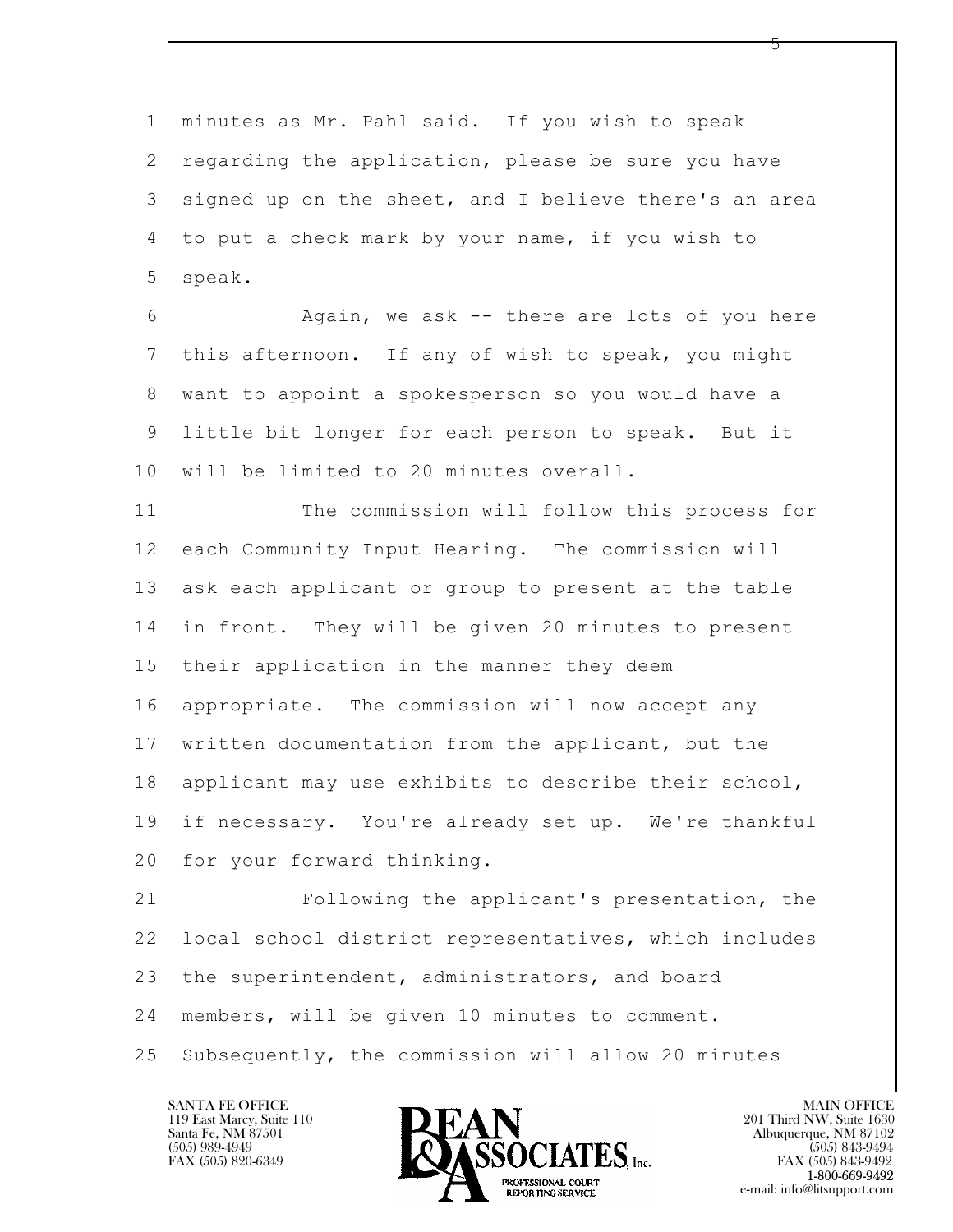| $\mathbf 1$    | for public comment as has been described above.           |
|----------------|-----------------------------------------------------------|
| $\overline{2}$ | Finally, the commission will be given 40                  |
| 3              | minutes or perhaps more to ask questions of the           |
| 4              | applicant. We would rather not limit the amount of        |
| 5              | time that the commission has to ask questions of the      |
| 6              | applicant. We want -- if there's anything not clear,      |
| $\overline{7}$ | any information that we're -- that we want additional     |
| 8              | that we think we need to help us make a decision, we      |
| 9              | want to get those questions asked. So if we run over      |
| 10             | a little bit, I hope you'll bear with us.                 |
| 11             | If commissioners -- and by the way, I                     |
| 12             | appreciate you putting up with us eating our lunch        |
| 13             | while you-all are here. We didn't finish the other        |
| 14             | meeting until the time for this one to start.             |
| 15             | So if everybody is ready, let's go ahead                  |
| 16             | and get started. The applicants are at the table.         |
| 17             | For the record, please, each one of you state your        |
|                | 18   name, the name of the founders of the school and any |
| 19             | other person who is here today on behalf of your          |
| 20             | school. After the introductions are made, you will        |
| 21             | have 20 minutes to make your presentation about your      |
| 22             | application.                                              |
| 23             | Good afternoon. And please use the                        |
| 24             | microphone so that the reporter and everyone else can     |
| 25             | hear you.                                                 |

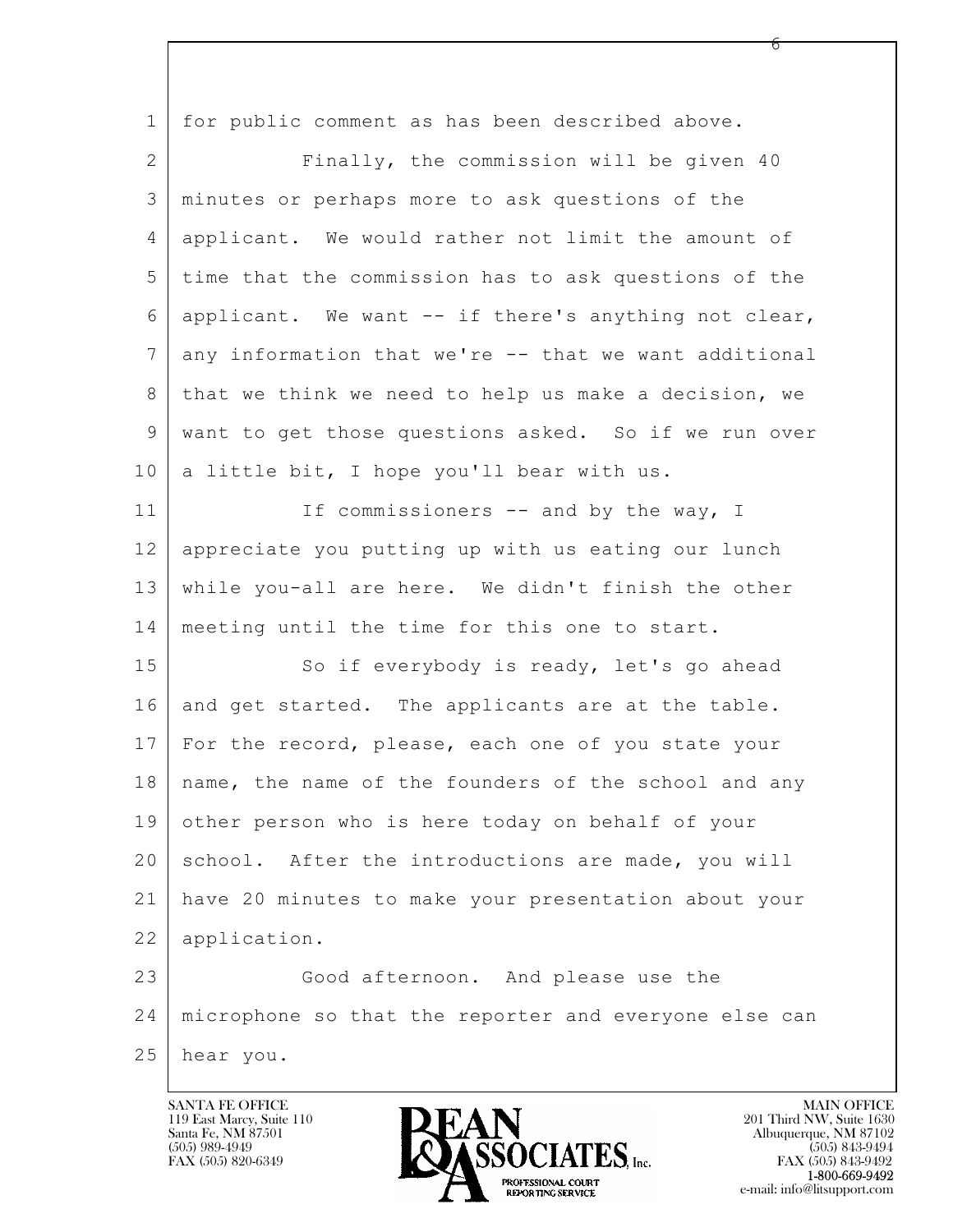$\mathbf{L}$  1 MS. RODE: Do I need to push in order to  $2$  have  $-$ 3 CHAIR SHEARMAN: I think it should be on. 4 MS. RODE: It's on. My name is Charlotte 5 Rode, and I'm one of the founders -- one of the many 6 founders of SAHQ Academy. And SAHQ stands for 7 Student Athlete Head Quarters. And so that is what 8 | we are. And I know sometimes people don't kind of 9 have the understanding of what SAHQ means, but we are  $10$  a family already. We have been a nonprofit 11 organization for a couple of years, and so we already 12 have a program going as Student Athlete Head 13 | Quarters. And this is an extension of what we do 14 within the community as an all-volunteer 15 organization. 16 And so we had -- just as an introduction 17 before I introduce the other founders, we had a 18 choice when we wanted to write this charter. It's 19 something that we have been working on for awhile. 20 And we could have either gone with someone who would 21 write the charter for us, pay them a lot of money, 22 and have all the Ts crossed and the Is dotted to make 23 | sure that it matched the policy because they come 24 | from the PED. Typically, people that you have as  $25$  evaluators will charge a fee, and we could hire them

119 East Marcy, Suite 110<br>Santa Fe, NM 87501



FAX (505) 843-9492 e-mail: info@litsupport.com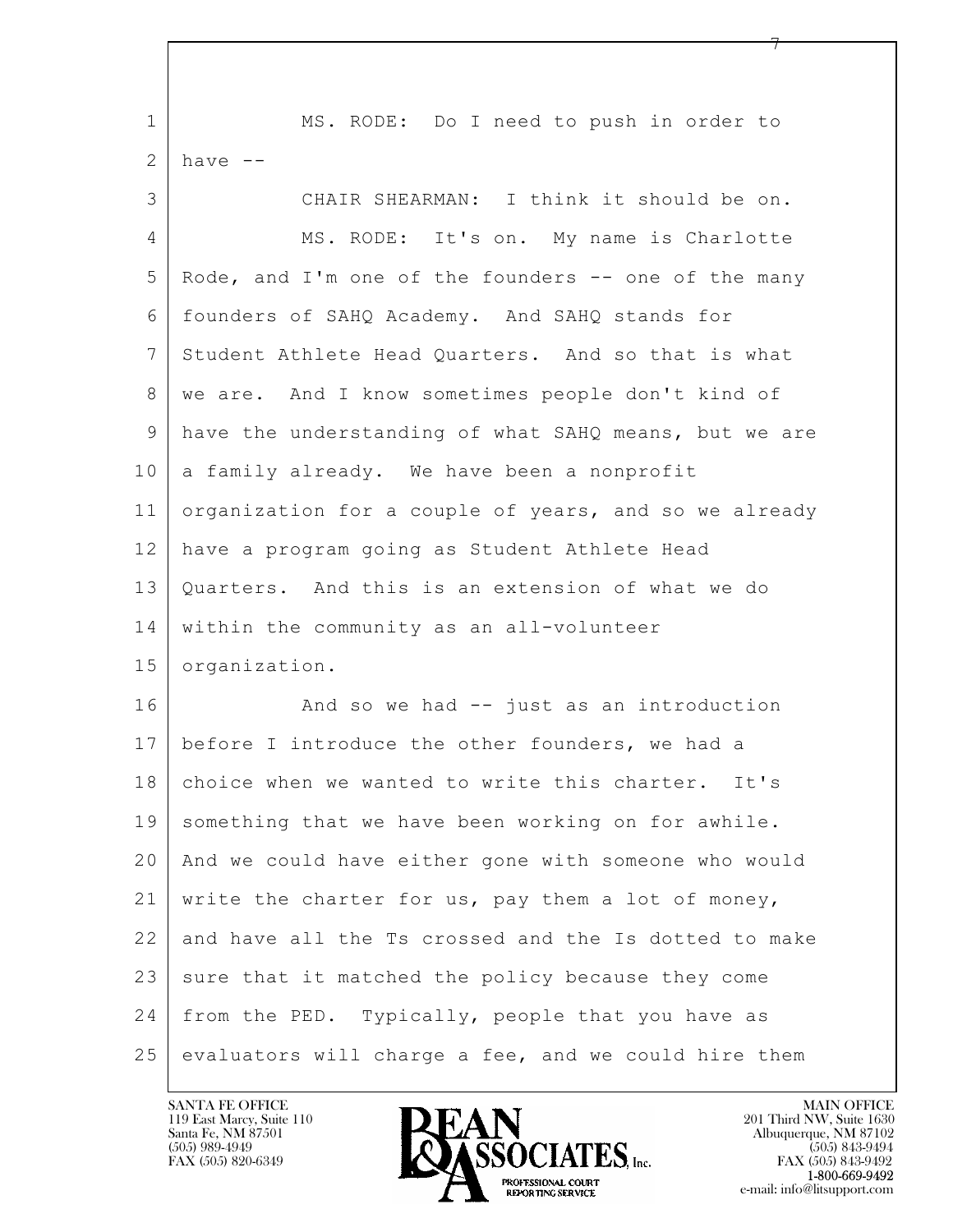| $\mathbf 1$    | to write the charter, or we could have partnered with |
|----------------|-------------------------------------------------------|
| $\overline{2}$ | an international organization that does this and has  |
| 3              | departments and people full-time who write the        |
| 4              | charter for us.                                       |
| 5              | But what we chose for ourselves and what we           |
| 6              | really felt to be in the best interest of the kids    |
| 7              | that we serve is to get phenomenal teachers and to    |
| 8              | really get people who have invested their lives in    |
| 9              | New Mexico and invested what they do, how they spend  |
| 10             | their time and energy and have already spent their    |
| 11             | lifetime devoted to kids in New Mexico. We are all    |
| 12             | volunteers. Everything that we have done has been     |
| 13             | financed by us.                                       |
| 14             | So I'm a mother of seven, grandmother of              |
| 15             | two, and I have been an education advocate and a      |
| 16             | basketball coach for almost 30 years, and I am very   |
| 17             | much energized by serving kids and seeing them        |
| 18             | succeed in life.                                      |
| 19             | And I'll just let everybody go down the               |
| 20             | row. We can start here, and then go down as far as    |
| 21             | the rest of the teachers go.                          |
| 22             | MR. MCAFEE: I'm George McAfee. I've been              |
| 23             | doing this education for -- I'm on my 37th year. She  |
| 24             | told me to go ahead and tell you who I am a little    |
| 25             | bit. I've coached also. I see a familiar face who I   |

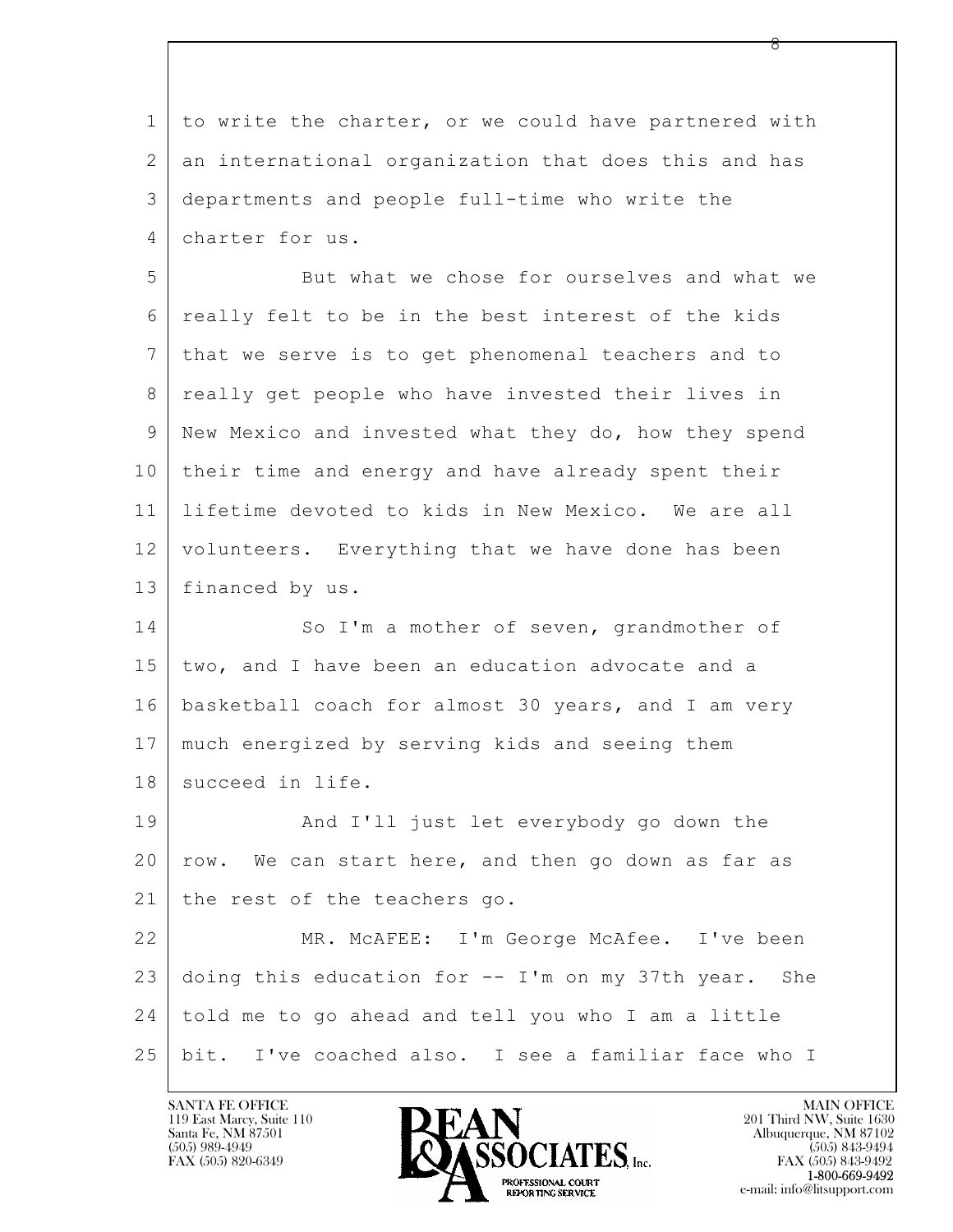| $\mathbf{1}$ | coached against. I taught at St. Pius for 16 years.   |
|--------------|-------------------------------------------------------|
| 2            | I was the head baseball coach, head girls basketball  |
| 3            | coach, head football coach and athletic director. I   |
| 4            | also then moved to New Mexico Highlands University.   |
| 5            | I was the head baseball coach there, and I was the    |
| 6            | lead chair there also. I'll just mention that I       |
| 7            | taught science at St. Pius High School. I also        |
| 8            | graduated from St. Pius High School.                  |
| 9            | Then I moved on. I went to Casa Grande                |
| 10           | High School in Arizona and coached there for three    |
| 11           | years, football and the head baseball coach. Then I   |
| 12           | came back to Albuquerque, and I started teaching at   |
| 13           | APS. I've been at APS for 15 years. Albuquerque       |
| 14           | High, Valley High and presently at Sandia High        |
| 15           | School, department chair in science.                  |
| 16           | So one thing I have also done and why I got           |
| 17           | involved in this is because I think it's a new way, a |
| 18           | new experience, a new transformation of education.    |
| 19           | And just looking at my point, I coached girls, I      |
| 20           | coached boys, high school, college, public school,    |
| 21           | private school, so I have done everything. So I have  |
| 22           | an idea of all the things that work and maybe don't   |
| 23           | work. So I'm really jazzed about this opportunity.    |
| 24           | Thank you.                                            |
| 25           | MR. VIGIL: Good afternoon, Madam Chair.               |

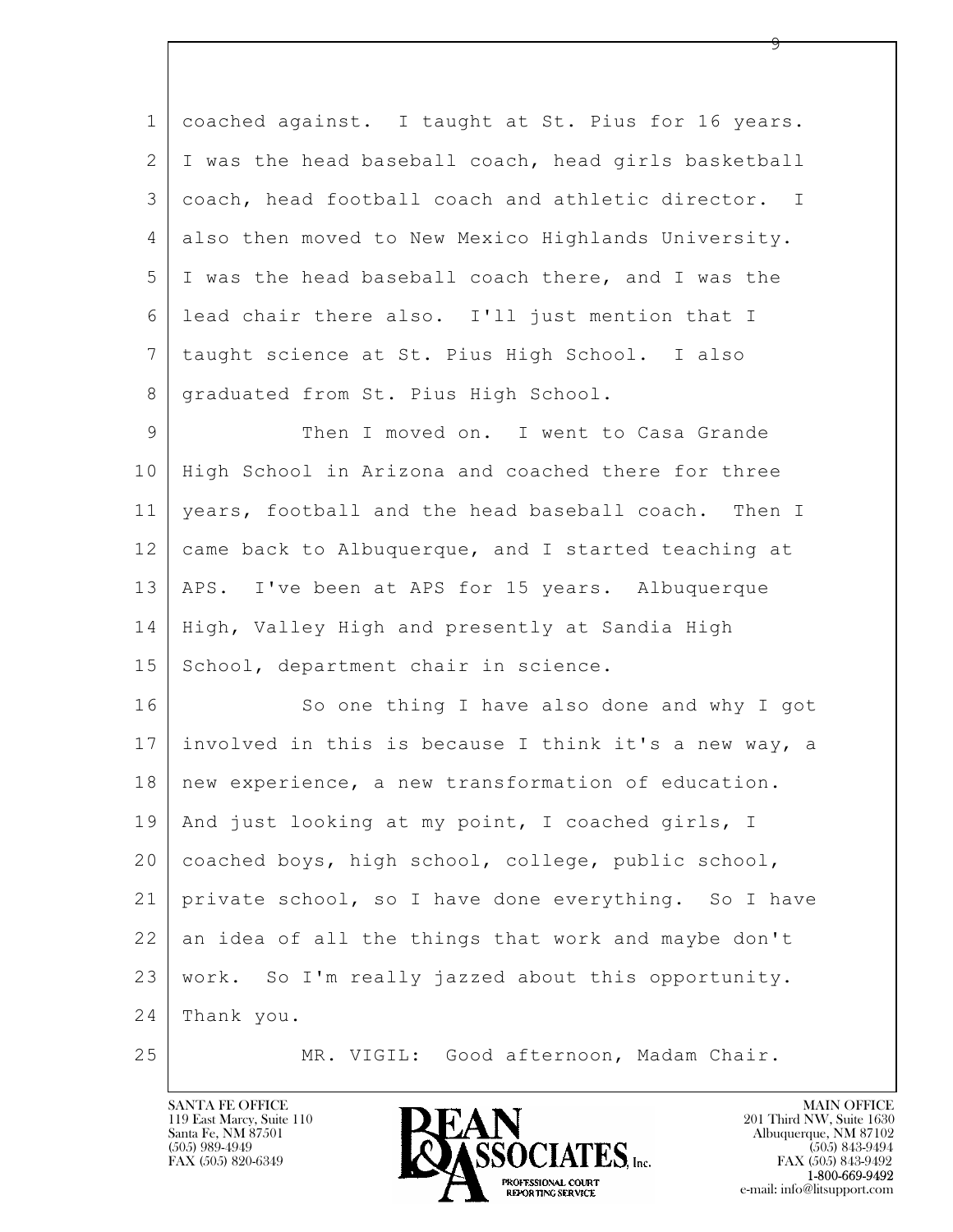$\mathbf{L}$  1 My name is Michael Vigil. I'm a CPA. I am the owner 2 of the Vigil Group. I'm helping the school with its 3 financial aspects, its budgets and stuff for the 4 school applications. 5 MR. MADONIA: Hello. My name is Mike 6 Madonia, one of the founders here. I'm a project 7 management consultant to Sandia National 8 Laboratories, project management professional by 9 certification. I am also a parent of a daughter who 10 has participated in the SAHQ community for over a 11 year and has really seen the benefits of being there. 12 And what I would like to bring to the group and what 13 I'm trying to is my organizational management skills. 14 Thank you. 15 CHAIR SHEARMAN: Thank you very much. 16 | MR. ZUBER: Hello. Phil Zuber. 41 years 17 | teaching experience. I've been an administrator, a 18 coach, doing what I love most, being in the 19 classroom, creating curriculum, been at St. Pius for 20 over 30 years. Just excited about working with young 21 people and glad to be part of this group. Thank you. 22 MR. KOVARIK: David Kovarik. Retired 23 recently. 36 years at St. Pius and two years in a 24 district in Ohio. Looking forward to bringing the 25 | band back together, and hopefully, we can launch this

119 East Marcy, Suite 110<br>Santa Fe, NM 87501



FAX (505) 843-9492 e-mail: info@litsupport.com

1 ი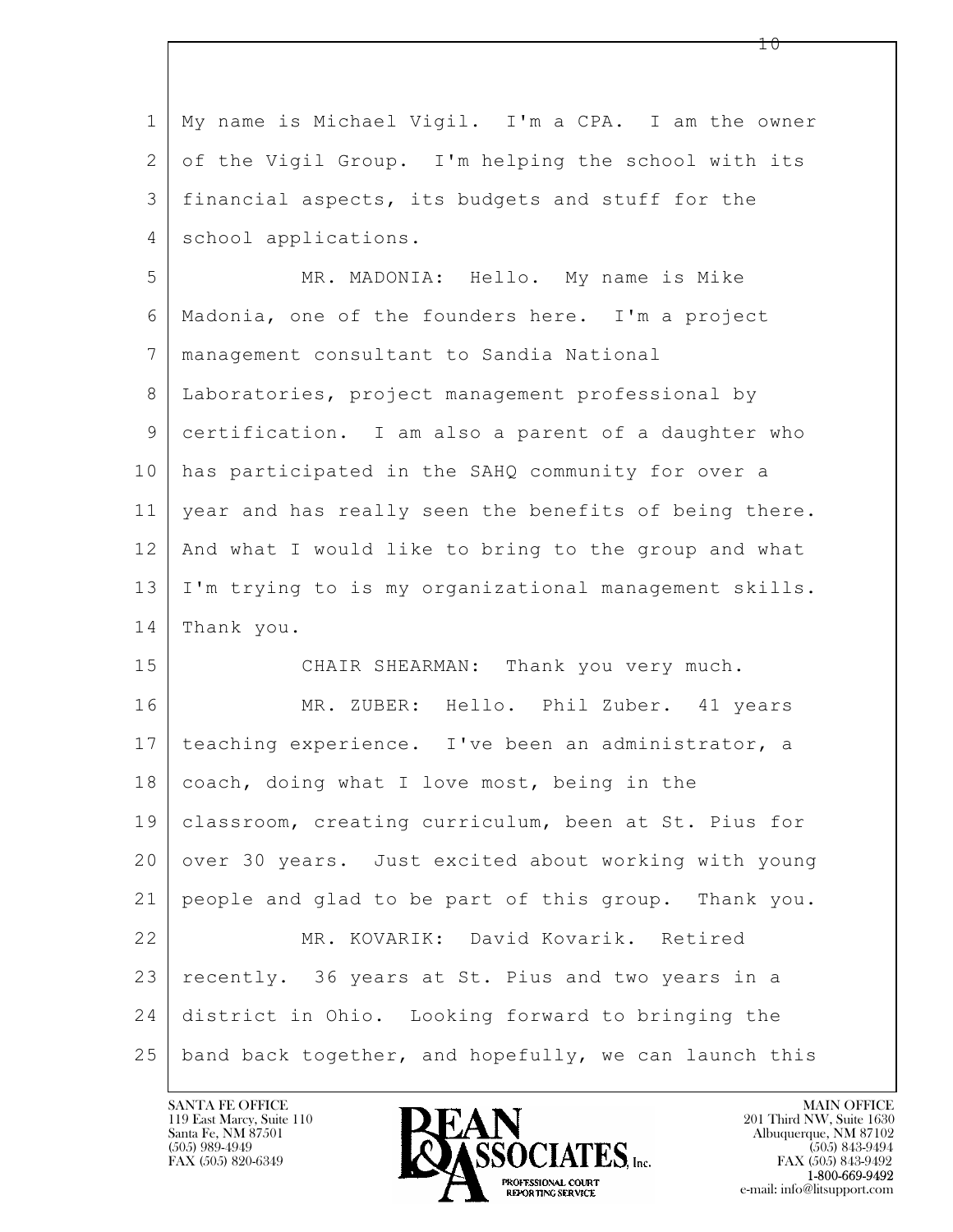1 project and help a lot of kids.

| $\overline{2}$ | MR. LANDAVAZO: I'm Fred Landavazo. I'm                |
|----------------|-------------------------------------------------------|
| 3              | the rookie teacher. I've only been teaching since     |
| $\overline{4}$ | 2001. Training as an engineer, worked as an           |
| 5              | engineer, project management, bring some of that to   |
| 6              | this. My kids all went through public schools. I've   |
| 7              | taught in public schools. I've taught in private      |
| 8              | schools as well. Now it's my grandkids and my nieces  |
| $\mathsf 9$    | and nephews. I'm doing this for them. Part of the     |
| 10             | community, bringing them into it, this is a good      |
| 11             | thing.                                                |
| 12             | CHAIR SHEARMAN: I know you've got a lot of            |
| 13             | people.                                               |
| 14             | MS. RODE: I know. She'll be real quick.               |
| 15             | MS. KERWIN: I'm Lindsey Kerwin. And I've              |
| 16             | only been teaching for two years here in Albuquerque, |
| 17             | but I've been a part of the SAHQ family for the past  |
| 18             | three years. And I love what they're doing, and I'm   |
| 19             | really excited about the future.                      |
| 20             | CHAIR SHEARMAN: Thank you. Whenever                   |
| 21             | you're ready.                                         |
| 22             | MS. RODE: All right. As I mentioned                   |
| 23             | before, our program, the Student Athletic Head        |
| 24             | Quarters, SAHQ, has been in existence for a couple of |
| 25             | years. And so when we look at developing the school,  |

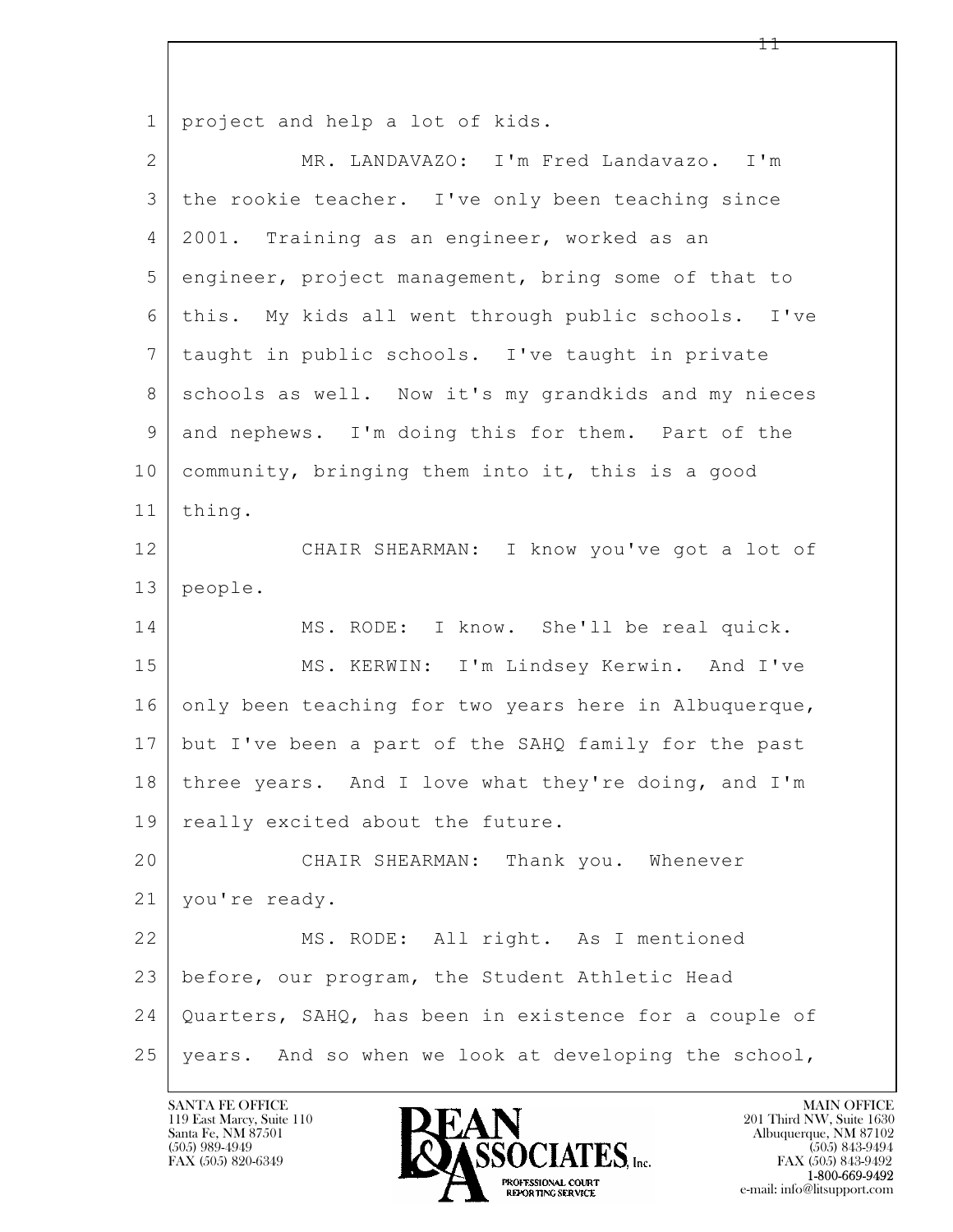1 it is not as much a start-up as it is an extension of 2 what we are already doing for the community. Within 3 our program, we tutor, we monitor the kids' academic 4 progress. Lindsey's team -- she's a phenomenal math 5 teacher, by the way. Lindsey's team, who is a 6 traveling competitive team, this last summer went to 7 Oklahoma. From her team, they have to submit grades. 8 | There are two Bs out of the entire team, and the rest 9 of them are As. They really do stress the academic 10 portion of our performance when we deal with our 11 athletes. 12 What I want to do is just give you a little

 $\mathbf{L}$  13 taste of what we do as a program and then go into our 14 evaluation and our application to go over the budget, 15 the educational plan and the curriculum very quickly, 16 but if you wouldn't mind watching this video real 17 quick. And as you can see, from the people that are  $18$  able to make it in the middle of the day, we have a 19 lot of support. But also these that I can't submit 20 to you today, we have over 300 postcards from people 21 who are -- who participate within our programs or are 22 affected by our programs that support our charter 23 application that will be submitted to you as well. 24 (Video played.) 25 MS. RODE: And this, by the way, is our



FAX (505) 843-9492 e-mail: info@litsupport.com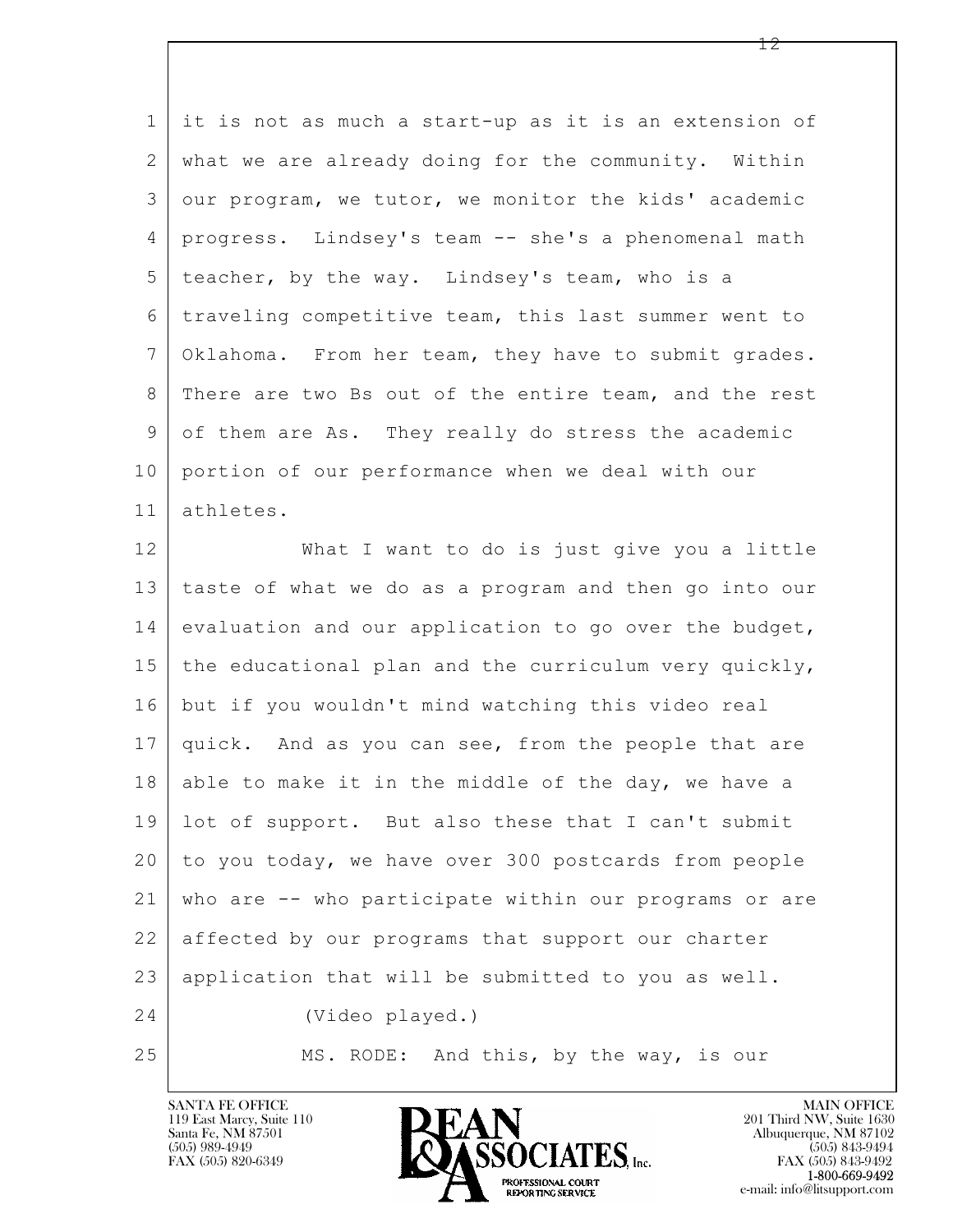$\mathbf{L}$ 1 facility. We already have a facility, and that has 2 already been approved by the PSFA and is zoned for a 3 charter. It's been used as a school. 4 So I want to emphasize the expertise that 5 we have both from an academic standpoint as well as a 6 community standpoint. And I know I'm not able to 7 submit the paperwork to you, but -- today. But what 8 I want you to know is that we have -- within our 9 application, we went extensively into how we were 10 going to go about finding our governing council and 11 appointing -- or not appointing, but recruiting our 12 governing council. That portion of our application 13 was scored well. And what happened was that because 14 we didn't actually have a governing council in place, 15 | we had a phenomenal board in place, but we didn't 16 have a governing council in place, we were actually 17 marked a zero for that portion of it. But what we do 18 have is we have a list of people who have agreed to 19 be on the governing council. But as it was explained 20 in our application, we felt it very important to be 21 able to be approved and then have the council itself 22 be a part of that process. 23 | So I think there's a danger both in having

 24 a principal by themselves to appoint a governing 25 council or to find a governing council or for a



FAX (505) 843-9492 e-mail: info@litsupport.com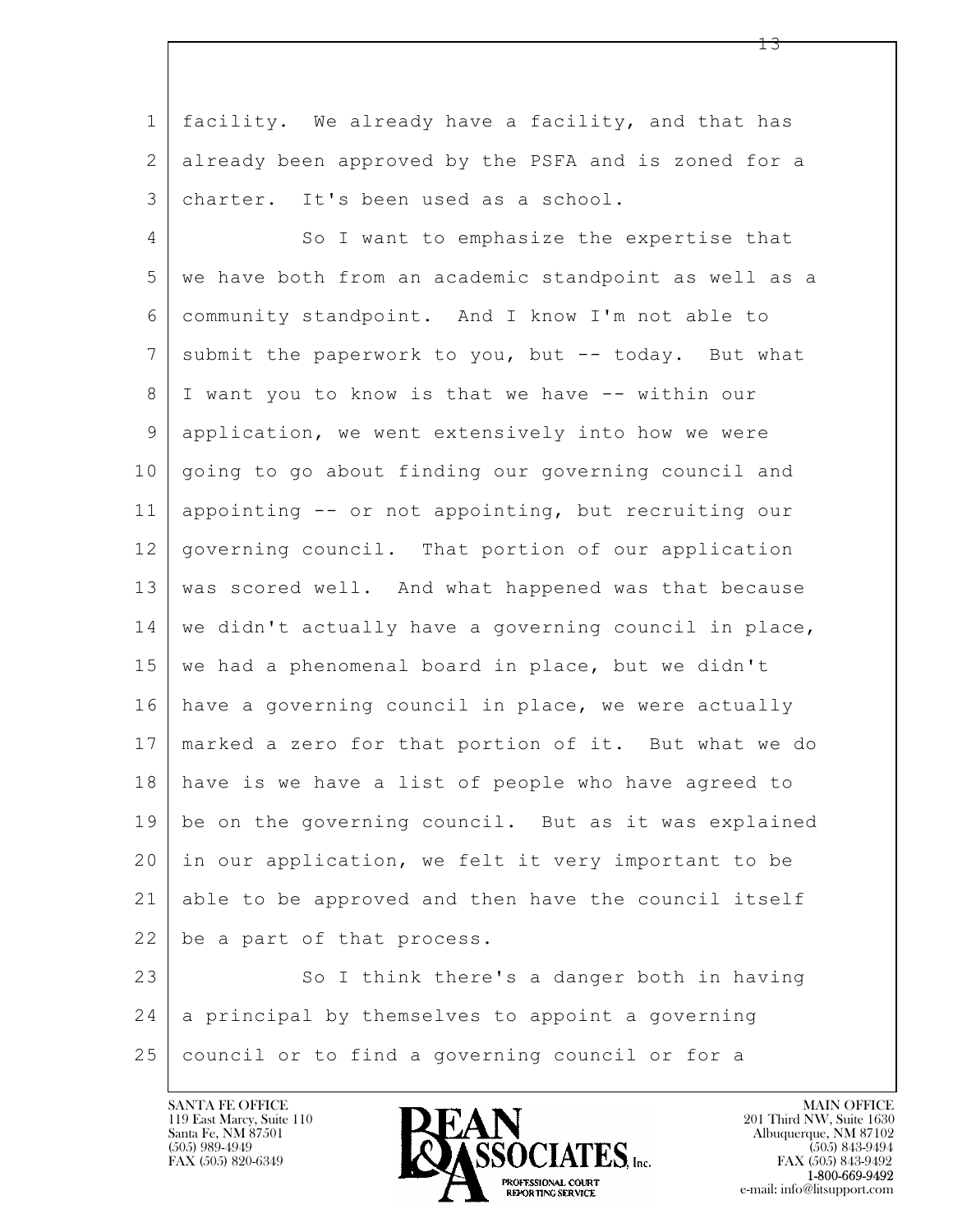| $\mathbf 1$    | founding member to find a governing council and so      |
|----------------|---------------------------------------------------------|
| $\mathbf{2}$   | that their allegiances are all in one direction. And    |
| 3              | so what we tried to emphasize within our application    |
| 4              | is that that would be the first order of business       |
| 5              | when our charter was approved was to have a few         |
| 6              | people who were on board as the governing council       |
| $7\phantom{.}$ | members, and then they would form a committee that      |
| $8\,$          | would then be ongoing. So they would identify, like     |
| 9              | these members that we have here, people who have the    |
| 10             | technical expertise which we listed in our              |
| 11             | application as having somebody in finance, we also      |
| 12             | wanted to have somebody in higher education because     |
| 13             | of our academic goals and also a parent of a current    |
| 14             | SAHQ Academy student. So those three were identified    |
| 15             | in our application.                                     |
| 16             | But we felt as though that the autonomy of              |
| 17             | the governing council itself was important to create    |
| 18             | checks and balances, that it was not something that     |
| 19             | we could identify the people who were involved in       |
| 20             | writing the charter, but that step towards governing    |
| 21             | council should be taken after the approval with         |
| 22             | members identified that were qualified, which we do     |
| 23             | have and I will submit to you.                          |
| 24             | The budget was another area in which there              |
| $2\,5$         | some issues with the application that they had a<br>was |

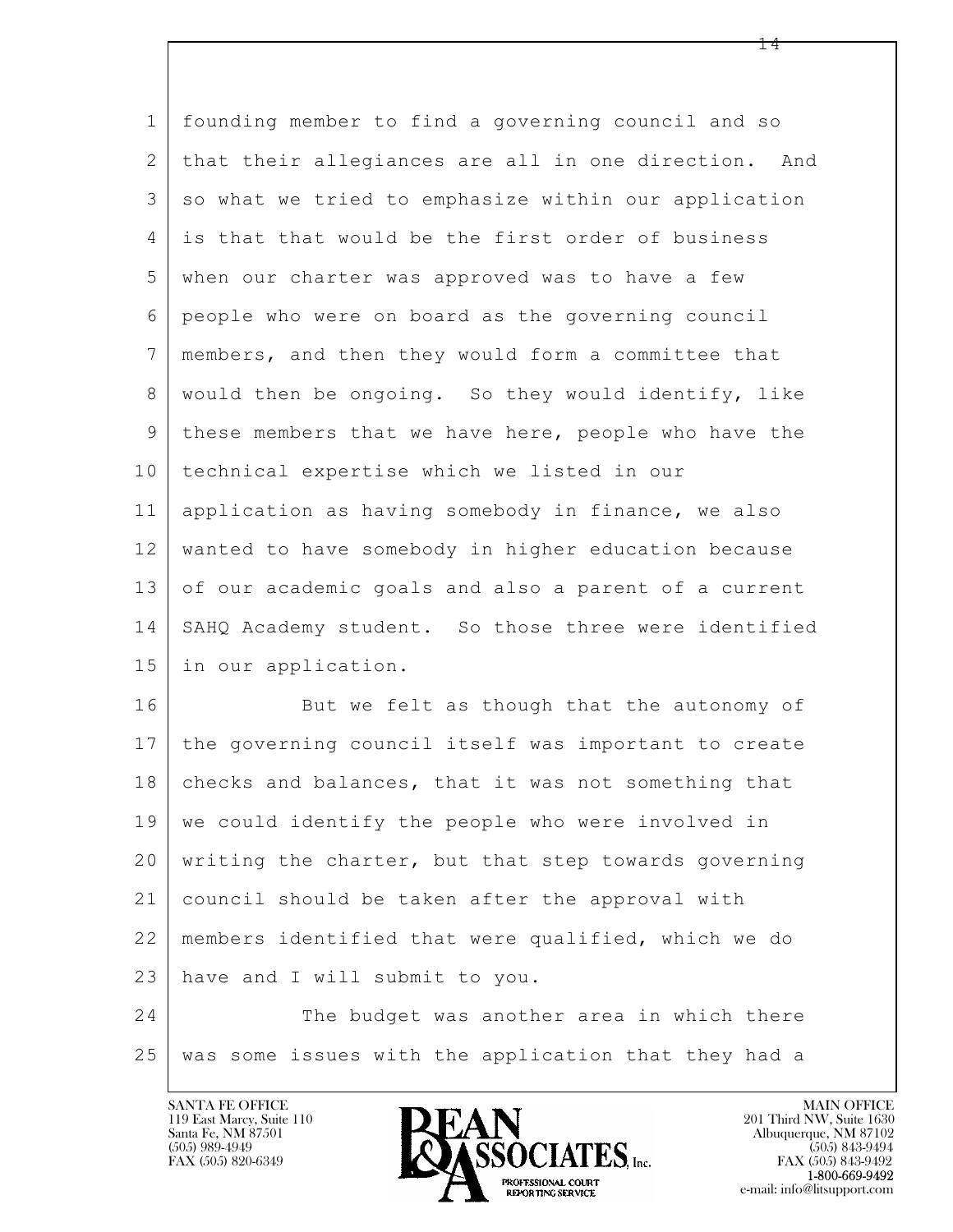1 little bit of contradiction between the application 2 itself that did not really identify why they scored 3 us the way they did except for mentioning one thing 4 about the special education numbers. Then when we 5 went to the capacity hearing, and Mr. Vigil was able 6 to converse and explain what those numbers meant and 7 what the purposes were, the report from the capacity 8 hearing from the Charter School Division actually 9 | said the finance section was comprehensive, clear, 10 and reasonable. And so I wanted to make sure that 11 there was the connection between the actual scoring 12 that they did at the beginning versus after they were 13 able to discuss those concerns with us and with 14 Michael Vigil.

 $\mathbf{L}$  15 I also wanted to take the time to show you, 16 which we'll submit, the pie charts which show where 17 our priorities lie. And again, going back to our 18 investment into the application and why we're doing 19 this, none of us do this for financial reasons. And 20 in fact, most of us are volunteers 100 percent. And 21 so what was important to me and to the rest of the 22 founders is that we run a lean ship. I'm the mother 23 of seven. That's all I've ever known. So it's 24 something where you want to get as much money into 25 the classroom as possible and you want to avoid



FAX (505) 843-9492 e-mail: info@litsupport.com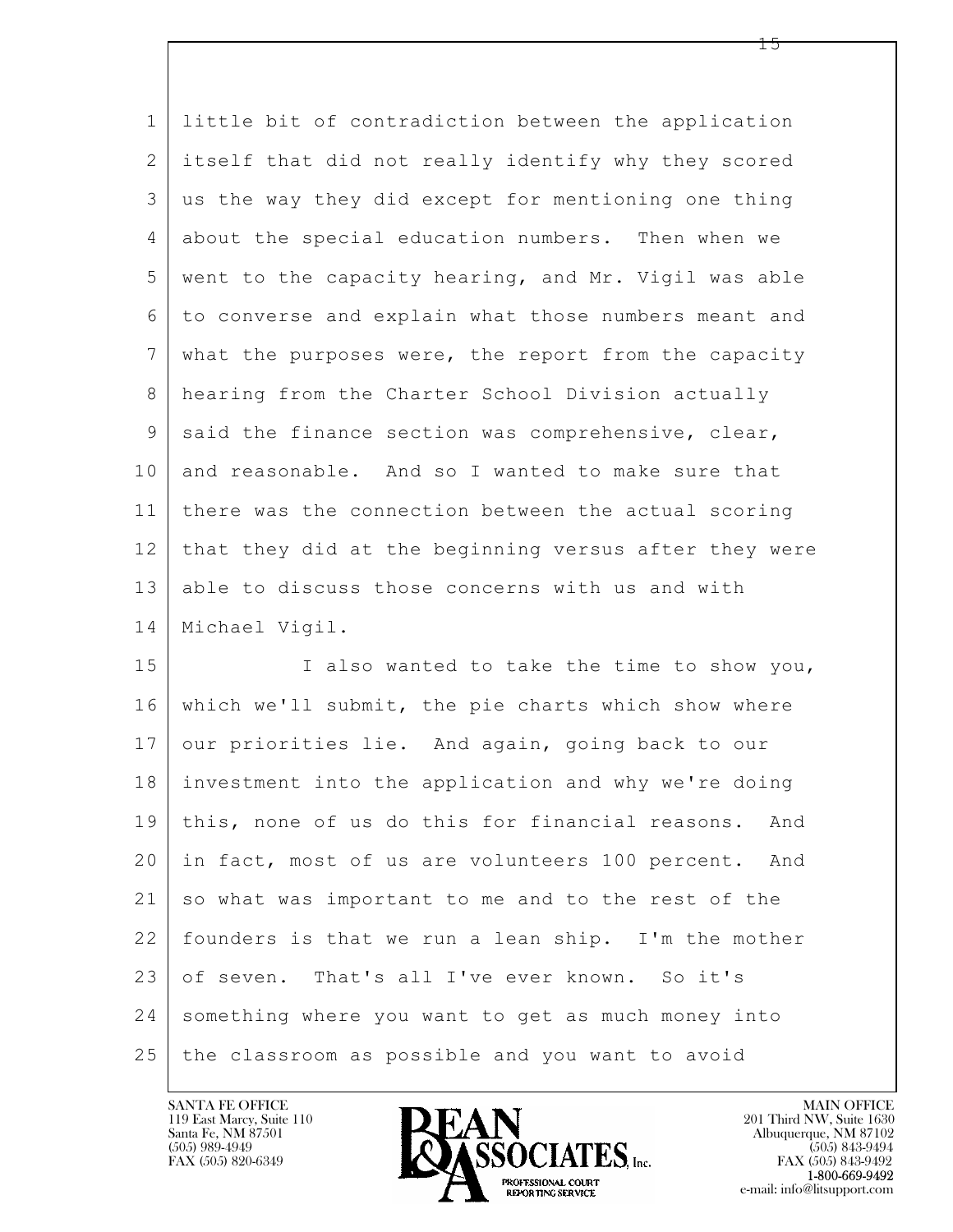$\mathbf{L}$  1 pitfalls that take money out of the classroom. 2 So by looking at the pie charts that we 3 have submitted that mirror our budget, we have a huge 4 investment into direct instruction. And so I want 5 you to be comfortable with the fact that it's 6 diagrammed, and it's not something that, even though 7 | they mentioned in the CSD report that we were 8 administratively heavy, that doesn't reflect our 9 budget. It reflects our structure. 10 COMMISSIONER GANT: Ten minutes. 11 MS. RODE: So within the structure of the 12 school, we have an academic team that's completely 13 invested and responsible for academics and then the 14 administrative team who is more like an executive 15 director. So even though structurally we have 16 | administration and academics, financially those 17 people who are contract or maybe falling under 18 administration, they still have direct involvement in 19 the classroom, and that's where our money is going. 20 So I wanted to make that emphasis. 21 Also, our facility, we're not a start-up. 22 We have already invested a lot of money into our 23 facility, and so it has already been approved by the 24 PSFA as is. We scored very well. We were told that 25 our 18-month plan would only have to have a small

119 East Marcy, Suite 110<br>Santa Fe, NM 87501

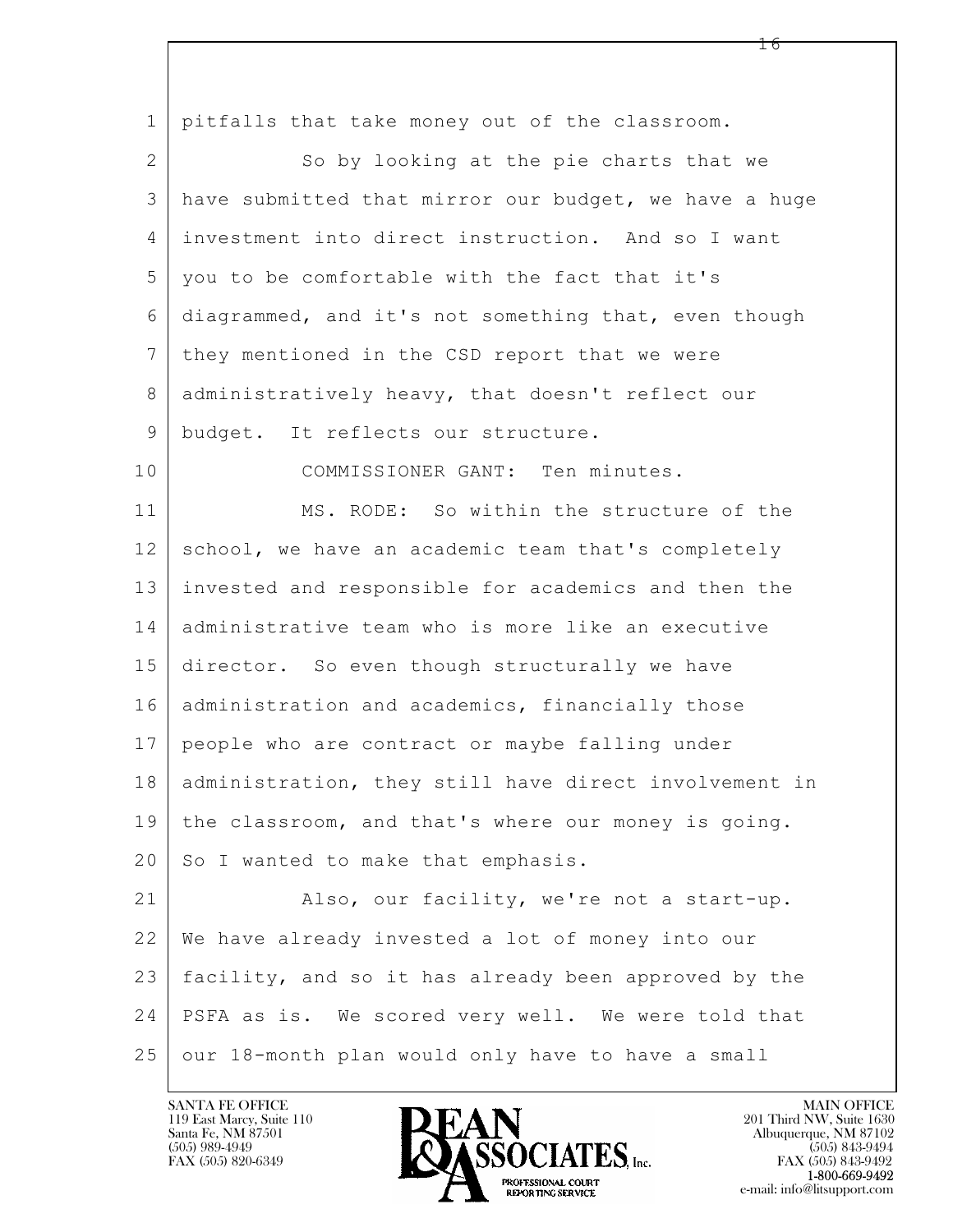1 amount of work done in order to bring that up to par, 2 and so that's a hurdle that we won't have to cross 3 that most charters do financially. And it shows some 4 | stability within our program that we have been able 5 to manage for two and a half years within our 6 facility without a school there. And so it's 7 something that I want to give you confidence in the 8 | fact that our finances are very strong right now.

9 As far as the educational plan goes, now, 10 one of the things is that we are very innovative in 11 what we're doing, but at the same time we are 12 complying with the state rule, the administrative 13 rule as it regards to online education. We have a 14 three-tier system. We have what is called 15 foundational knowledge where we use digital delivery 16 to provide the basic foundational skills. It's just 17 | the basic. It's just the bottom floor. So what 18 | we're doing is that we're using online education to 19 have every single student go at their own pace to be 20 able to get the foundational knowledge that they need 21 so that they can participate intellectually with the 22 | teachers with that basic knowledge.

 $\mathbf{L}$  23 Now, when I say their own pace, that 24 doesn't mean they can wait until the last week of the  $25$  semester, and they can do their thing. What we have

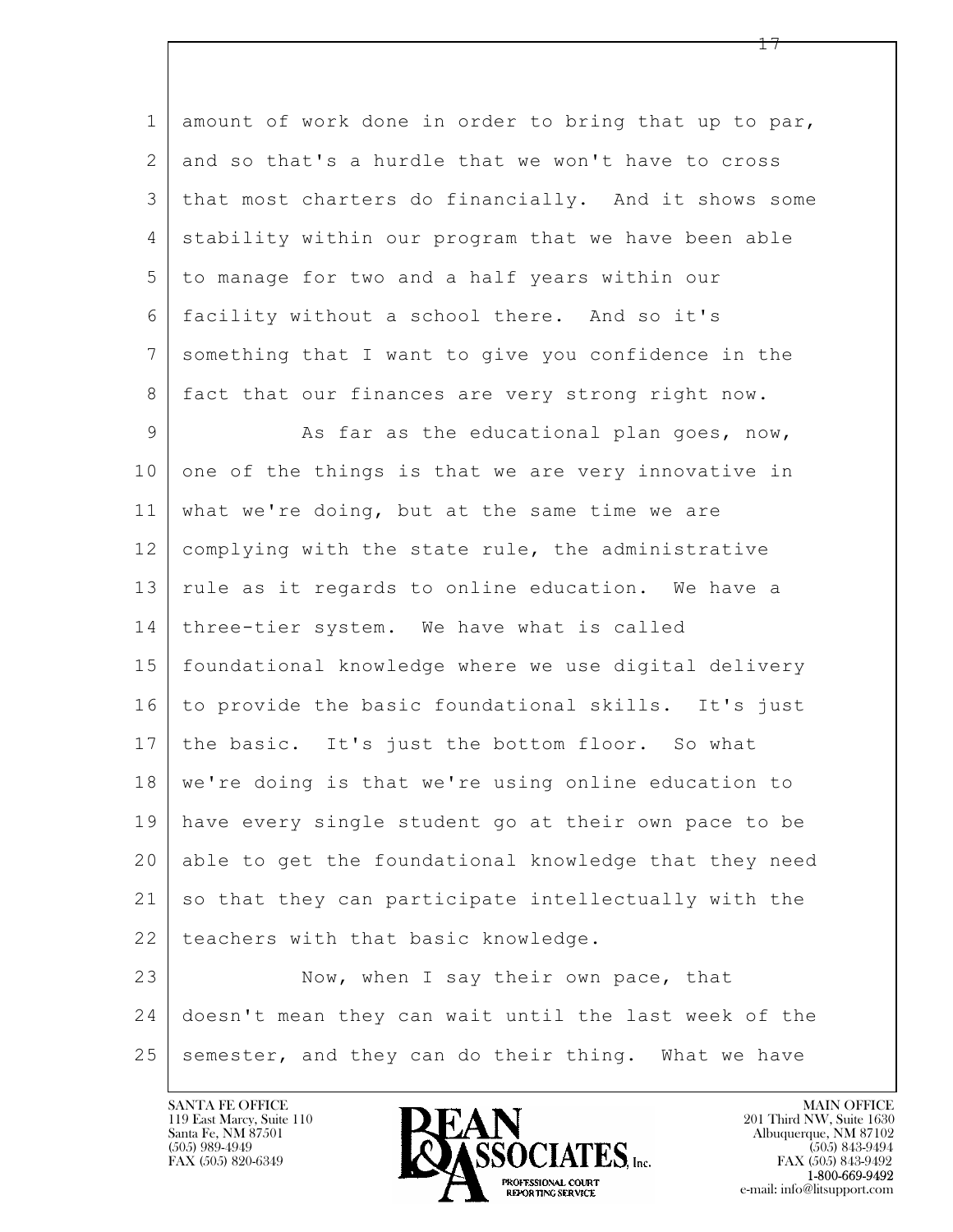| $\mathbf 1$ | is called a lowest acceptable standard, and every     |
|-------------|-------------------------------------------------------|
| 2           | student is paced throughout the year. So each         |
| 3           | student -- if you come in and you're an A student,    |
| 4           | we're not going to accept Cs from you. That's going   |
| 5           | to be your lowest acceptable standard. If you're an   |
| 6           | A student and you want to go to Harvard, there's a    |
| 7           | difference if you're struggling in a certain topic    |
| 8           | and you want to go to CNM. So that pace that we have  |
| 9           | and your progress towards graduation is going to be   |
| 10          | based on that minimal acceptable standard. And so     |
| 11          | you can do that with digital learning. You can do     |
| 12          | that with online learning.                            |
| 13          | Now, what we do with that online learning             |
| 14          | is that once you get the grasp of a subject, once you |
| 15          | get the grasp of the English 9 course, then Coach     |
| 16          | Zuber, who is a phenomenal writing teacher, can       |
| 17          | dynamically group those kids and take those kids and  |
| 18          | put them in either really high dose tutoring for      |
| 19          | those kids who are in need or dynamically group them  |
| 20          | to accelerate or to address a certain need. So when   |
| 21          | you're talking about curriculum, you have online      |
| 22          | schools which are everywhere right now, by the way,   |
| 23          | and they are self-contained. And it's very check the  |
| 24          | box, I'm getting it done type of thing. It's not      |
| 25          | something that really digs into their intellect.      |

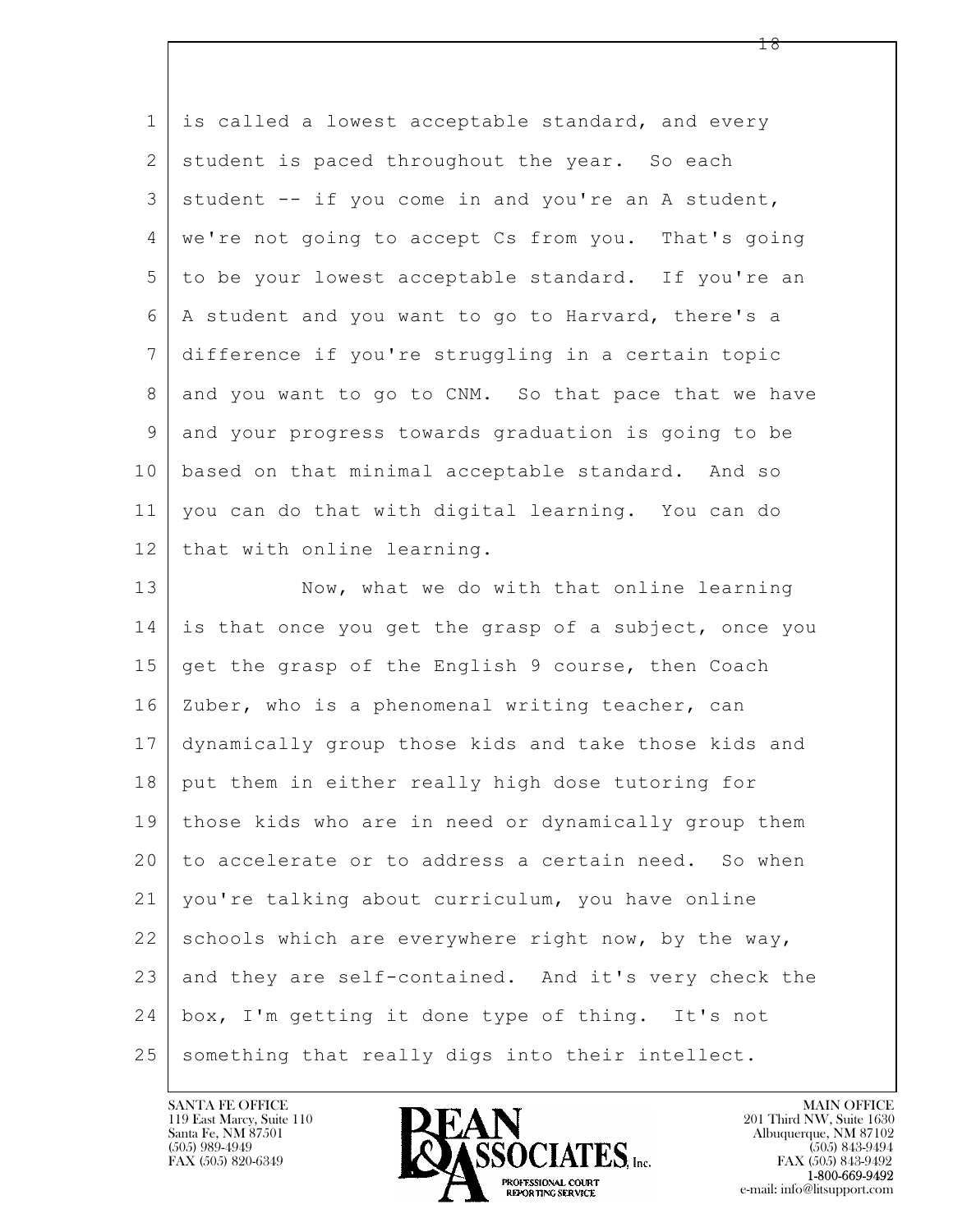| $\mathbf{1}$    | So what we have done is we have used that             |
|-----------------|-------------------------------------------------------|
| 2               | just as a foundation. It is completely contained.     |
| 3               | The curriculum abides by New Mexico state standards   |
| $\overline{4}$  | and by Common Core, but what we do is we take it the  |
| 5               | next step. And our tier two is that high dosage       |
| 6               | tutoring and that dynamic grouping, seminars, cross   |
| $7\phantom{.0}$ | curricular projects, and that curriculum is all       |
| 8               | designed by our expert teachers to address individual |
| 9               | needs. It's not prepackaged. So you have basically    |
| 10              | a catalog of resources and curriculum available to    |
| 11              | the teachers to be able to meet the individual needs  |
| 12              | of the students after they have completed their       |
| 13              | foundational knowledge.                               |
| 14              | Then we take it a third step, and we go               |
| 15              | into experiential where they're actually integrating  |
| 16              | into the economic sector. So we're taking what        |
| 17              | they've learned in their foundational knowledge,      |
| 18              | applied in their level two skills, and then we're     |
| 19              | putting them into the economic sector so they can     |
| 20              | understand how what they have learned actually makes  |
| 21              | a difference in their life, how they can actually     |
| 22              | apply to what they have learned to a job and to a     |
| 23              | career and maybe even opening up a business.          |
| 24              | So that's what makes us different. Most               |
| 25              | online schools, they operate off of a half day, four  |

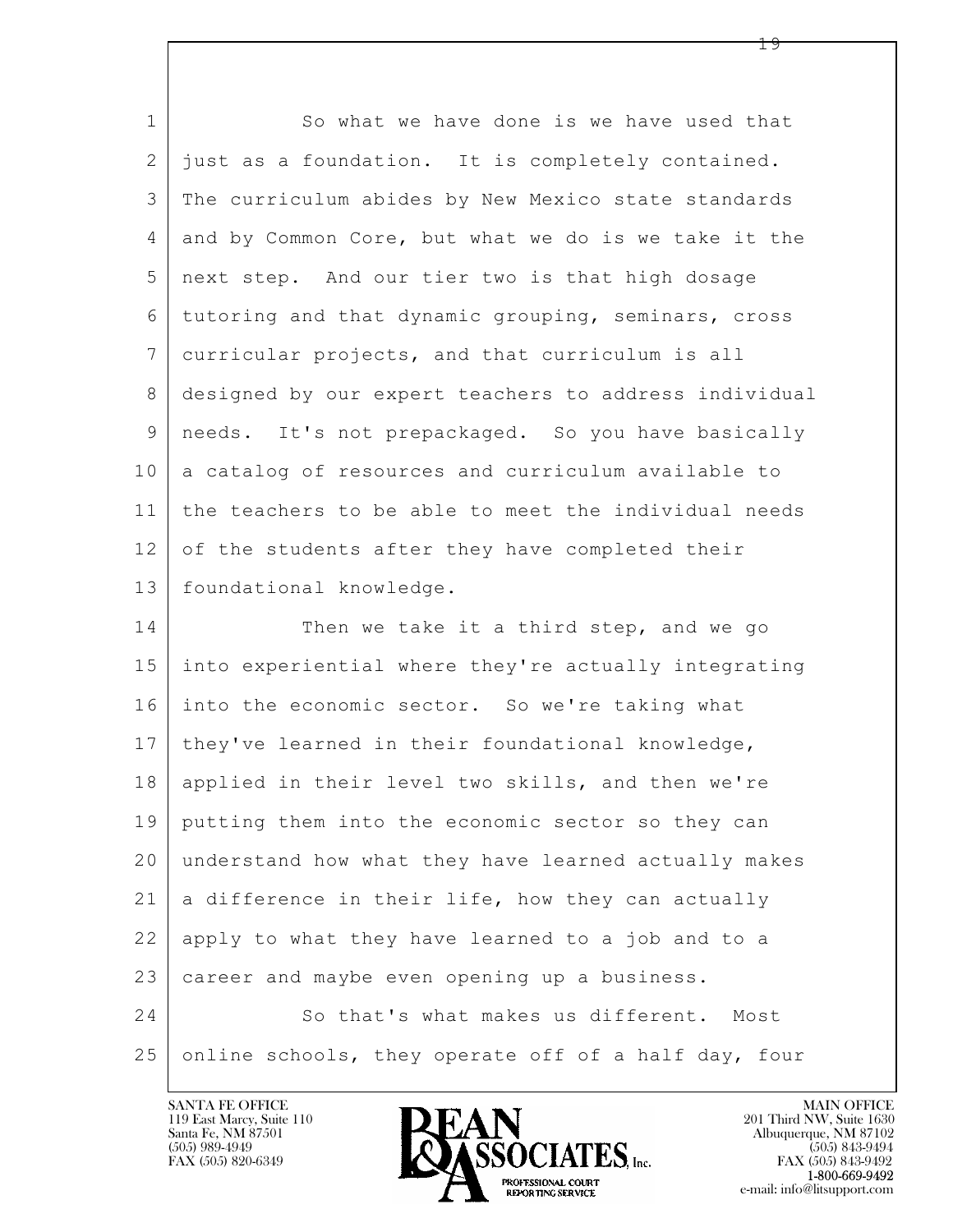$\mathbf{L}$  1 days a week. That's their function. If it's the 2 typical schools that are digital delivery, that's how 3 they function. What we do is we actually want to get 4 more out of each hour. We want to get more hours out 5 of the day. Our school day is from 7:00 a.m. to 5:00  $6 \mid p.m.,$  and we have also intra curricular  $--$ 7 COMMISSIONER GANT: Five minutes. 8 | MS. RODE: Okay. Intra curricular 9 athletics. So nutrition, health, athletics, they're 10 all built into the school day. We are a very active 11 group, and it keeps the kids motivated and inspired 12 because it uses that lens to inspire them to learn 13 and to grow and to achieve. 14 The thing that makes this so unique is that 15 we're a family, and it's built by individual 16 relationships. So when you walk into our door, you 17 have a team of stakeholders that will evaluate where 18 | you are as a student, what your goals are, and what 19 your path will be towards graduation. That path 20 towards graduation is monitored on a daily basis by a 21 teacher called a success coach. That success coach 22 has 20 to 25 students that they are responsible for 23 throughout their entire career at SAHQ Academy. So 24 there's no -- the buck stops with them. And it 25 | creates an environment of inspiration because I don't

119 East Marcy, Suite 110<br>Santa Fe, NM 87501



FAX (505) 843-9492 e-mail: info@litsupport.com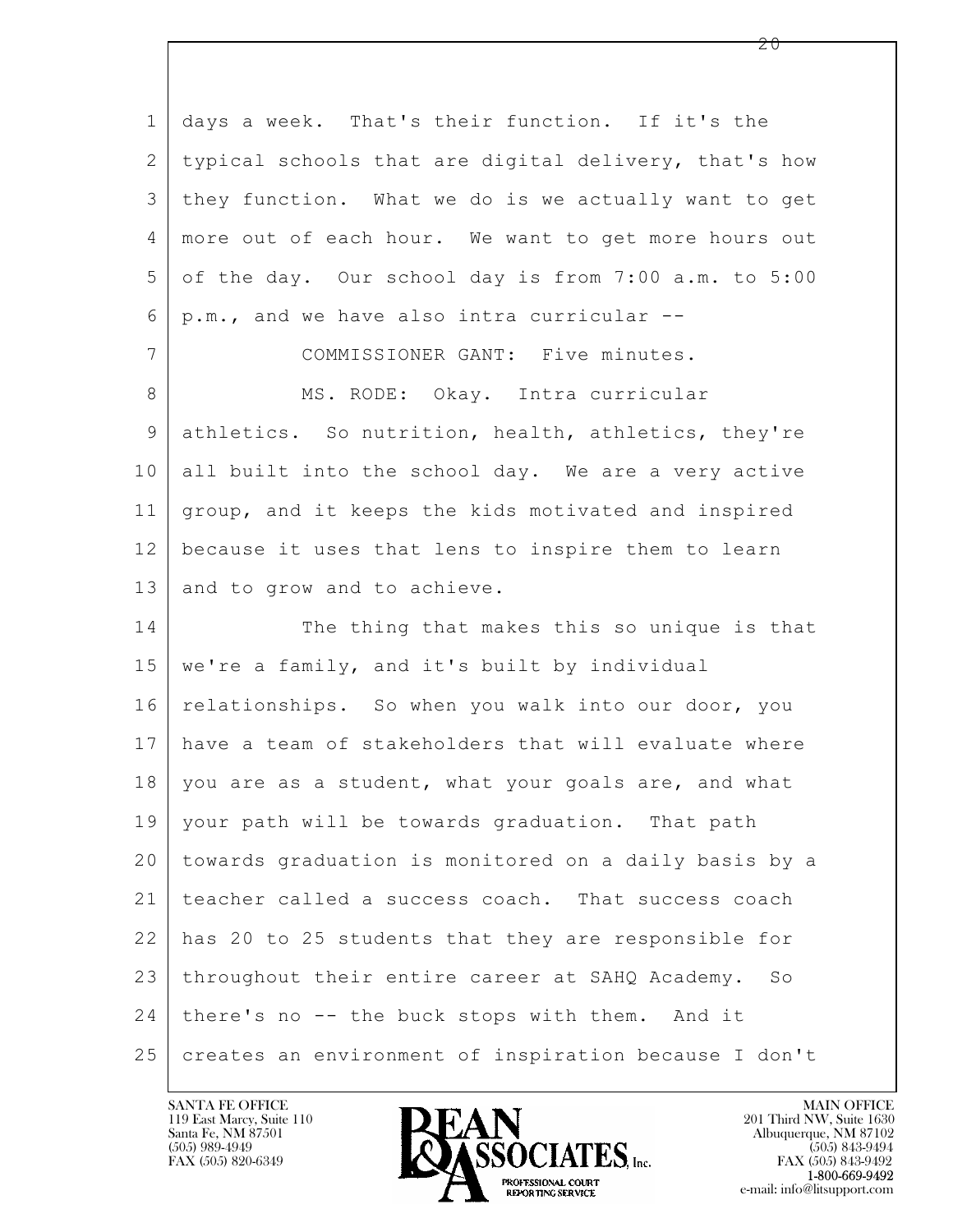1 know how many of you guys played sports, I know at 2 least one of you did, but the kind of relationships 3 that you build with team members, the kind of wanting 4 to please a coach or wanting to not let down a team 5 or the fact that you're not just out there to do your 6 very least, you're out to do your very best so you 7 have more to offer the team.

8 So it's something that that team dynamic is 9 used, and our mission specific goal of being able to 10 monitor their progress towards graduation on a daily  $11$  basis is  $-$  starts with the fact that they are 12 meeting with their team every day. Every morning 13 they are meeting with their success coach and their 14 teammates. Every day the professional team, which is 15 the team of teachers, is meeting to discuss how they 16 can meet the needs of individual students. So it's 17 very relational. It's very much where you're 18 building relationships, and you're trying to inspire 19 people based on those relationships.

 $\mathbf{L}$  20 So I want to just extend to you that this 21 is innovative, it is something that takes what has 22 been successful in other places, and it expands both 23 in the application and the hours of the day, the time 24 | that we're spending with those kids. But it is 25 proven to work. And I want you to be able to ask any



FAX (505) 843-9492 e-mail: info@litsupport.com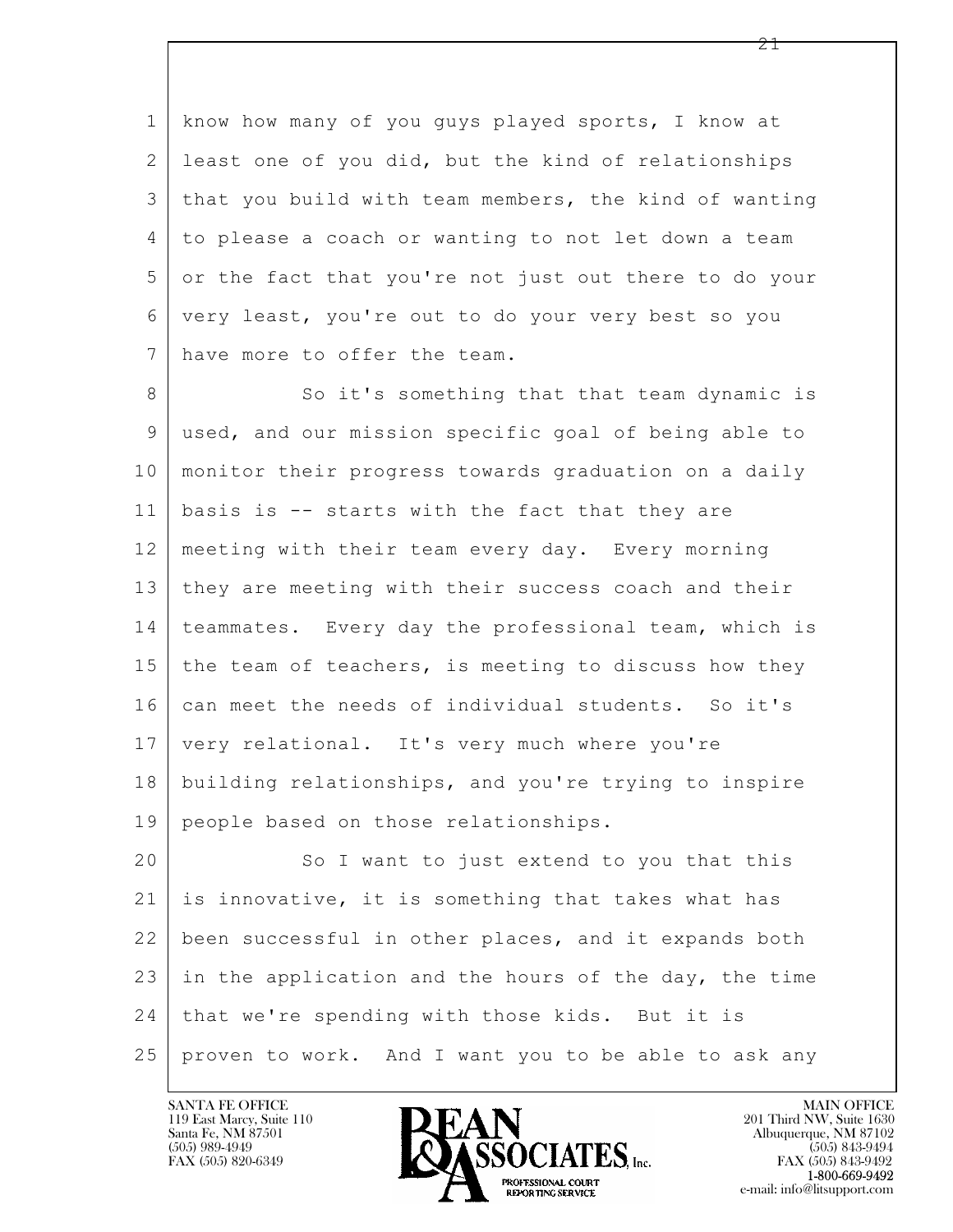1 questions you have because it's not the typical 2 program. It's not the typical system. So whatever 3 questions you might have to clarify that to you, for 4 us who are coaches, for us who have been in the 5 sports environment, sometimes this stuff seems to be 6 second nature to us.

7 But if you have any questions about how the 8 pieces fit together, we also have a chart that I'll 9 send you that has a typical day for a student, so 10 what their day looks like as they go through and 11 manage online learning, face-to-face tutoring, 12 dynamic groupings. And we have that available to you 13 so that you can visualize what a typical day would 14 look like for a student, and how we are going to go 15 above and beyond to meet the needs both of the 16 traditional student. But we also scored very high in 17 our special education and ELL services because of the 18 | way it's natural, it's our normal system of meeting 19 individual needs, that it's just a progression of 20 what we're already doing that we're meeting those 21 | needs of special students.

 $\mathbf{L}$  22 And I just can't say enough about the 23 people that we have already involved, and I'm really 24 looking forward to finding that dynamic principal who 25 is just going to drive all of this boring stuff that

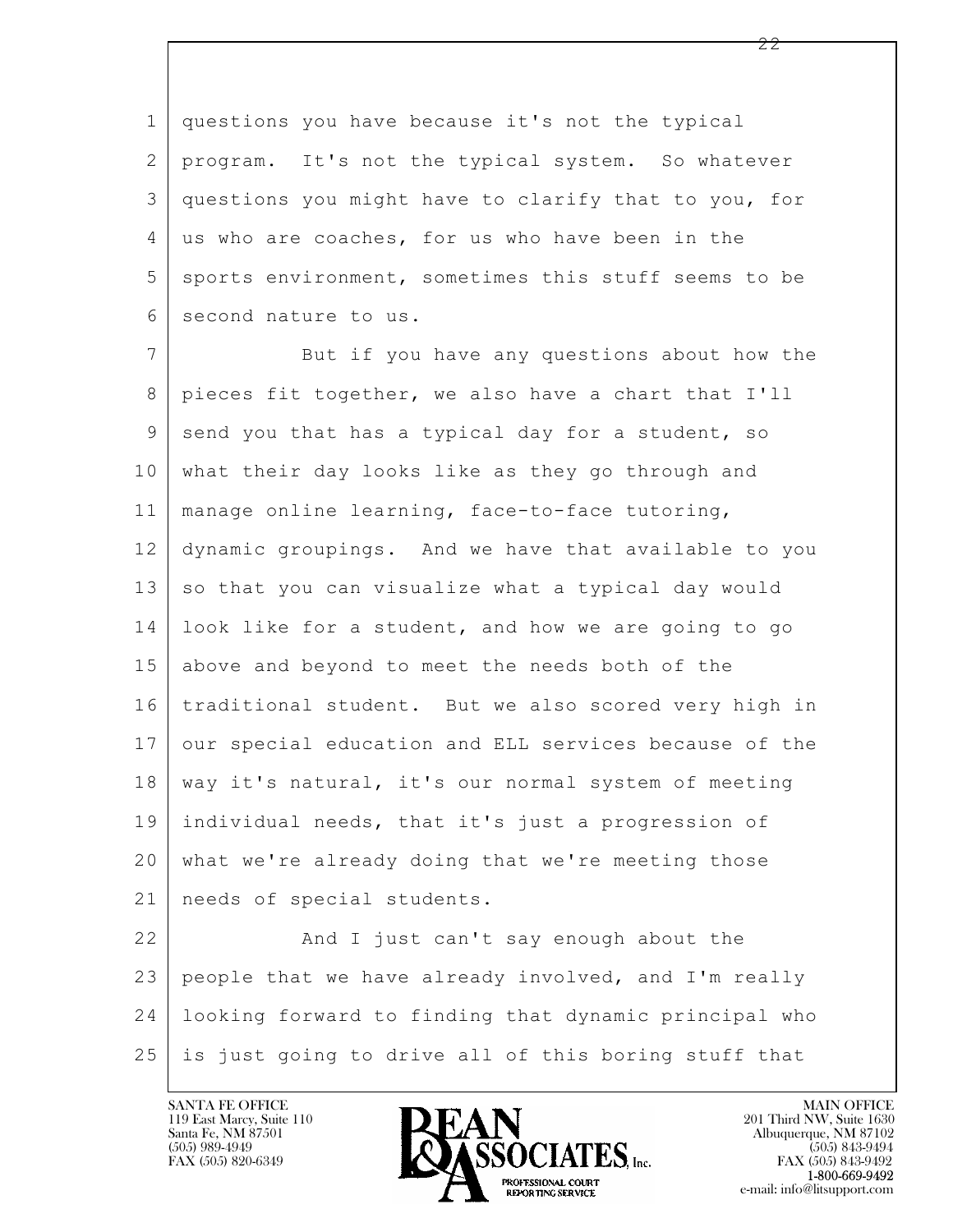$\mathbf{L}$  1 you guys talked about all morning long and to be that 2 | solid rock and foundation for all of the compliance 3 and the policy that has to take place because it is 4 very important. Your job is very important. And I 5 appreciate the fact that we're learning how to 6 address these issues now and over the past several 7 years, so that when it comes to sitting in front of 8 you as a school, that we have got it down. 9 And coaches don't take your criticism 10 poorly. Coaches take your criticism as a way to 11 improve. Athletes take your criticism as a way to 12 improve. So we really appreciate the job that you 13 do, and we recognize that we have a responsibility on 14 our end. Thank you. 15 CHAIR SHEARMAN: Thank you. 16 | COMMISSIONER GANT: You have 30 seconds. 17 | CHAIR SHEARMAN: That was good. We would 18 ask that you-all step away from the table so we can 19 have another group come up. We will ask you to come 20 back in just a few minutes. 21 Is there anyone here from the local school 22 district? Anyone from the local school district?  $23$  Seeing none, Mr. Woodd, do we have a sign-up sheet, 24 please. 25 MR. WOODD: Commissioner Toulouse has it.

119 East Marcy, Suite 110<br>Santa Fe, NM 87501

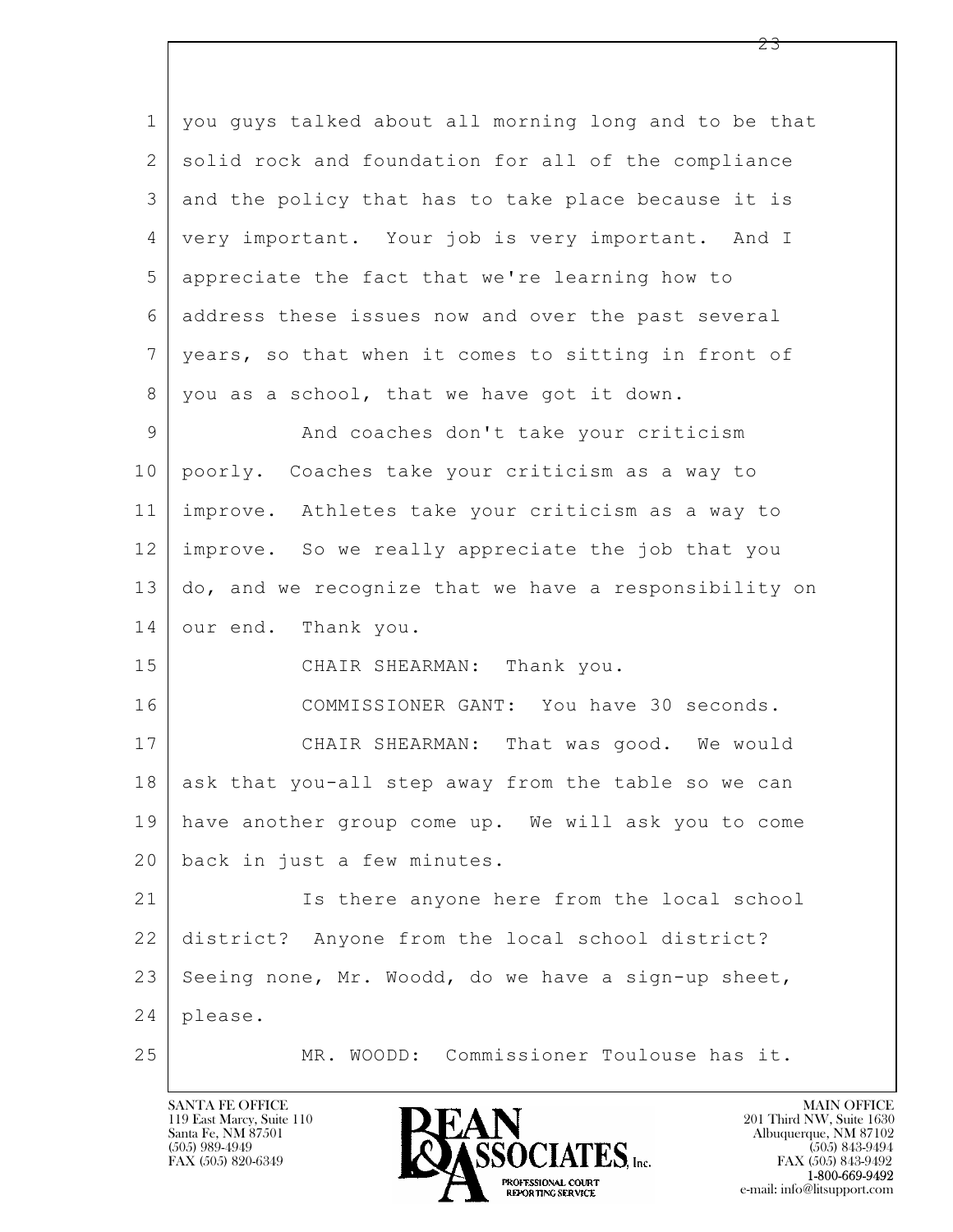| $\mathbf 1$     | CHAIR SHEARMAN: Three?                                |
|-----------------|-------------------------------------------------------|
| $\overline{2}$  | COMMISSIONER TOULOUSE: No. One of them                |
| 3               | signed twice and marked twice.                        |
| 4               | CHAIR SHEARMAN: So we only have two people            |
| 5               | who have signed up to speak. The first one on the     |
| 6               | list I see is Christine Aragon. Would you come up to  |
| $7\overline{ }$ | the table, please? Are you the only one going to      |
| 8               | speak?                                                |
| 9               | MS. ARAGON: I'm the only one going to                 |
| 10              | speak.                                                |
| 11              | CHAIR SHEARMAN: Please be seated. Since               |
| 12              | there are two people to speak today, you will have 10 |
| 13              | minutes.                                              |
| 14              | MS. ARAGON: I won't need that long. I'm               |
| 15              | Christine Aragon. This is my husband Santos. We       |
| 16              | volunteer at the SAHQ organization right now helping  |
| 17              | to grow the family there with the kids as well as the |
| 18              | adults who are part of the kids' lives. We have seen  |
| 19              | over the last year how much these kids' lives have    |
| 20              | been changed by the people that are around them and   |
| 21              | the positive environment that they're introduced to   |
| 22              | on a daily basis. These kids are the future of        |
| 23              | Albuquerque and our community, and we are very        |
| 24              | excited to see what the future holds for them with    |
| 25              | this organization, and that's why we do what we do.   |

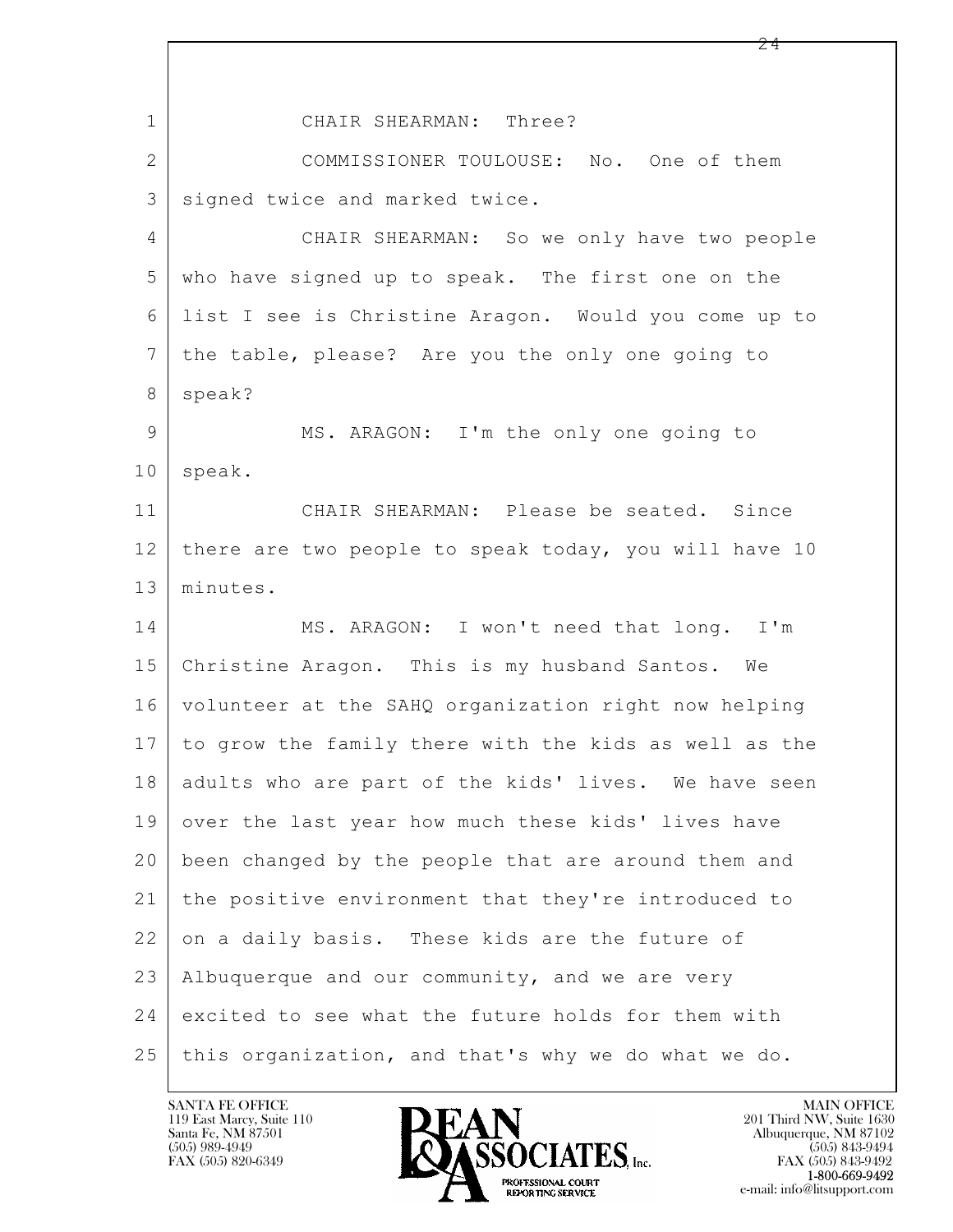1 That's why we volunteer to be a part of this 2 organization because we believe in exactly what 3 they're trying to instill with these children, the 4 positive vibes, the positive attitude, the hard work,  $5$  the determination, and more than anything, 6 perseverance and commitment to something.

7 When you're an athlete, you have to be 8 committed to whatever it is that you're trying to 9 achieve. And these days, it's hard to come by. 10 Dedication, commitment and hard work is hard to come 11 by with the youth. And that's what we try to instill 12 in the children these days. And having my own child 13 who is in school right now -- she's seven -- having 14 her around these kids and the positive environment 15 that she's around every day with the SAHQ 16 organization has completely changed our focus in her 17 future. So we do believe in what Charlotte and her 18 committee is trying to achieve here, and we back them 19 100 percent. Thank you. 20 CHAIR SHEARMAN: Thank you very much. Next

21 to speak is Lisa Rodriguez.

22 MR. PAHL: Thank you, Madam Chair. We did 23 have one more that wanted to speak.

 $\mathbf{L}$  24 CHAIR SHEARMAN: Would you be willing to 25 share your time with this gentleman?

119 East Marcy, Suite 110<br>Santa Fe, NM 87501

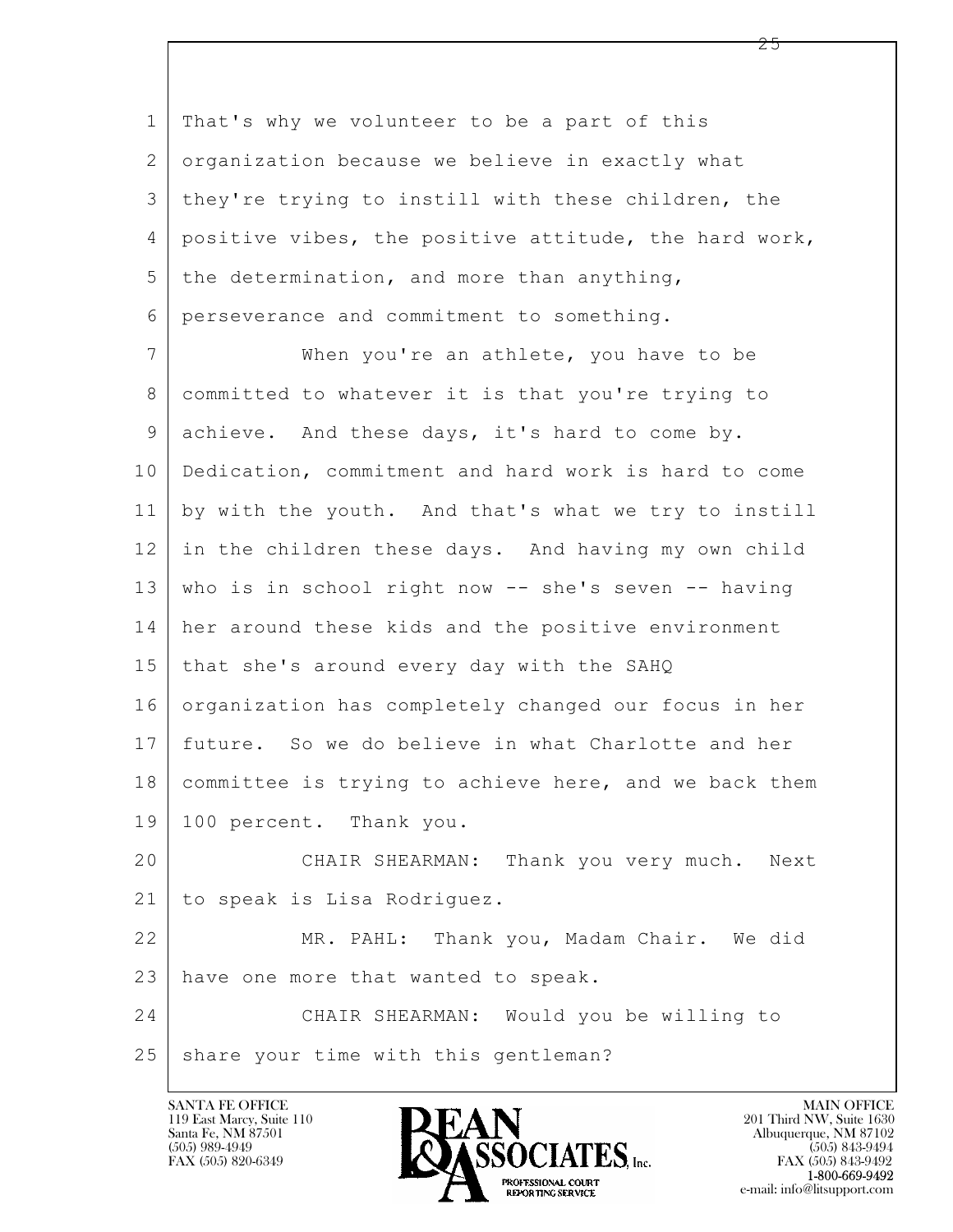| $\mathbf{1}$ | MS. RODRIGUEZ: Of course. I don't need                |
|--------------|-------------------------------------------------------|
| 2            | ten minutes.                                          |
| 3            | CHAIR SHEARMAN: All right. Please give us             |
| 4            | your name and make sure the reporter gets it.         |
| 5            | MS. RODRIGUEZ: My name is Lisa Rodriguez,             |
| 6            | and today I'm speaking as a parent for my daughter    |
| 7            | who has attended the Student Athlete Head Quarters    |
| 8            | for a little over a year.                             |
| 9            | My daughter participates in soccer and                |
| 10           | basketball and has been with Charlotte and her team   |
| 11           | for the past little over a year and a half. And the   |
| 12           | amount of dedication and commitment she has now from  |
| 13           | when she started going into the program has been      |
| 14           | tremendous, but not only that, when it comes to her   |
| 15           | education.                                            |
| 16           | The focus that she's gotten from Charlotte            |
| 17           | and her team has been just great. She has             |
| 18           | volunteered on her own to ask for extra tutoring, and |
| 19           | the commitment that she has from these teachers is    |
| 20           | great. My daughter is already in the gifted program   |
| 21           | currently with APS, and she wanted to make sure she's |
| 22           | a standout in her first year of middle school. So     |
| 23           | she took it upon herself to ask for extra tutoring    |
| 24           | from Lindsey, and all summer she was working hard to  |
| 25           | make sure she was ready to have a successful year in  |

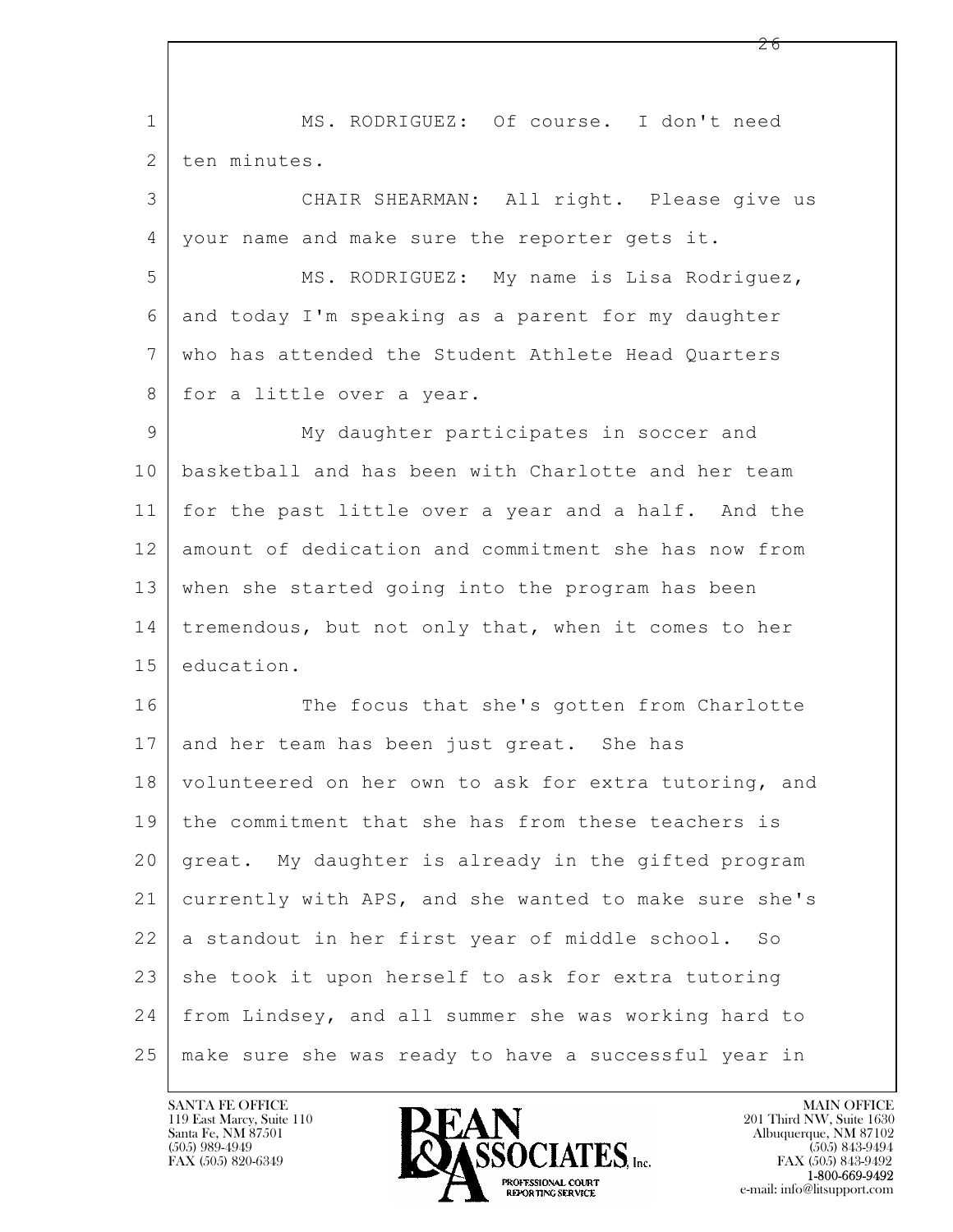| $\mathbf 1$     | school. And being a parent, that's just amazing for     |
|-----------------|---------------------------------------------------------|
| 2               | an 11 year old to do.                                   |
| 3               | And as far as the commitment to this                    |
| 4               | organization, I just want to state that Charlotte and   |
| 5               | her team here are just a tremendous group of people,    |
| 6               | and the level that they're going to give the            |
| $7\phantom{.0}$ | community in athletics as well as education is going    |
| 8               | to be beneficial to our whole community in general.     |
| 9               | Thank you.                                              |
| 10              | CHAIR SHEARMAN: Thank you very much.                    |
| 11              | Richard?                                                |
| 12              | MR. TARANGO: Yes. Thank you.                            |
| 13              | CHAIR SHEARMAN: And your last name?                     |
| 14              | MR. TARANGO: Richard Tarango.                           |
| 15              | CHAIR SHEARMAN: Thank you very much.                    |
| 16              | MR. TARANGO: I just want to sit here and                |
| 17              | say to you that I totally support Charlotte and the     |
| 18              | school that she's trying to build there. My son's       |
| 19              | been involved with Charlotte and her family in some     |
| 20              | way, you know, SAHQ wise since probably eighth grade    |
| 21              | when he went to San Diego to work out with Brie.<br>And |
| 22              | I think the one thing that I would like to mention to   |
| 23              | you about SAHQ and what we have got is, like            |
| 24              | Charlotte said, it's truly a family situation there.    |
| 25              | My son went in. He was your typical eighth grade        |

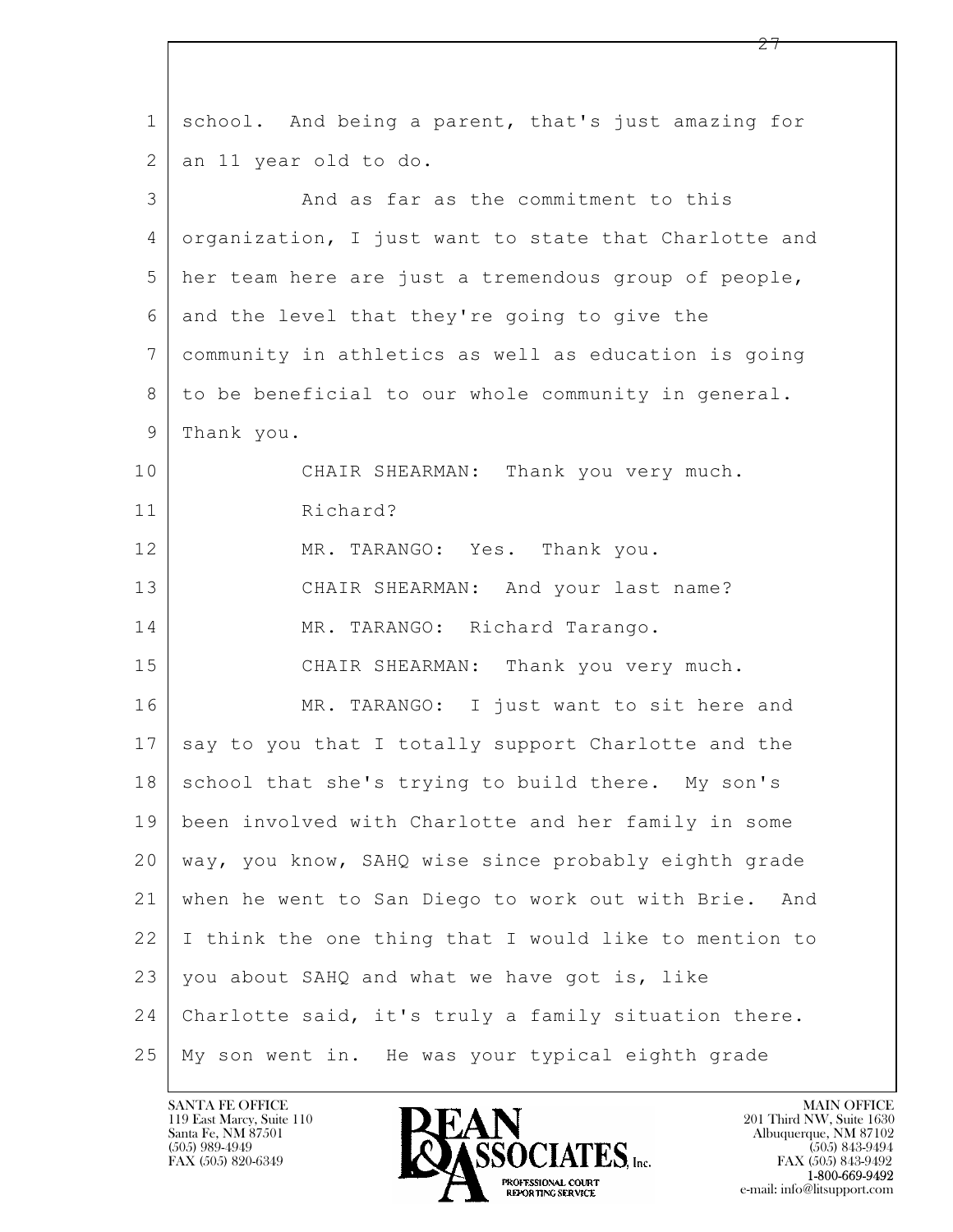1 kid. He needed motivation in this way or that way. 2 And now he's graduated from high school. He's a 3 freshman at Pacific University. He's on the football 4 team there. And he got there because of the 5 character that he learned and the hard work and 6 discipline that he learned at SAHQ and being around 7 Charlotte and the instructors there. Sorry I'm a 8 little nervous. I wasn't really expecting to speak 9 today.

10 So I just want to kind of mention that 11 besides the education that these kids will be getting 12 there, they're also going to get a chance to build 13 their character. I think the two things that my son 14 learned the most during his whole time, like I said, 15 even longer than since he was in eighth grade, was he 16 learned that hard work does pay off because he was 17 expected. He got put -- he was given goals and he 18 | was set standards that were pretty high, and he 19 worked towards those goals through the encouragement 20 of the instructors at SAHQ.

 $\mathbf{L}$  21 So I would say, not to ramble on too much,  $22$  the two things that he got there, which I think a 23 lot -- every kid that goes through there, they will 24 learn that hard work does pay off because it paid off 25 for him, and just a matter of character building.

119 East Marcy, Suite 110<br>Santa Fe, NM 87501

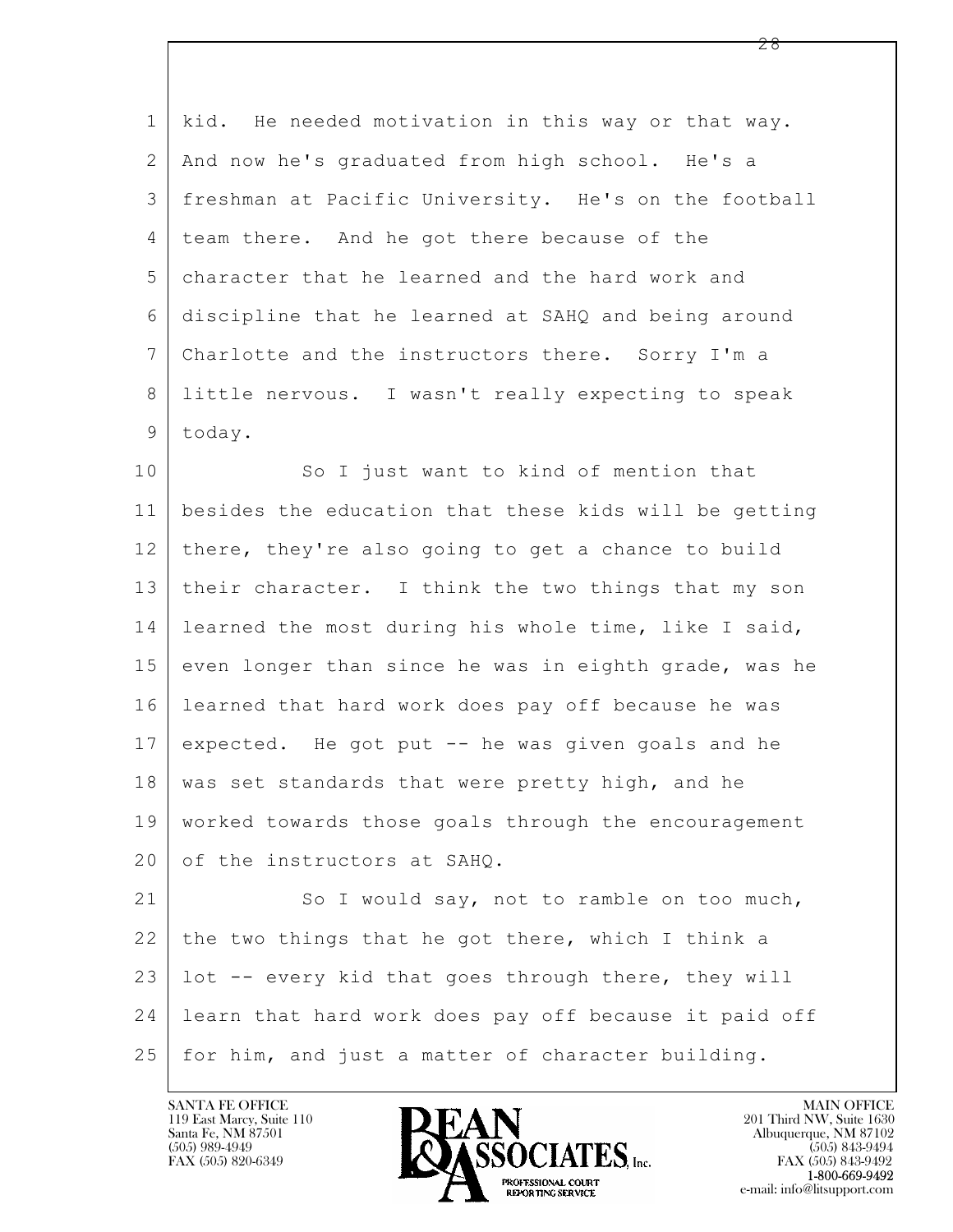$\mathbf{L}$  1 It's a really character building place. And I'll 2 | work with Charlotte and whatever she needs there, and 3 I just want to kind of give you my two cents. 4 For my son who started off kind of probably  $5$  an average student, through what he learned, through 6 the character building that he had at SAHQ, he got 7 accepted into a very, very good school, and he's 8 learned that hard work pays off, and he learned it 9 | there. So thanks for your time. 10 CHAIR SHEARMAN: Thank you very much. I 11 want to just ask one more time. Is there anyone here 12 from the local school district? I don't want to 13 overlook anyone. Is there anyone who wanted to speak 14 | that we didn't give an opportunity to? 15 | Think we're ready to move on to PEC 16 commissioners' questions, so if the founders could 17 come back up to the table, please. Again, I would 18 ask that you use the microphone so that all of us can 19 hear and the reporter gets the official record 20 correctly. 21 Commissioners, you've heard the 22 presentation. Do you have questions? Commissioner  $23$  Gant. 24 COMMISSIONER GANT: Madam Chair, members 25 and founders, it may seem we're getting picky, but we

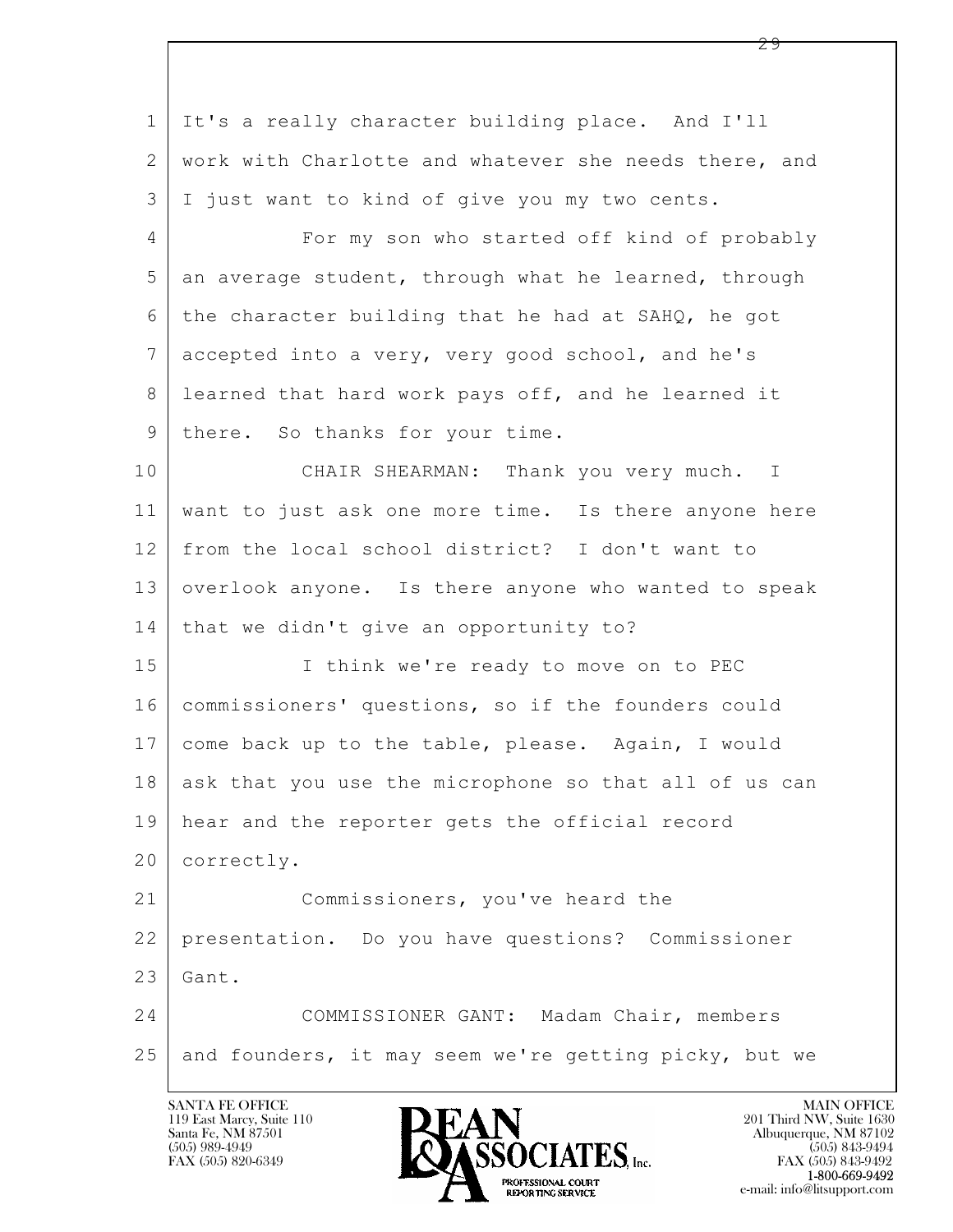$\mathbf{L}$  1 really need to know what's going on. Page 5 of your 2 | application. This is goal indicator No. 1, 3 Commission of the School. It indicates that students 4 and faculty will all have to take a BMI; is that 5 correct? 6 MS. RODE: Yes, it is. 7 COMMISSIONER GANT: There is no state 8 requirement for that. 9 MS. RODE: There's no state requirement? 10 COMMISSIONER GANT: No, there is not. 11 MS. RODE: Okay. And certainly if it's 12 within this application, we have stated repeatedly 13 that we will abide by all state and federal laws. So 14 if there is something that is prohibiting us from 15 including them in the health environment of our 16 school, then we can address that. But the intent, of 17 course, was to include them in the -- not necessarily 18 the data, but in the culture. So we wanted to make 19 sure. And honestly, it's already changed their 20 habits. They have already changed. Maybe we have to 21 separate the data, if that might be an option, but 22 certainly we will abide by whatever the state law 23 requires. 24 COMMISSIONER GANT: Madam President and 25 members, the way I read it is it's part of the

119 East Marcy, Suite 110<br>Santa Fe, NM 87501

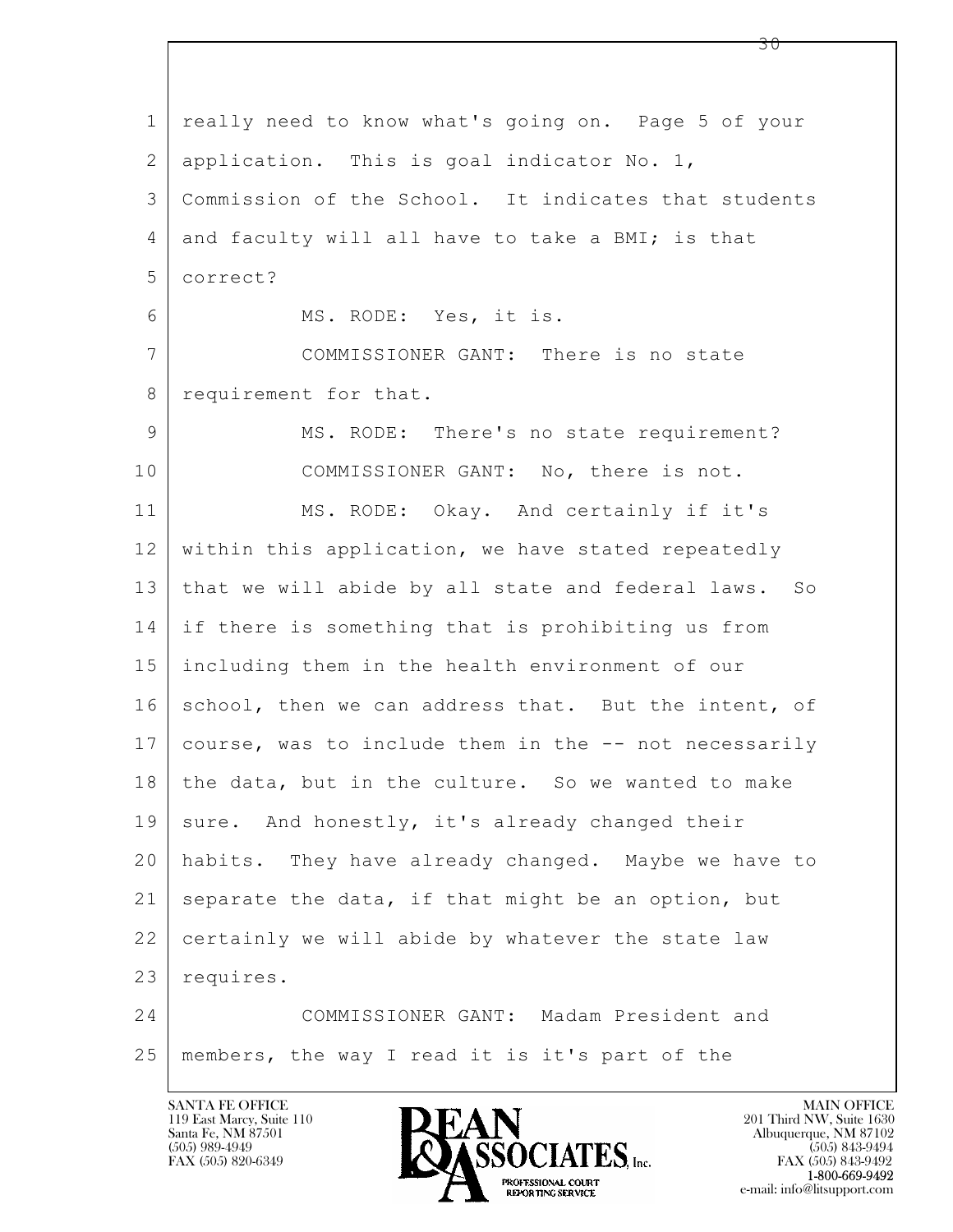$\mathbf{L}$  1 indicators for your mission, so it is something that 2 | we would probably be looking at as something that 3 would be graded, if you want to use that term. So 4 that's why I bring it up. I also know that in some 5 instances parents and kids, students and faculty 6 were -- in some schools, this has really caused a lot 7 of problems because it just makes some students stand 8 out where they don't want to be stood out. 9 And also, it's an indication that you're 10 | going to include them as part of the 90 percent of 11 the students and faculty on Page 5. Your BMI will be 12 considered. Faculty, you're going to do that for 13 | your staff and make them meet certain standards? 14 MS. RODE: If it is allowed by law, it will 15 improve our culture, and it will improve their 16 capacity to teach, and it will improve their health, 17 which I think are overall very good goals for any 18 kind of school. 19 COMMISSIONER GANT: Oh, I understand the 20 health. When you get to my age, you begin to worry 21 about it. 22 MS. RODE: And just so you know, as far as 23 BMI and charts go, there are different ratings for 24 age and health, and so it's not a one size fit all 25 type of formula. So there are very easy ways to



FAX (505) 843-9492 e-mail: info@litsupport.com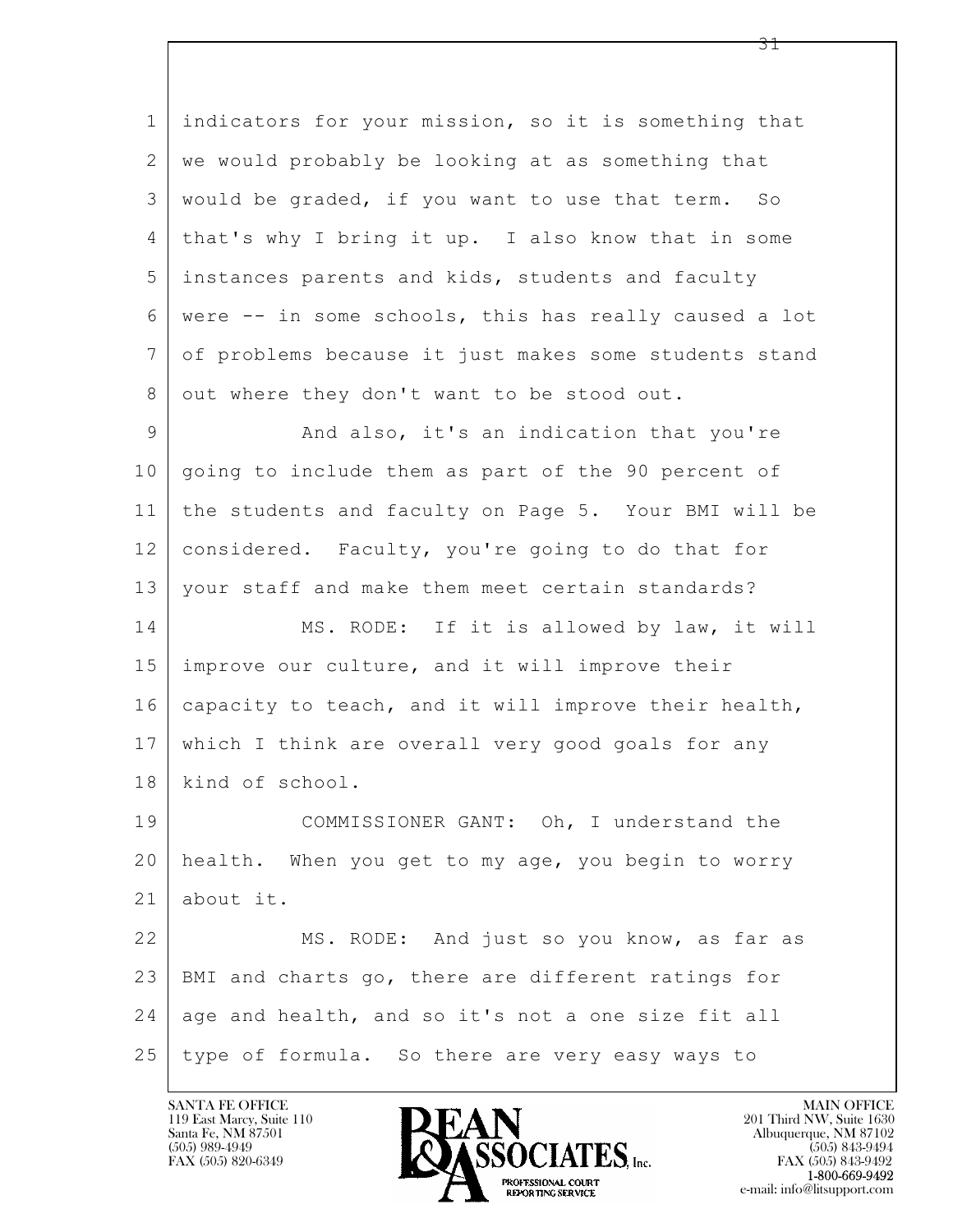$\mathbf{L}$  1 accommodate someone who needs a knee replacement or 2 has some health issues that might affect their BMI 3 score as well as athletes. We have an Olympian who 4 trains with us that won the Silver Medal in Japan,  $5$  and she trains with us regularly, and she's nothing 6 but muscles and bones. So there's a BMI index for 7 someone who is extremely fit as well. 8 | COMMISSIONER GANT: I have lost the page 9 number, but it was indicated, I thought, on Page 8, 10 but maybe not, it states, "In addition, 90 percent of 11 graduates will," four letter word will, "earn 12 acceptance into post secondary institutions." That's 13 one of your goals. That's one of your measurable 14 goals. 15 MS. RODE: Right. That's correct. And 16 that would include a junior college or any post 17 secondary education. So a junior college or anything 18 | that would apply to skills training. So any post 19 secondary. 20 COMMISSIONER GANT: What if the student 21 says, No, not me, I'm not going to post secondary of 22 any kind. I'm not going into the military. I'm just 23 | going to go out and work. 24 MS. RODE: What it does say is that they 25 will be accepted. It doesn't mean that they will

119 East Marcy, Suite 110<br>Santa Fe, NM 87501



FAX (505) 843-9492 e-mail: info@litsupport.com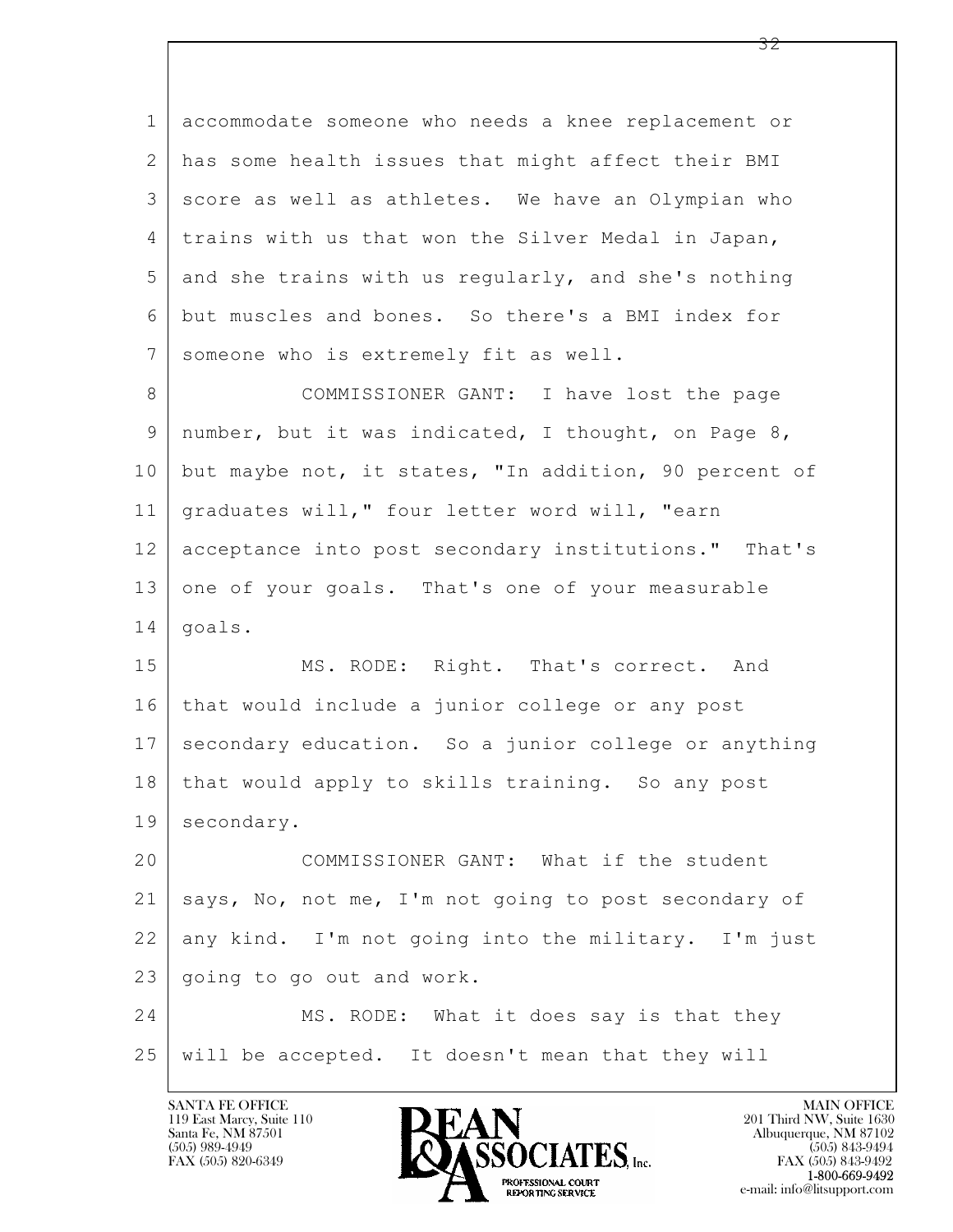$\mathbf{L}$  1 attend. 2 COMMISSIONER GANT: That's part of their 3 grade? 4 MS. RODE: Correct. That they will be 5 accepted, that they have to apply and be accepted. 6 COMMISSIONER GANT: What I'm saying is, 7 applied and accepted to an institution? 8 MS. RODE: Correct. 9 | COMMISSIONER GANT: And that's what you're 10 | going to be graded on, whether they are accepted or 11 not? 12 MS. RODE: Correct. That is our goal. 13 COMMISSIONER GANT: In your application, 14 | you talk in several places about the online learning, 15 | the curriculum, online curriculum. But nowhere, at 16 least I didn't see it, my old eyes did not see, who 17 are you buying it from? 18 MS. RODE: In the application, we did say 19 that it would be going out to bid. So we have 20 already contacted four different companies that have 21 the curriculum that would meet our needs. And then 22 based on their bid when we put it out for an RFP, 23 which was stated in the application, that it would be 24 put out to a competitive bid, then we would decide 25 based on the price and the specifications of those

119 East Marcy, Suite 110<br>Santa Fe, NM 87501

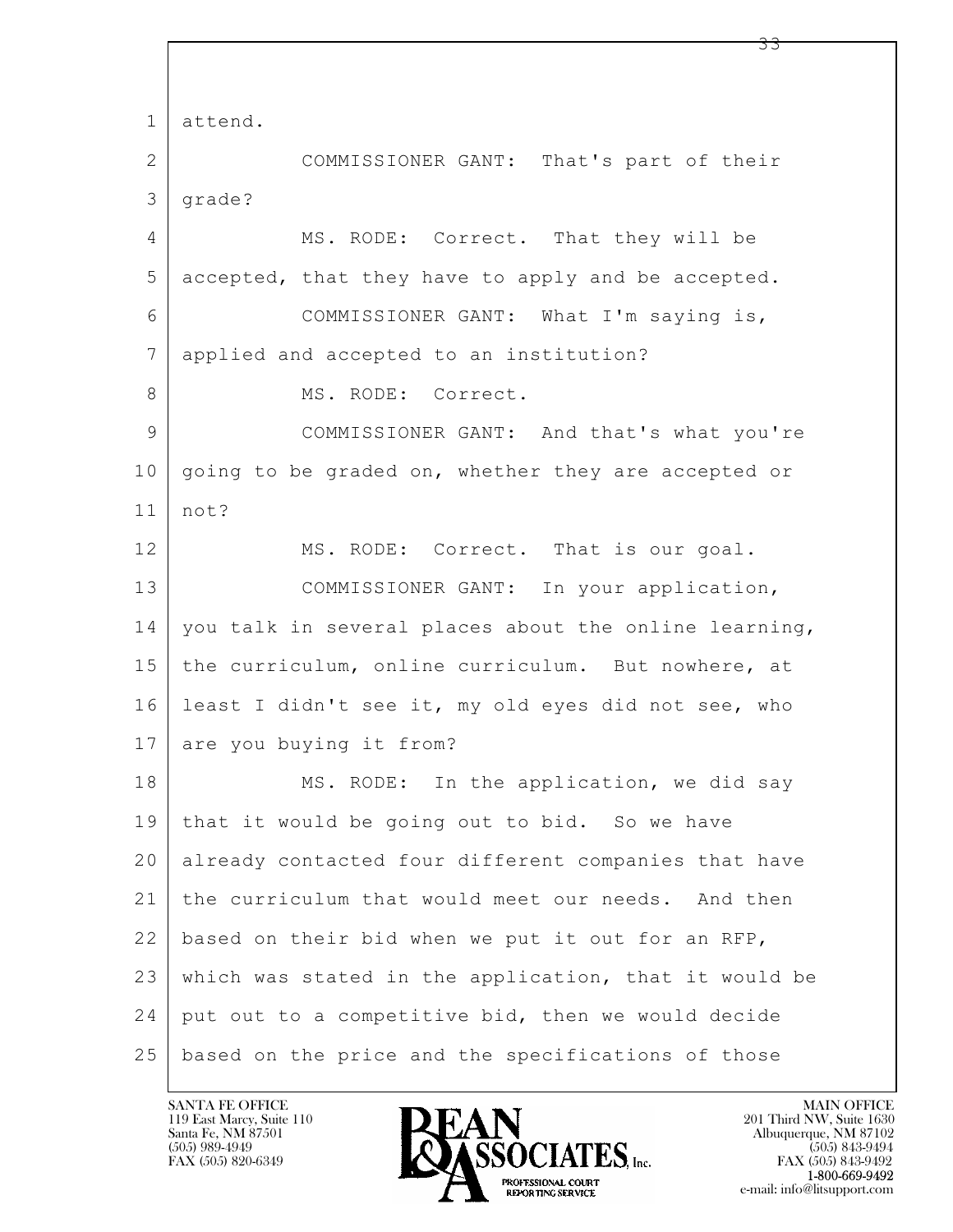1 online curriculum.

| $\overline{2}$ | We did also state within the application                |
|----------------|---------------------------------------------------------|
| 3              | that we would not seek out any kind of curriculum       |
| $\overline{4}$ | that did not meet the New Mexico State standards or     |
| 5              | the Common Core standards that we are required to       |
| 6              | abide by. Within the packet that I had for you          |
| $7\phantom{.}$ | today, I included a sample letter from one of the       |
| $8\,$          | companies and also a course listing for New Mexico      |
| $\mathsf 9$    | State standards that they have available, that they     |
| 10             | are aligned with.                                       |
| 11             | COMMISSIONER GANT: Have you mentioned any               |
| 12             | of those companies by chance?                           |
| 13             | MS. RODE: The one that actually sent me                 |
| 14             | the paperwork was called Edgenuity. They used to be     |
| 15             | called E2020. And there's another one. GradPoint        |
| 16             | was another one that we had contacted. But there was    |
| 17             | a total of four that we had looked into so far.         |
| 18             | COMMISSIONER GANT: I'm glad I didn't hear               |
| 19             | K12 Connection. That's all I'm glad of.                 |
| 20             | I'm kind of looking at your budget.<br>I.               |
| 21             | didn't kind of look at it. I did look at it.<br>$I'$ m  |
| 22             | going to keep this to a minimum because I tend to ask   |
| 23             | too many questions. On Line 319 of the budget,          |
| 24             | Function $1,100$ , Object Code 53,414 says \$90,000 for |
| 25             | professional services, but that's all. What is that     |

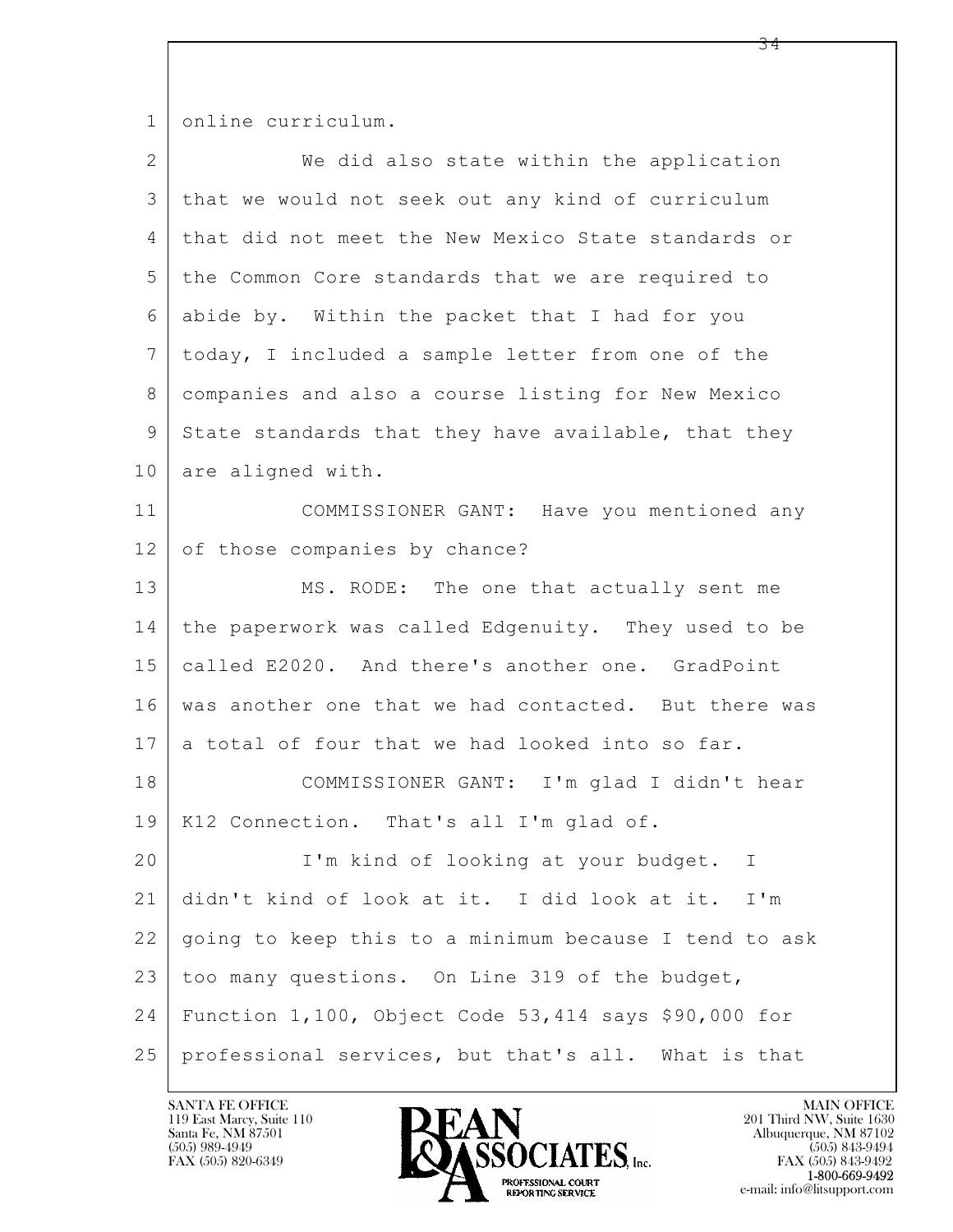$\mathbf{L}$  1 \$90,000 specifically for? It's all five years. 2 MR. VIGIL: So Madam Chair and Commissioner 3 Gant, can you tell me what the function number was? 4 | Is that Function 2,500? 5 COMMISSIONER GANT: Hang on a minute. Let 6 me find it. It's Function 2,500, Object 53,414. 7 MR. VIGIL: So that is the budget that's 8 set aside for  $-$ - Function 2,500 is your business and 9 IT services and state chart of accounts. So for that 10 53,414 is professional services. The \$90,000 is for 11 business management, IT services, STARS reporting and 12 those type of services. 13 | COMMISSIONER GANT: So what I'm hearing, 14 Mr. Vigil, is one 50,000 for you; is that right? 15 | MR. VIGIL: Approximately, correct. 16 COMMISSIONER GANT: So why are we 17 contracting STARS? Are you doing the STARS 18 reporting? 19 MR. VIGIL: We would be contracting some of 20 the IT services and some of the STARS. So no, we 21 would not be doing that. When we were putting 22 together the budget for the school, we were trying to 23 align the budget with what was being brought to us. 24 So at this point, for this purpose of this budget, we 25 would be looking for a service provider that would

119 East Marcy, Suite 110<br>Santa Fe, NM 87501

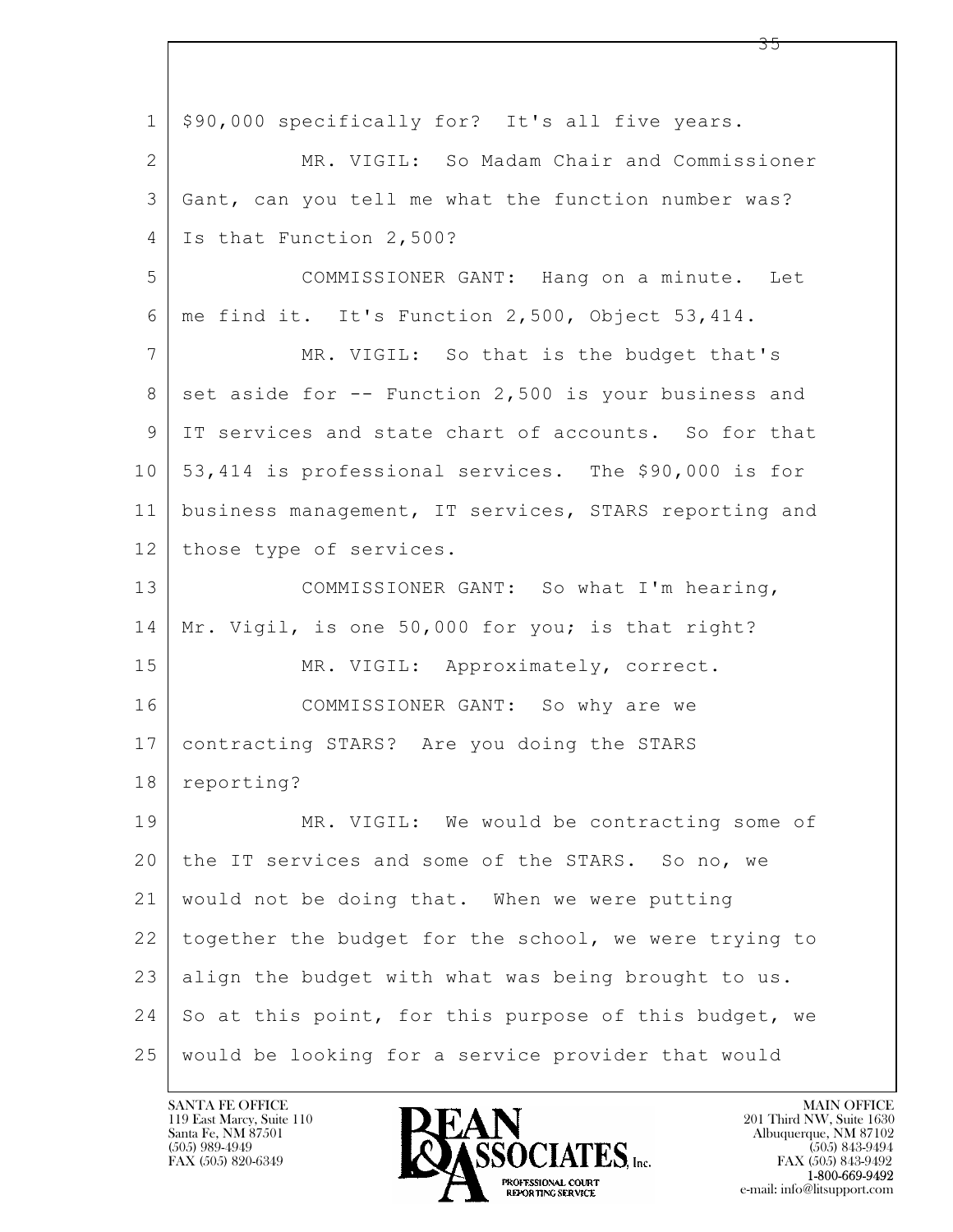| $\mathbf{1}$   | provide the IT services and STARS reporting so that    |
|----------------|--------------------------------------------------------|
| $\overline{2}$ | it would be correct according to Santa Fe.             |
| 3              | COMMISSIONER GANT: I must admit, Madam                 |
| 4              | Chair and members, this is the first time I have       |
| 5              | heard of anybody contracting STARS. I'm serious. I     |
| 6              | just never had heard that before.                      |
| $\overline{7}$ | CHAIR SHEARMAN: Well, I have to tell you               |
| 8              | that I have a friend who contracts to do STARS         |
| 9              | reporting for several small school districts.          |
| 10             | COMMISSIONER GANT: All right.                          |
| 11             | MR. VIGIL: Madam Chair and Commissioner                |
| 12             | Gant, there's a group here in Albuquerque that         |
| 13             | contracts with 72 charters and 20 some districts for   |
| 14             | STARS.                                                 |
| 15             | COMMISSIONER GANT: Frankly, that's just my             |
| 16             | opinion, put it on the record or not. I just think     |
| 17             | the school should be doing it because that belongs to  |
| 18             | them, not to a contractor. So that's my opinion.       |
| 19             | On your Line 330, Function 2,500, again,               |
| 20             | supplies, Object Code 56,113, software \$18,000. What  |
| 21             | are you buying for \$18,000?                           |
| 22             | MR. VIGIL: Madam Chair and Commissioner                |
| 23             | Gant, all schools are required to have a financial     |
| 24             | software system that's compatible with the State of    |
| 25             | New Mexico's operating budget management system.<br>So |

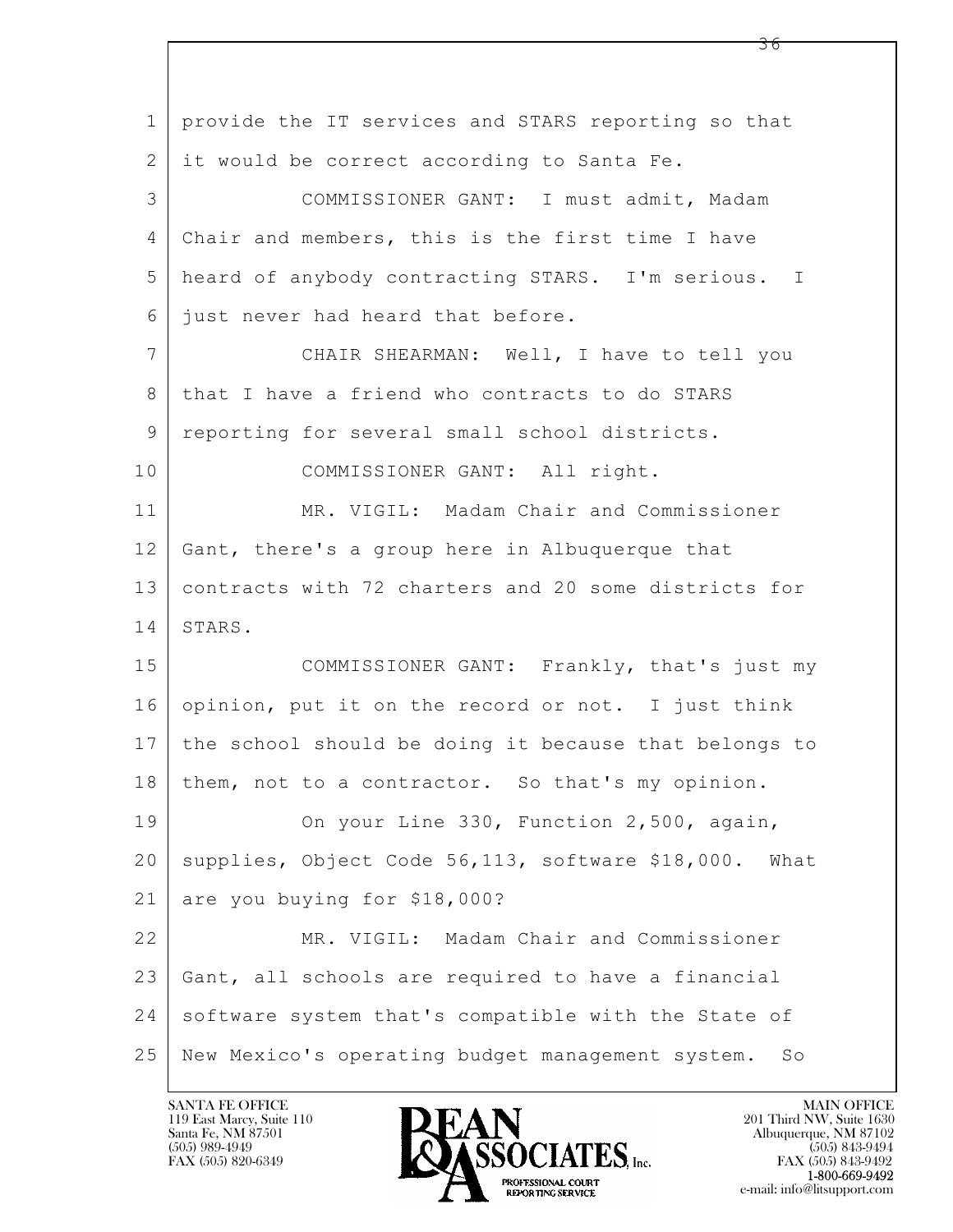$\mathbf{L}$  1 approximately \$10,000 of that is for that software. 2 It's a license basically. School districts use a 3 different system. Charter schools are using a system 4 called AptaFund. That would pay for Aptafund. 5 And in addition, the additional \$8,000 is 6 for the student information system which maintains 7 the STARS information, and that's called Power 8 School, Power Max. There's different versions. 9 There's about three or four different providers. 10 That usually runs about \$8,000. So that's what that 11 would pay for. 12 COMMISSIONER GANT: All right. My last 13 question because I don't want to hog this floor -- 14 and I'm tired of talking, I've been talking too much 15 | today  $--$  on Line 57, Function Code 1,100  $--$ 16 correction, 1,000, Object Code 56,112, textbooks,  $17 | $40,000$  a year. 18 | MR. VIGIL: Madam Chair, Commissioner Gant, 19 what we have done with the budget initially was 20 because the school will not have its planning grant 21 money, this would be a way -- the school will be 22 receiving funds of 14,000 which is the instructional 23 materials allocation. However, that is not adequate 24 in itself to provide the textbooks, whether it's 25 online or whether it's actual textbook for the



FAX (505) 843-9492 e-mail: info@litsupport.com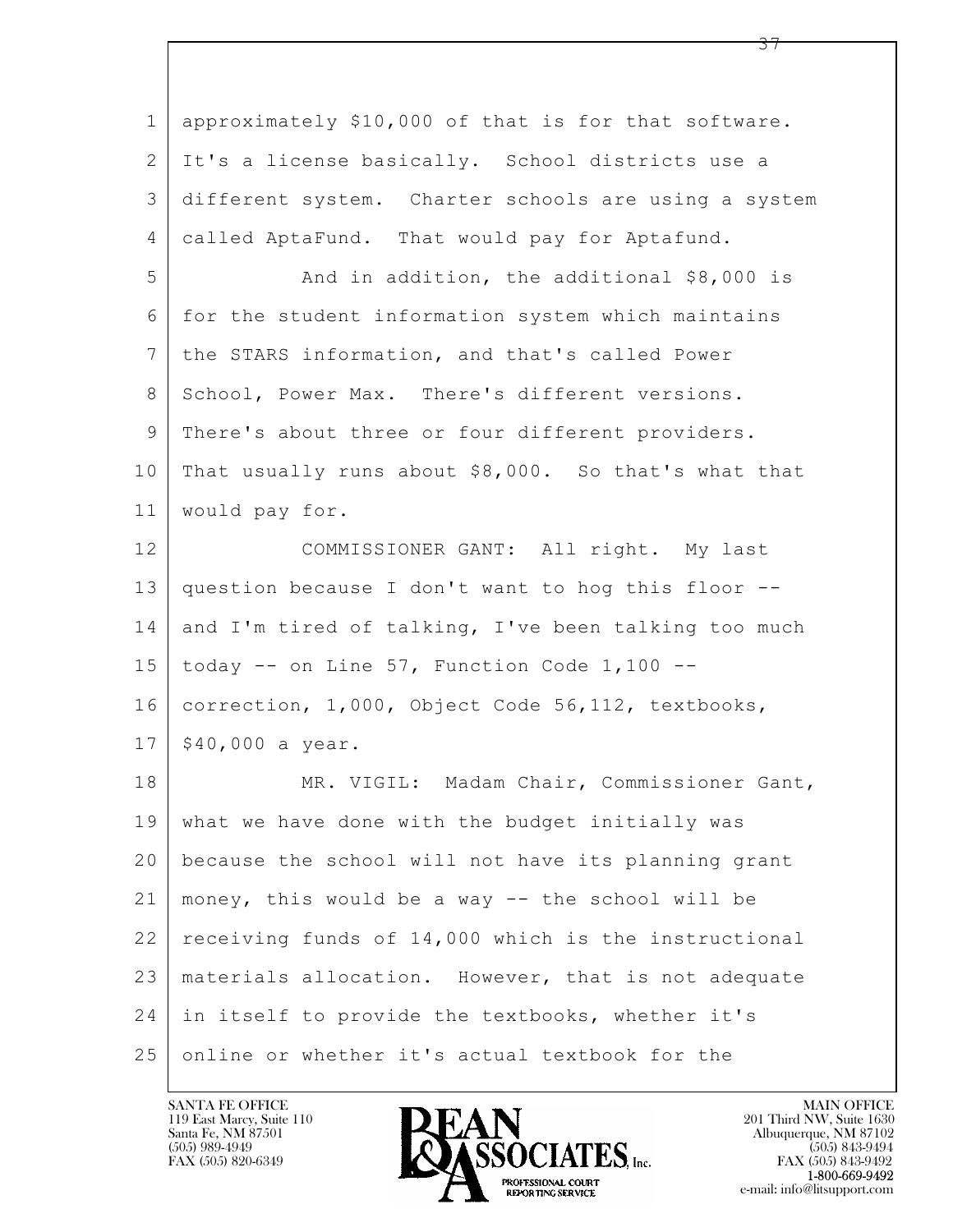| $\mathbf 1$ | school. So what we have done is we used the           |
|-------------|-------------------------------------------------------|
| 2           | operational fund to supplement the instructional      |
| 3           | material fund. And so this money will be taken from   |
| 4           | operational to pay for those textbooks, whether       |
| 5           | they're online or actual textbooks.                   |
| 6           | COMMISSIONER GANT: All right. My last                 |
| 7           | question, I promise, Madam Chair and members, your    |
| 8           | facilities, who owns those facilities?                |
| 9           | MS. RODE: The nonprofit owns the                      |
| 10          | facilities, and they are under a real estate          |
| 11          | contract.                                             |
| 12          | COMMISSIONER GANT: Okay. Thank you.                   |
| 13          | CHAIR SHEARMAN: Other questions,                      |
| 14          | commissioners? Mr. Bergman.                           |
| 15          | COMMISSIONER BERGMAN: Thank you, Madam                |
| 16          | Chair. Page 3 of the application right at the top     |
| 17          | where it talks about the mission specific indicator,  |
| 18          | you see in big print the word academics. You          |
| 19          | yourself mentioned academics numerous times in your   |
| 20          | talk, and yet the application asks you to put forward |
| 21          | two specific mission indicators, and neither one of   |
| 22          | them has anything to do with academics. The second    |
| 23          | one says you're going to keep your kids on track to   |
| 24          | graduate. PED assumes that every school in this       |
| 25          | state is doing everything they can to keep their kids |

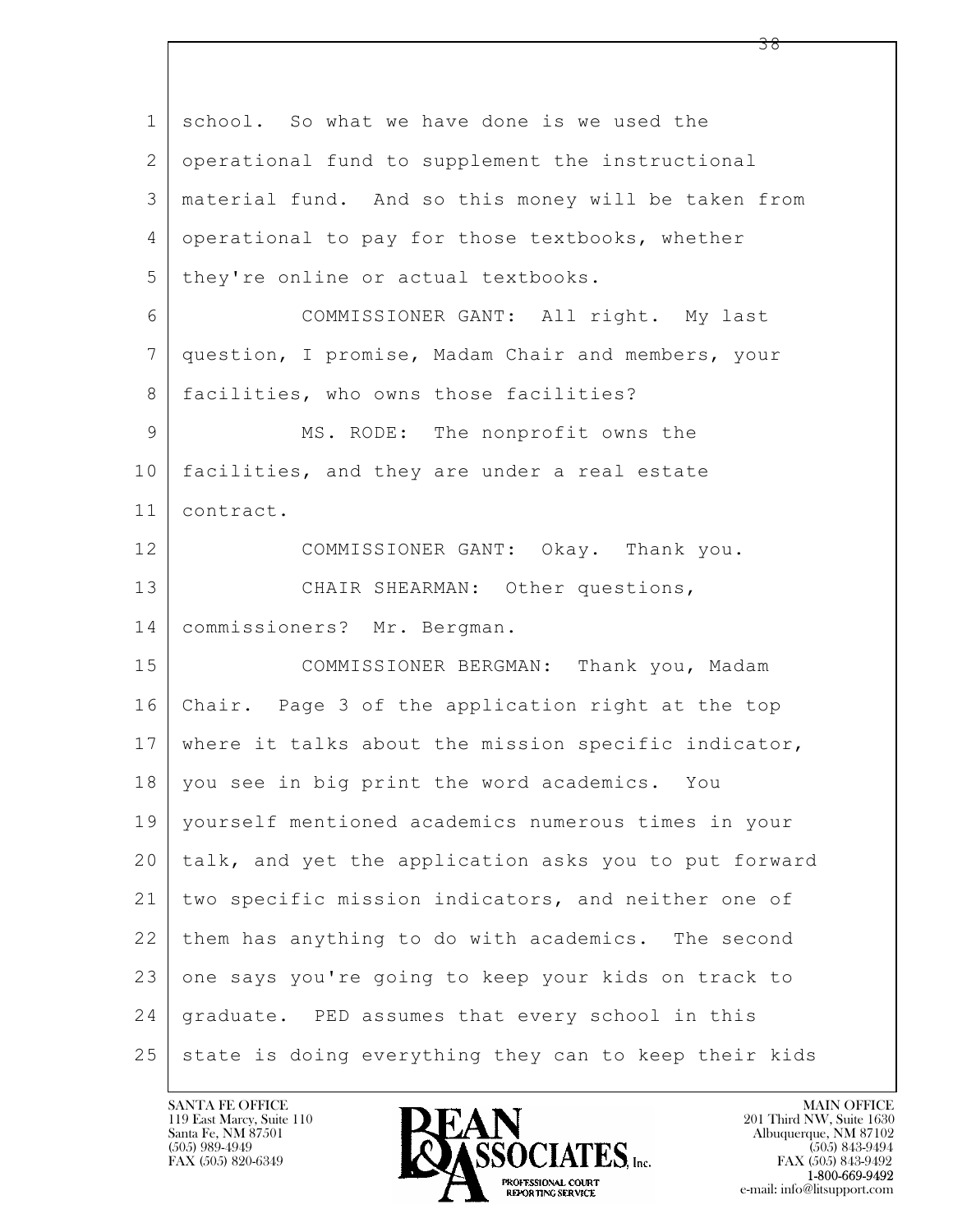1 on track to graduate.

| $\overline{2}$ | So my question would be, since you did not            |
|----------------|-------------------------------------------------------|
| 3              | mention academic, you have no academic goals, how am  |
| 4              | I supposed to tell as a commissioner exactly what     |
| 5              | you're doing in the area of academics, how well are   |
| 6              | your students performing, and are they actually       |
| 7              | performing academically?                              |
| 8              | MS. RODE: Right.                                      |
| 9              | COMMISSION BERGMAN: Would you address                 |
| 10             | that, please?                                         |
| 11             | MS. RODE: I will definitely address that.             |
| 12             | And I appreciate that because what it shows is my     |
| 13             | inability to communicate how academic that mission    |
| 14             | specific goal really is. And what I want to start     |
| 15             | out with is that in order to come out with an         |
| 16             | individual student's taste or their progress towards  |
| 17             | graduation or what is expected of them upon           |
| 18             | graduation, they meet with their stakeholders upon    |
| 19             | admission or registration into SAHQ Academy.          |
| 20             | When they establish what their goals are              |
| 21             | academically, which typically you don't do when you   |
| 22             | sign up for high school, you don't go in as a         |
| 23             | freshman and tell them what you want to do after high |
| 24             | school and then build an education based on that      |
| 25             | goal, but what we do is that we actually take the     |

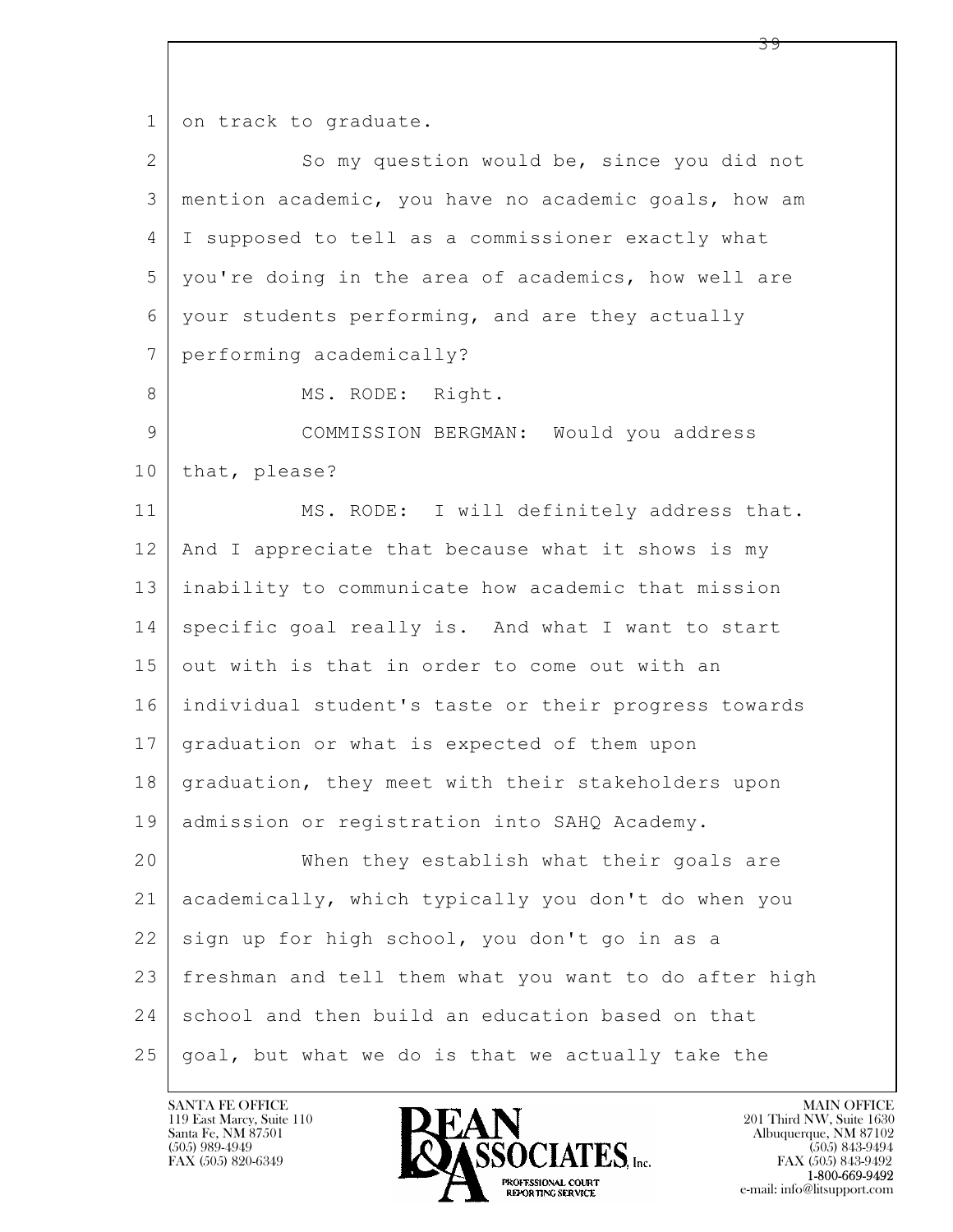| $\mathbf 1$    | individual, take their past performances, take what    |
|----------------|--------------------------------------------------------|
| $\overline{2}$ | their goals are, take what their capacity is, and we   |
| 3              | build an education specifically designed for them.     |
| 4              | So the trajectory that one student might take might    |
| 5              | be very different than another student might take.     |
| 6              | In a normal school environment, you might meet with a  |
| 7              | teacher at the end of each semester and go over a      |
| 8              | plan that has really no teeth in it. And I've done     |
| 9              | this over and over and over with my kids at their      |
| 10             | schools, and basically, it's called a next step plan,  |
| 11             | and it's performed by a teacher that doesn't --        |
| 12             | rarely knows them, that doesn't know their academic    |
| 13             | performance, doesn't have any intellectual investment  |
| 14             | into that student. And it's simply a box to check.     |
| 15             | The way our system works is that once you              |
| 16             | set their graduation goals, then you set a map, a      |
| 17             | course map for that person, and you set the lowest     |
| 18             | acceptable standards in order to meet that goal.<br>So |
| 19             | when you have a student's trajectory and then that     |
| 20             | student is assigned to a success coach, their team,    |
| 21             | that success coach is held accountable on a daily      |
| 22             | basis to make sure that that student is meeting their  |
| 23             | academic goals every day, and so that they are         |
| 24             | staying on pace, that they're getting the grades, and  |
| 25             | they're also resourcing the necessary support either   |

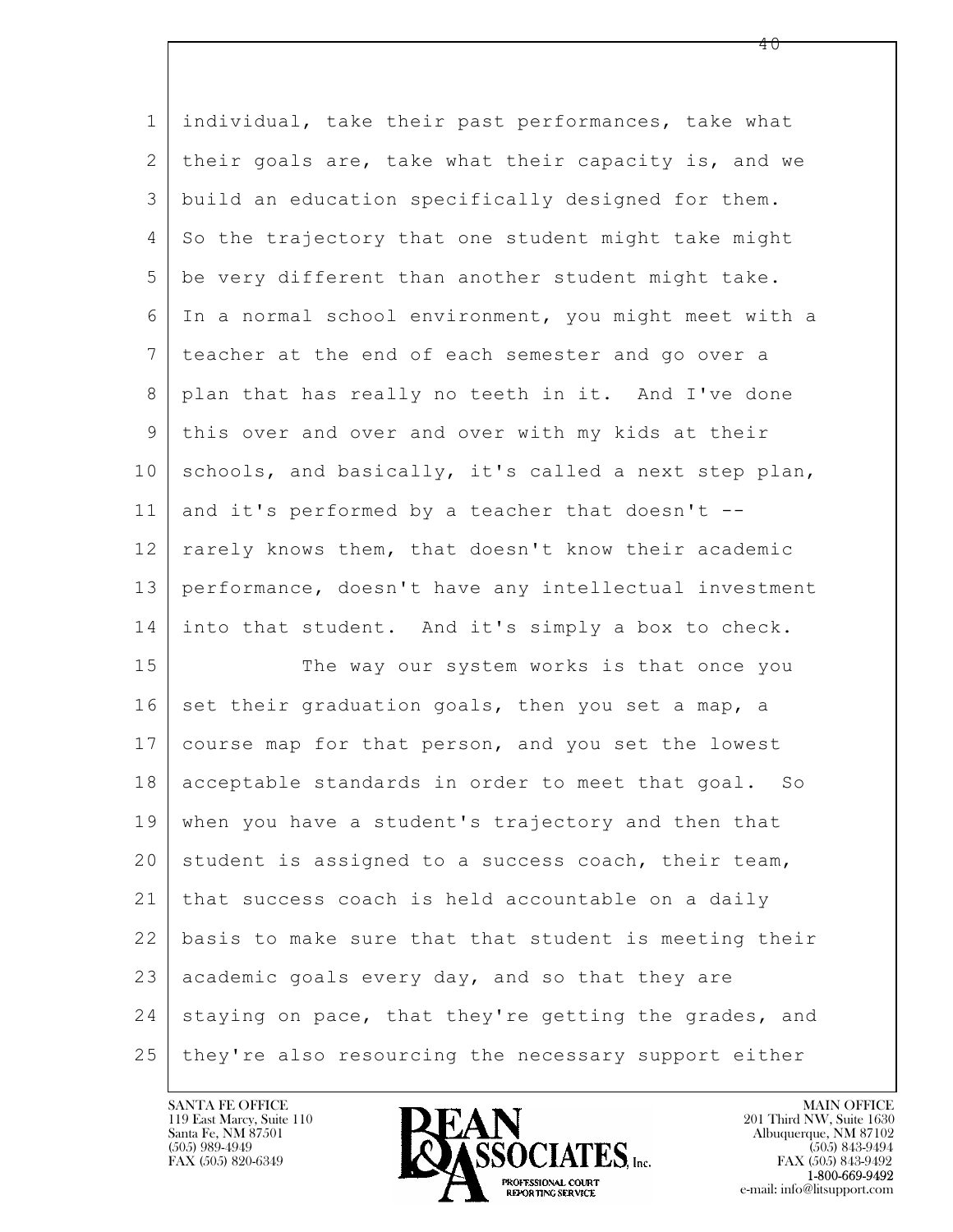1 to remediate or to accelerate. So you might have a 2 student that is doing very, very well and needs to be 3 fed more or needs the reins let go and let them just 4 go, or you may have a student who came in maybe from 5 a school that didn't grade them properly or according 6 to their actual capacity, and you need to make an 7 adjustment.

 $\mathbf{L}$  8 So the benefit about a school like ours, 9 being small and being very relational is that we can 10 pivot. We can make very quick turns with a student 11 where you can't do that in a normal school. So 12 academically, when you have someone who is being 13 encouraged and monitored and held accountable on a 14 daily basis, basically technology wise it's called 15 | realtime, when they're being held accountable in 16 realtime, you don't lose any space in educating them. 17 How many kids do we know who are undereducated? Not 18 just that they're not educated, not the kids who are 19 dropping out, but who are undereducated because we 20 couldn't meet their needs. They might be bored in 21 school. They might not be pushed when they could. 22 They may just ride the line so they can play 23 football. And they can -- they never really meet 24 | their potential.

25 So this really is the only way that you can



FAX (505) 843-9492 e-mail: info@litsupport.com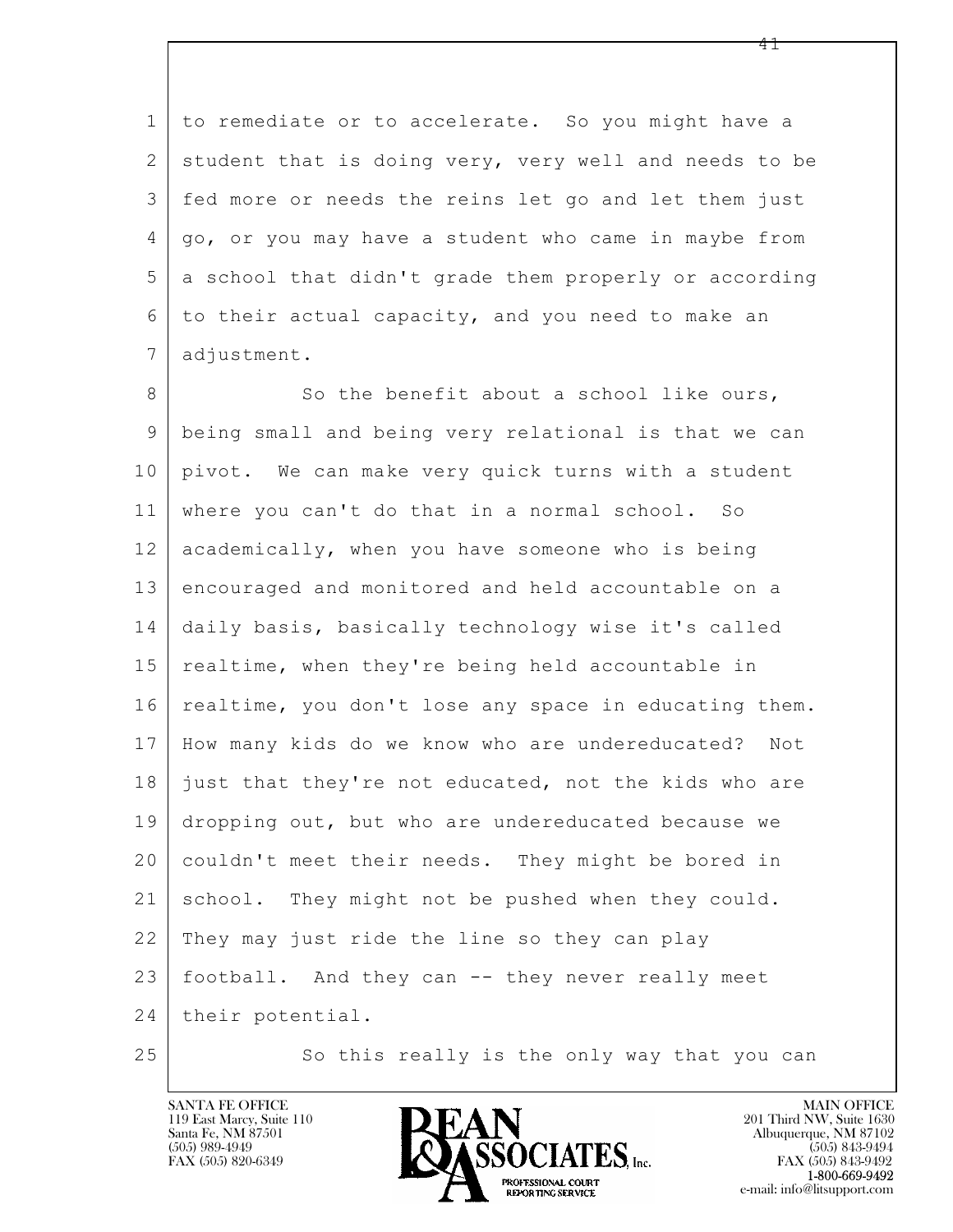| $\mathbf 1$     | meet an individual student's needs academically. It   |
|-----------------|-------------------------------------------------------|
| 2               | is the most rigorous academic goal that we could have |
| 3               | because we are not putting all of our students into a |
| 4               | box. We're not saying that this is our graduation     |
| 5               | requirement, and by the way, we'll check the first    |
| 6               | semester of your senior year to make sure you're on   |
| $7\phantom{.0}$ | track. We are from day one making sure that those     |
| 8               | students are where they need to be individually, and  |
| 9               | we are giving them the encouragement, the tutoring,   |
| 10              | the attention, the support, sometimes a kick in the   |
| 11              | rear to get them to go where they need to go. So as   |
| 12 <sub>1</sub> | far as an academic goal, this is the most stringent   |
| 13              | and academic goal that we could come up with as a     |
| 14              | group.                                                |
| 15              | COMMISSION BERGMAN: That's all well and               |
| 16              | good, excellently said. We still have to have         |
| 17              | something in writing that allows us to make a         |
| 18              | decision, Are you really reaching your kid? And I'll  |
| 19              | just say this. It's ironic that I am so adamant       |
| 20              | about academic goals now because when I was in high   |
| 21              | school -- and believe it or not, I was in high school |
| 22              | some years ago -- I had one goal. I didn't have any   |
| 23              | motivation from anybody else. And my one goal was to  |
| 24              | get out of high school as quickly as I could. So      |

25 you're going to have students that think that way. I

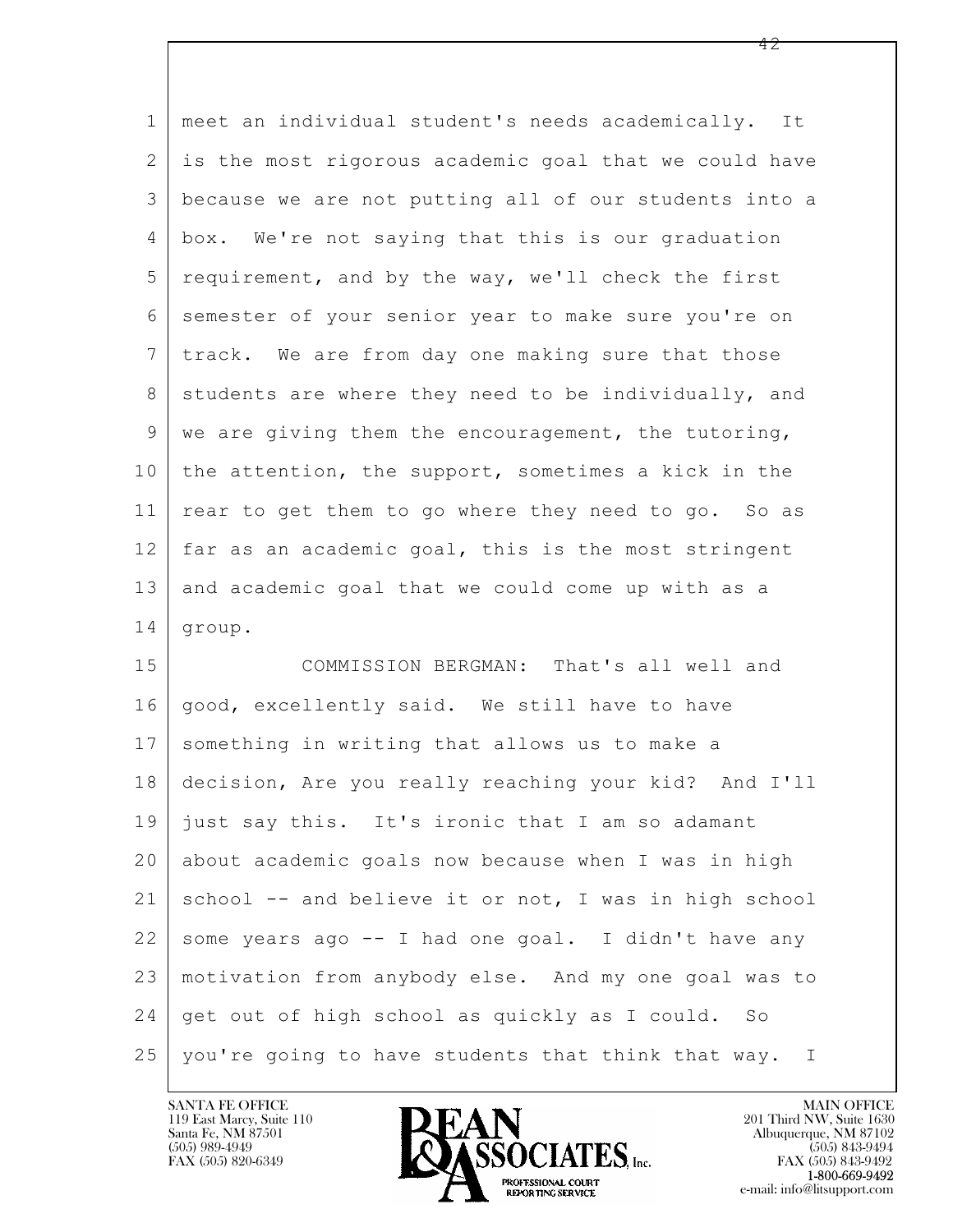$\mathbf{L}$  1 assure you every school in this country has got kids 2 that think that way. They're not getting the 3 motivation either at home or in the school to perform 4 academically. I know because I was there. 5 So you have to motivate those kids. You're 6 going to have to do it, and you're going to have to 7 have both an institutional goal or goals that you can 8 | say, Guys, this is what PEC expects us to do 9 academically, and we have got to do it. And as you 10 have said, every one of your students is going to 11 have to have individual academic goals. And I'm not 12 seeing this in here. I'll tell you. You've got a 13 plan, but I didn't see it in there. You could have 14 done a thousand page application, and we're trying 15 | not to do that either, so we have streamlined this 16 process. But it's something that I want you to at 17 least think about. It's got to be thought about. 18 And I have had numerous discussions with 19 Mrs. Pahl's predecessors in the CSD about this very 20 thing, and that I wish more scores -- the two that's 21 required by Senate Bill 446. I wish the legislature  $22$  set 10 goals as far as I'm concerned, but they 23 didn't. They didn't ask my input when they did the 24 bill. But I would have hoped that you would have at 25 least put some reading and some math because you're a

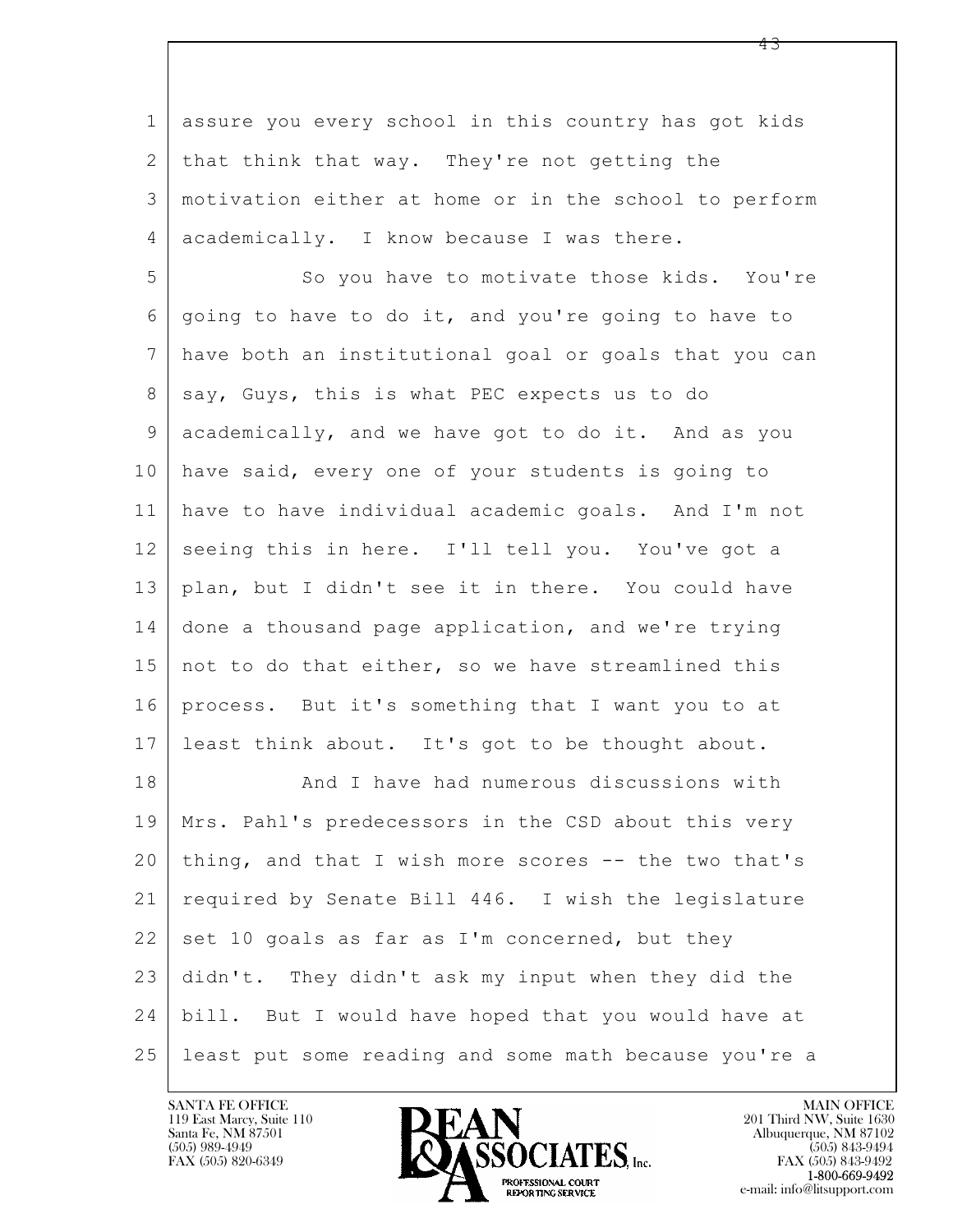1 charter school.

| $\overline{2}$ | As I read through this, I kept asking                 |
|----------------|-------------------------------------------------------|
| 3              | myself, Are they doing an athletes' training camp or  |
| $\overline{4}$ | are they doing a charter school? This is a charter    |
| 5              | school that you're applying for, not an athletic      |
| 6              | thing. I know that's your make-up. I understand       |
| 7              | that's in your mission, but every charter school is   |
| 8              | academics. That's what's important in a charter       |
| $\mathsf 9$    | school, and athletics come second. Would you like to  |
| 10             | address that then?                                    |
| 11             | MS. RODE: I would. And thank you very                 |
| 12             | much. And I think there's a little bit of a focus     |
| 13             | difference. And I think that what you're focusing on  |
| 14             | is the numbers at the end of the road whereas from a  |
| 15             | coaching perspective and a team perspective, what we  |
| 16             | focus in is on the practice, and the end result is a  |
| 17             | natural consequence of what you do in practice.       |
| 18             | So the English, the math, the science, all            |
| 19             | of the core courses which we focus on primarily, and  |
| 20             | that's demonstrated in our application, is that core  |
| 21             | fundamental foundational knowledge that we build on   |
| 22             | and we go deeper into. But the natural consequence    |
| 23             | of maintaining a daily rigorous schedule, addressing  |
| 24             | pace on a daily basis, ensures that those outcomes at |
| 25             | the end of the road are achieved. It's when you       |

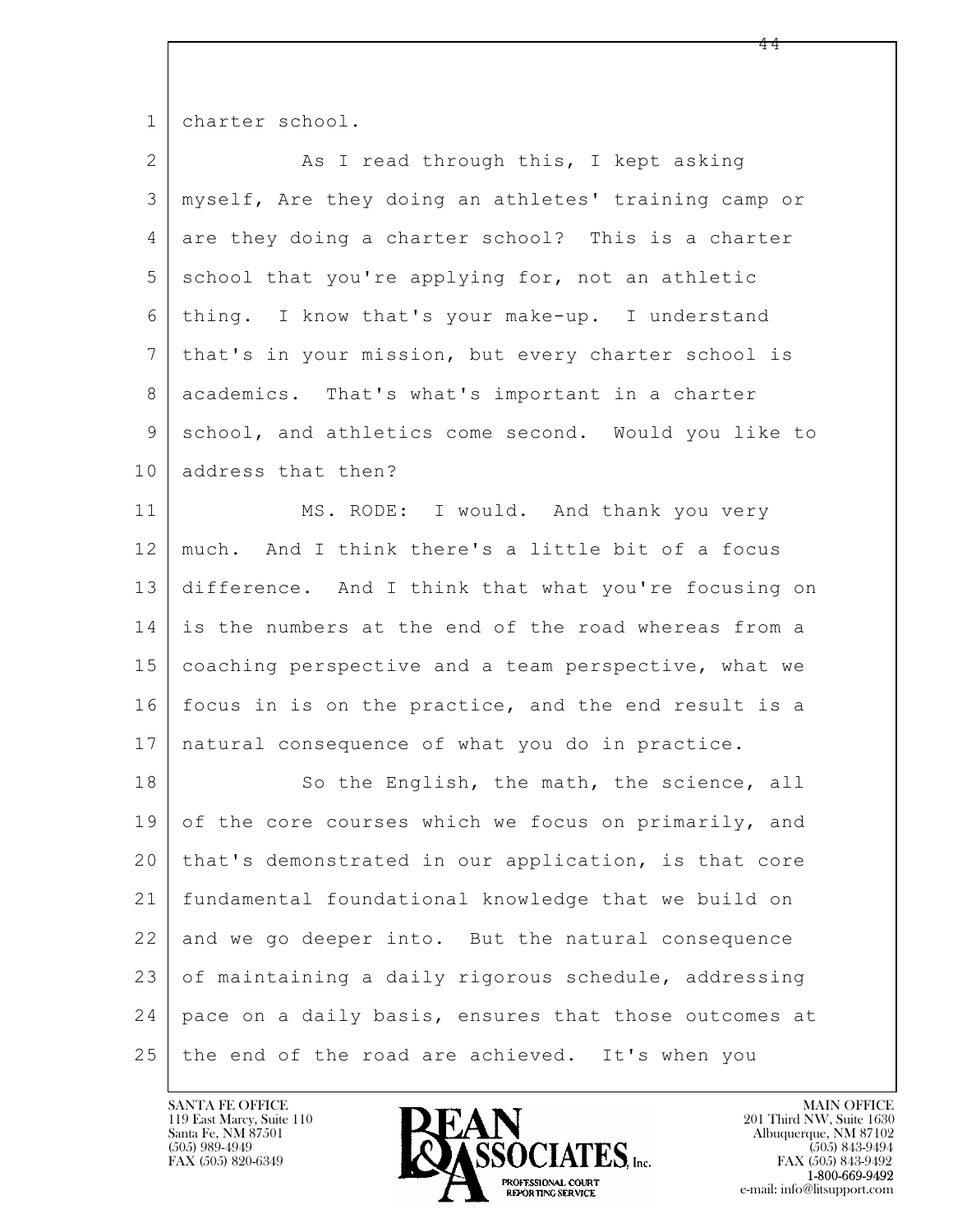$\mathbf{L}$  1 focus on the end of the road that you lose sight of 2 the day-to-day steps. So a coach doesn't go in and 3 say, My goal is to win 30 games. Their goal is to 4 prepare the athletes to win 30 games. If they don't 5 prepare practices properly, if they don't teach the 6 skills needed on a regular basis, the kids can't show 7 up at the end of the season and perform. So we take 8 the focus away from the end result and we put it on 9 to the daily character, the daily responsibilities. 10 | And not only is that responsibility put on the 11 students' shoulders for their performance, it's put 12 on the teachers' shoulders to make sure that they 13 are -- have a controlled group. They don't have 200 14 students they have got to see and be responsible for. 15 It's a controlled group. And they are held 16 accountable for the performance of those kids. 17 So I think you and I are saying the same 18 exact thing. You and I have the same goals and the 19 same purpose and the same vision, but your focus is 20 at the end, and my focus is on the day-to-day, 21 minute-by-minute instruction that's going on. It 22 creates the same result. I mean, the same result is 23 what we're after, but it's just the focus of where 24 we're putting those mission specific goals. Because 25 if we don't hold ourselves accountable on a daily

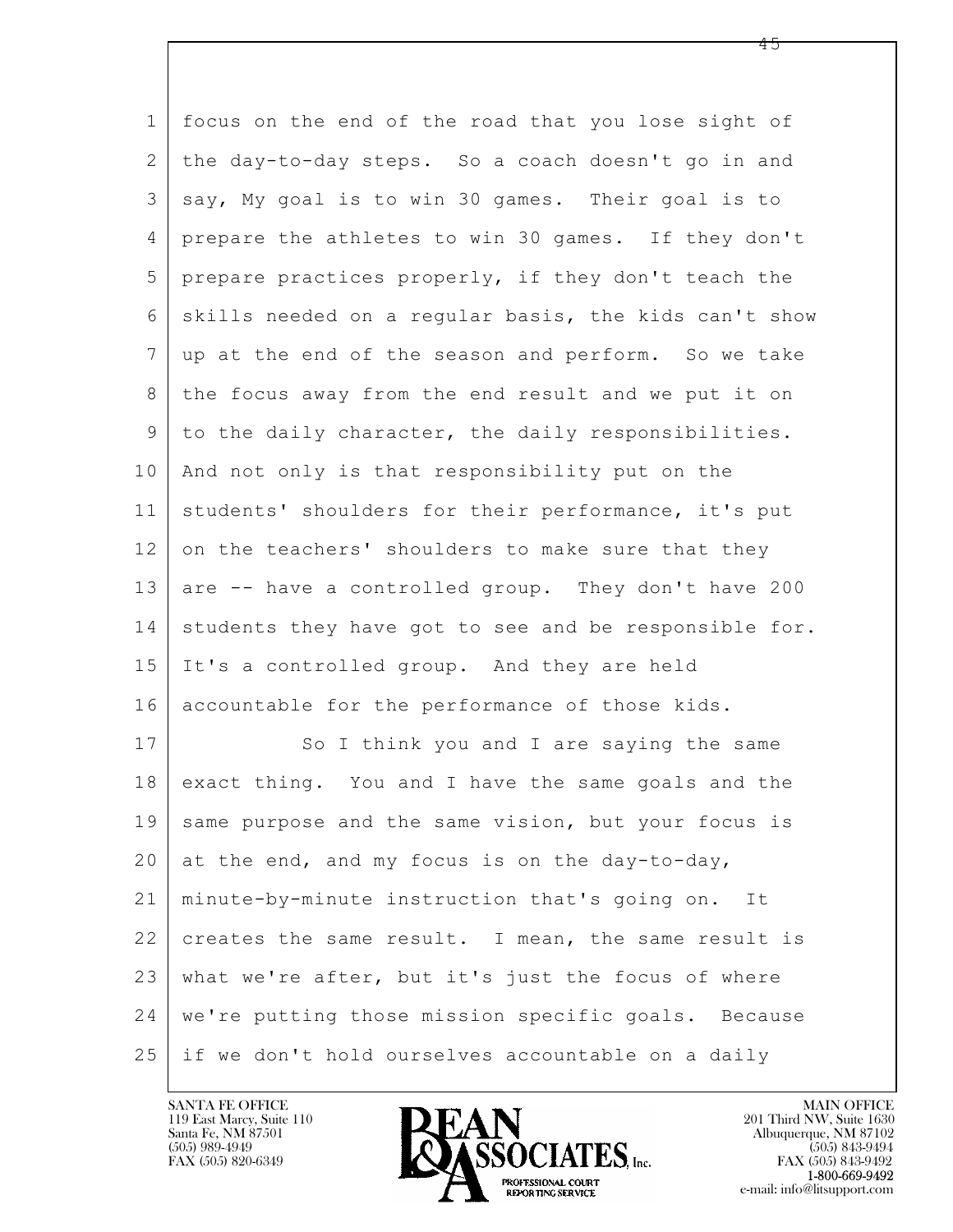| $\mathbf{1}$   | basis, at the end of the road you go, What happened?   |
|----------------|--------------------------------------------------------|
| $\overline{2}$ | Why didn't we graduate 90 percent? Why didn't 90       |
| 3              | percent go to college? You can't figure that out       |
| 4              | from the end. You can only figure that out from        |
| 5              | where you are right now and being a small school       |
| 6              | making those adjustments to meet the needs of the      |
| 7              | students today, not next semester or next year.        |
| 8              | COMMISSION BERGMAN: That's perfectly                   |
| 9              | valid. The reality of the real world, though, is       |
| 10             | that if you are approved as a school, in five years,   |
| 11             | you will come back and sit there again and be asking   |
| 12             | us to renew your charter, and then the end results     |
| 13             | based on those goals is what we're going to judge you  |
| 14             | That's the sad fact of the real world. It's not<br>on. |
| 15             | how you got there. It's not what you did in            |
| 16             | December. It's those bottom line final results.        |
| 17             | That's what you're going to be judged on. So that is   |
| 18             | a part of the equation. But I understand what you're   |
| 19             | saying.                                                |
| 20             | Let me switch gears here.                              |
| 21             | MS. RODE: Sure.                                        |
| 22             | COMMISSION BERGMAN: Commissioner Gant                  |
| 23             | touched on it just briefly. You talked about online    |
| 24             | learning, but later on you mentioned in at least two   |
| 25             | places blended learning. Now, nowhere in this          |

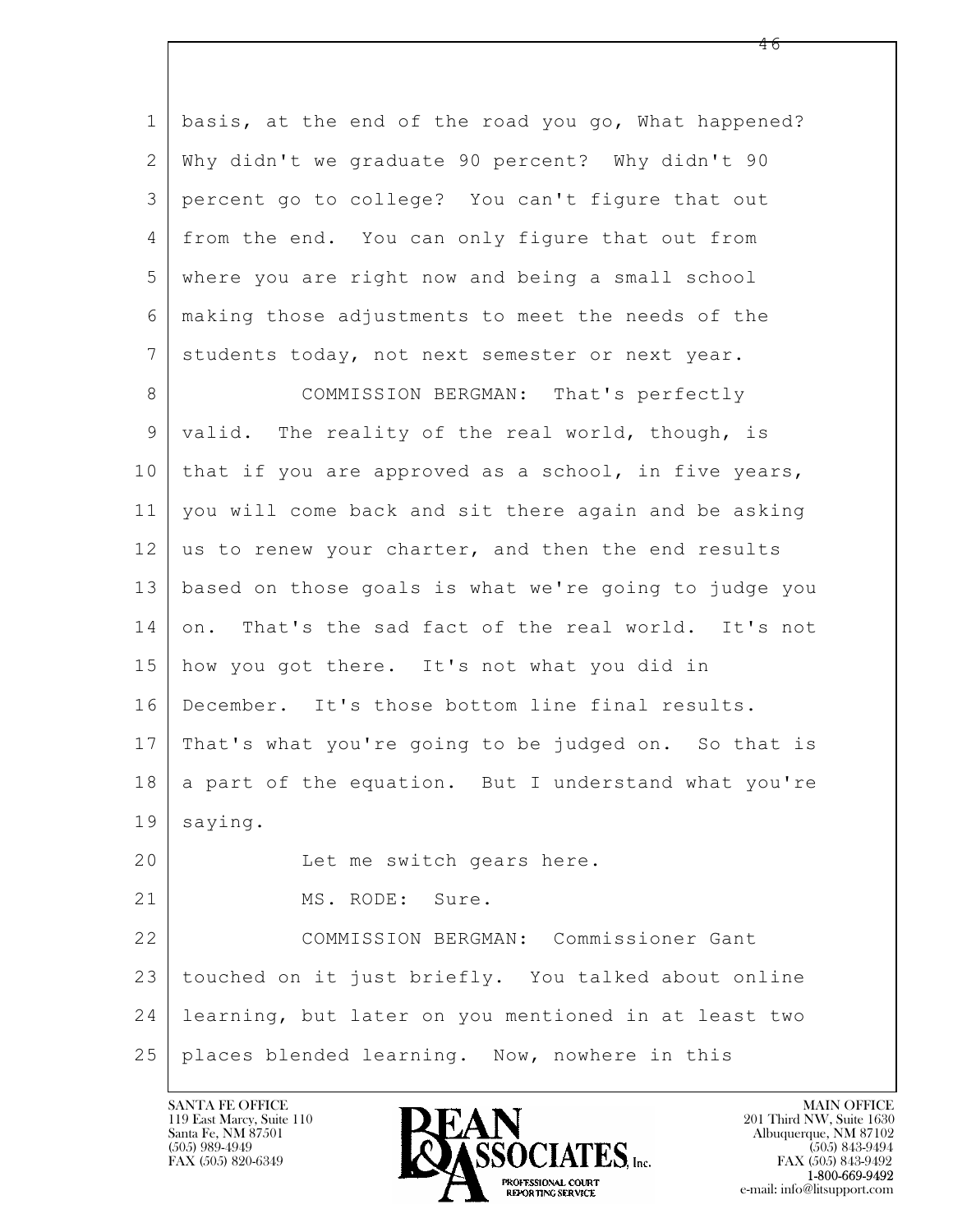$\mathbf{L}$  1 application -- maybe I didn't see it -- what is your 2 mix of online learning and what's going to be your 3 face-to-face, brick and mortar school teaching? Do 4 you have a percent? 5 MS. RODE: It's 100 percent brick and 6 mortar as far as the kids being at school. You know,  $7 \mid$  we have  $-$  our day is from  $7:00$  a.m. to  $5:00$  p.m. So 8 7:00 a.m. to 5:00 p.m. is the academic day which 9 blends also the sports training in there as well as 10 the online learning and the tier two which is the 11 high dosage of tutoring and the dynamic grouping and 12 all of that. So when you're talking about a blended 13 model -- and that is actually in our mission, and 14 it's in our vision, and it's explained really 15 throughout the entire academic portion of our 16 application is that it's three tiered. 17 So for example, a student would come to 18 school, they would have physical training, they would 19 meet with their academic team. They would go to a 20 computer lab, do their foundational work. They would 21 meet with a teacher for small dynamic groupings. 22 They would meet with a group to do a cross curricular 23 project. They would have lunch. They would maybe go 24 to a nutrition class. And then at the end of the 25 day, they would have a sports class. So that's

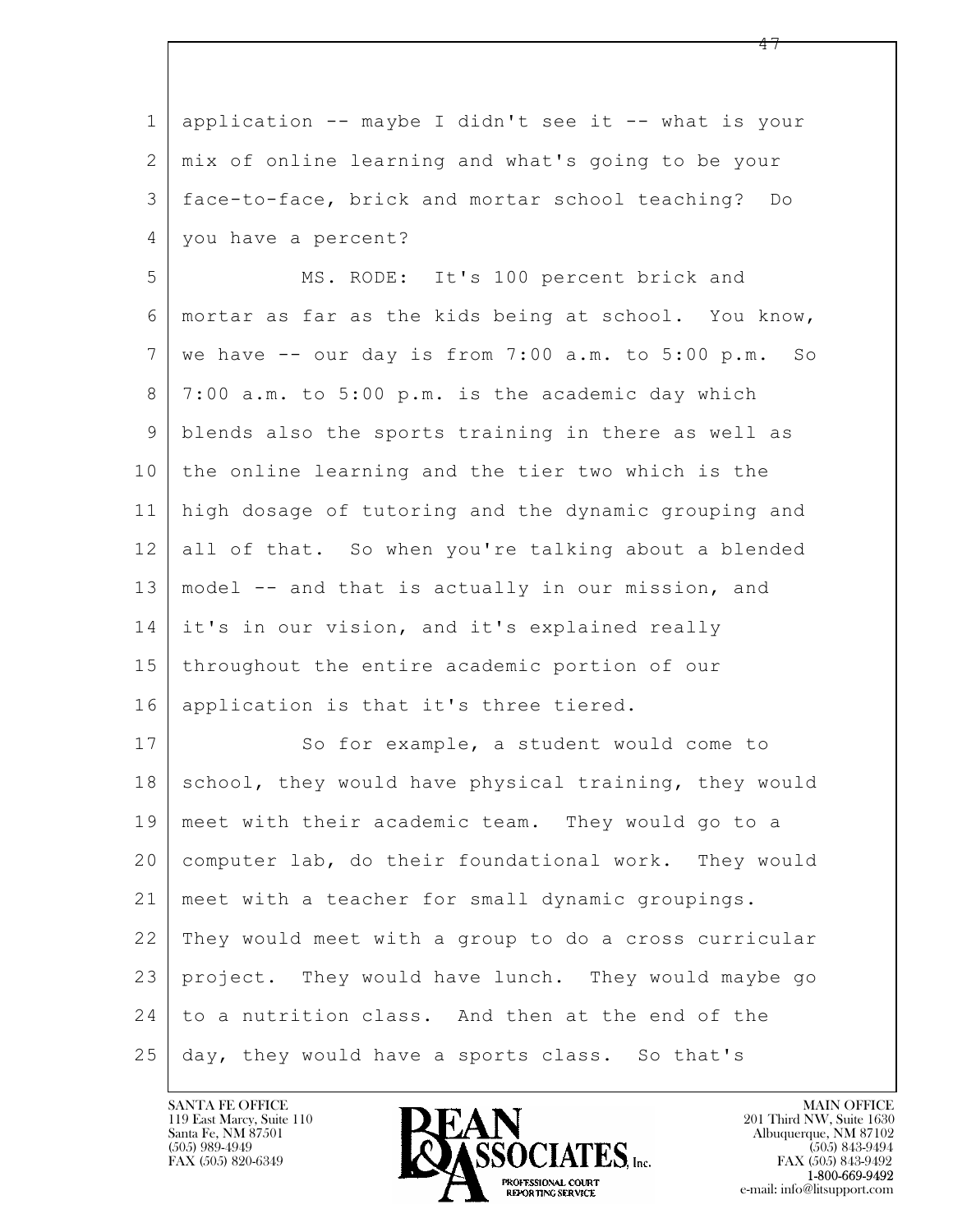| $\mathbf 1$    | something that -- it's all contained. And what it is  |
|----------------|-------------------------------------------------------|
| 2              | is that when you do online learning, it's very        |
| 3              | completion based. It's not complete. It's check the   |
| 4              | box, I got it done. And so what we're doing is that   |
| 5              | we're taking that two steps further. And so we want   |
| 6              | them to get the online learning done so they have a   |
| $7\phantom{.}$ | basic fundamental understanding of the subject        |
| 8              | matter. But the next step is to interact with         |
| 9              | someone intellectually and to really dig deeper in    |
| 10             | that knowledge and teach them something.              |
| 11             | And I think I'll let Coach McAfee speak a             |
| 12             | little bit about his tools that he uses in a          |
| 13             | classroom to really get to a student individually.    |
| 14             | MR. MCAFEE: Mr. Bergman and commission, I             |
| 15             | want to really emphasize -- I know you brought up the |
| 16             | academics, but we're really here because of the       |
| 17             | student part. We were going to rename this Student    |
| 18             | Scholar Athletes Head Quarters Academy. I've been     |
| 19             | doing this for 37 years. Every person we've picked    |
| 20             | here have been the top teacher at these schools and   |
| 21             | have been department chairs.                          |
| 22             | So let me explain how that would work.                |
| 23             | Every day the student would come and they would have  |
| 24             | digital delivery. One of our founders, who is not     |
| 25             | here teaches at the Albuquerque Academy, calls it     |

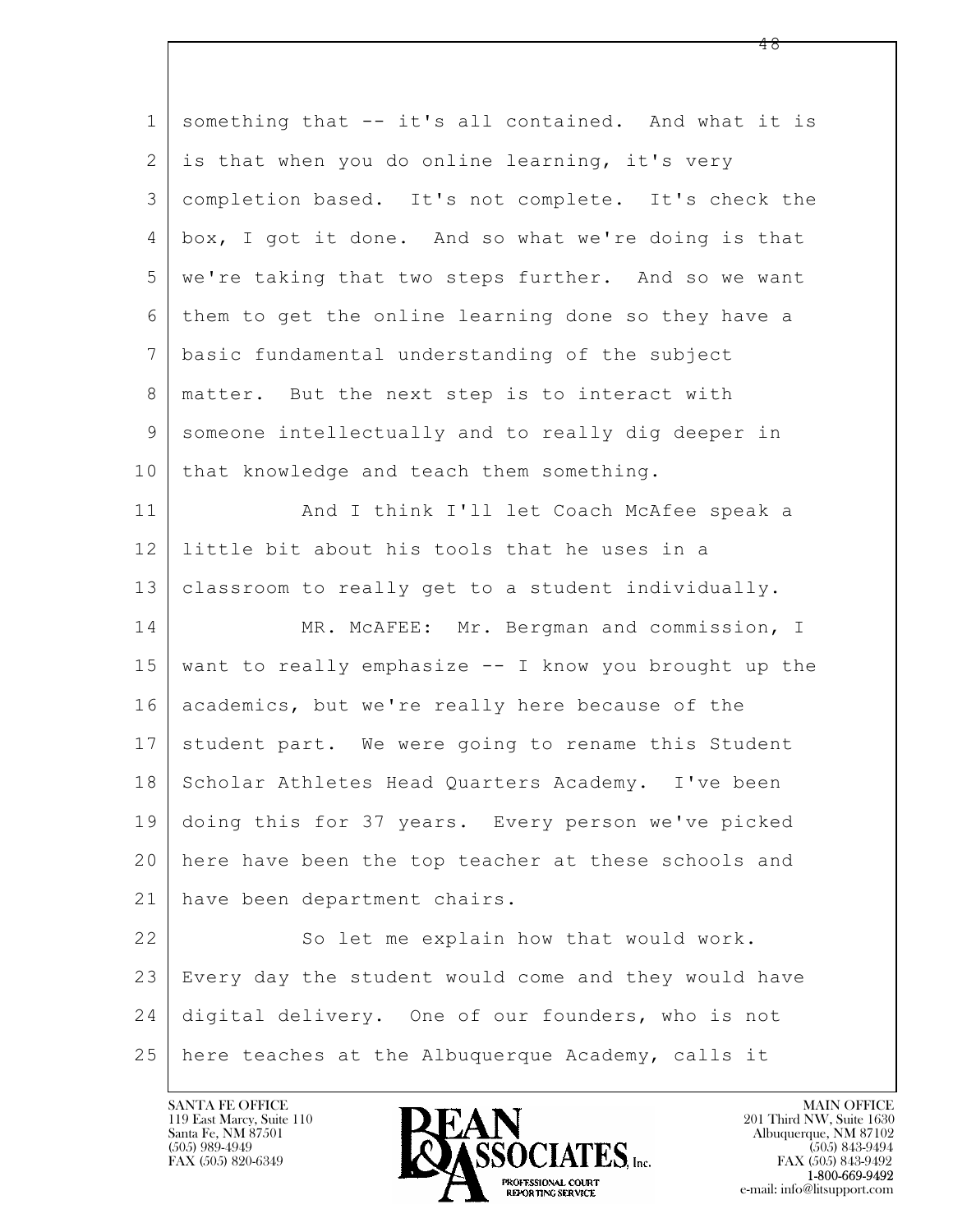$\mathbf{L}$  1 meat and potatoes. What we don't have at some of 2 these schools -- we have 35 kids in a classroom. By 3 the time you introduce the lesson and they go through 4 it, bell rings, you don't have time to go back and  $5$  see if the kids got it or not. The way we have it  $6$  set up, the digital delivery will be ongoing 7 | throughout the day, if you can visualize that. And  $8$  from there, our job, the teachers will, we call it, 9 pull-out sessions. This will be going on all the 10 time. Percentage is, we're going to say all the 11 time. It's blended. It's going on all the time. 12 | And what we'll do -- and this is what's unique about 13 us -- we love the rapport with the kids. And that's 14 why we all have been doing it over 37 years. That's 15 very important, not just the textbook. The kids need 16 to know that you care, and you're in it with them. 17 What we're going to do when we pull them 18 out, we're going to do a seminar, and there will be 19 10 kids sitting, Hey, we are talking about the Battle 20 of Blue Run today. They're working on the Civil War 21 section. But our social studies teacher will be 22 pulling kids out like a lab. But instead of saying 23 we're going to do lab, we will be pulling kids out,  $24$  set up, organized. We have a chart here that she 25 will submit to you what a day looks like. And every



FAX (505) 843-9492 e-mail: info@litsupport.com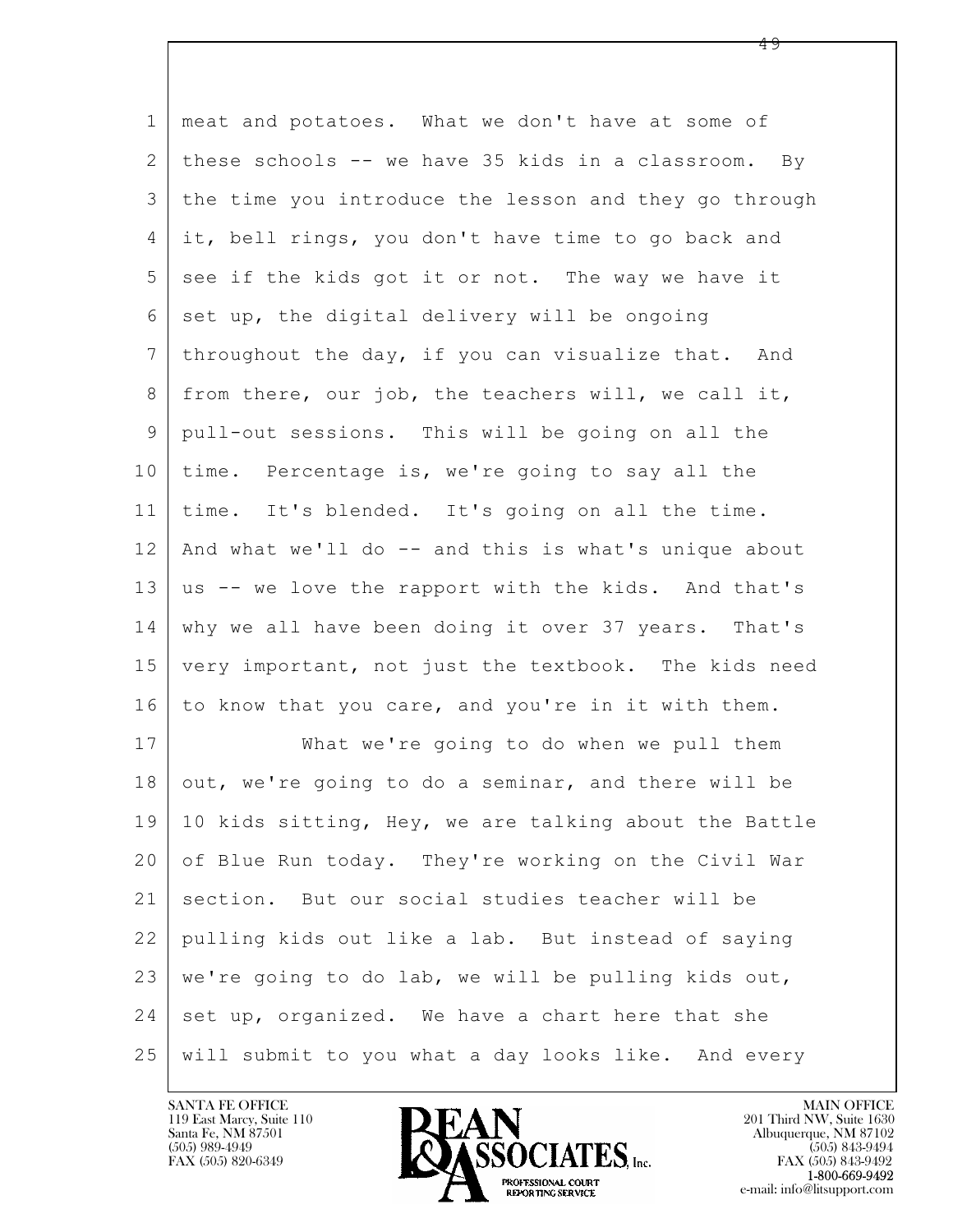$\mathbf{L}$  1 day, our class will be blended all the time with 2 digital delivery and face-to-face. So therefore, it 3 could be a lab looking at the microscopes in biology. 4 We could have a pull-out session for the math, people 5 who are going through statistics, but they're going 6 to do it in small groups to make sure the kid knows 7 that we're there helping them, not just walking 8 around saying, Did you get that? Okay. I'll keep 9 moving on. That's what happens now. We're not going 10 to allow that or we wouldn't be a part of this. 11 Every day there's digital delivery going on, and 12 | that's what we call the meat and potato part. 13 From that part, there's going to be a 14 direct one-on-one relationship with our kids that 15 | we're working with them. It could be a seminar. We 16 are calling them seminar, kind of like what we're 17 doing right here, round table discussion group. 18 | There could be a lab going on, or we have what 19 Charlotte has been mentioning, dynamic grouping. 20 That's different. See, in our high schools now, we 21 have done it through the time when we pull out and do  $22$  a project, it's 10 juniors in the same class. 23 Dynamic means in our SAHQ Academy, the students that 24 really are interested in a certain aspect are going 25 to have different projects set up. Ninth graders



FAX (505) 843-9492 e-mail: info@litsupport.com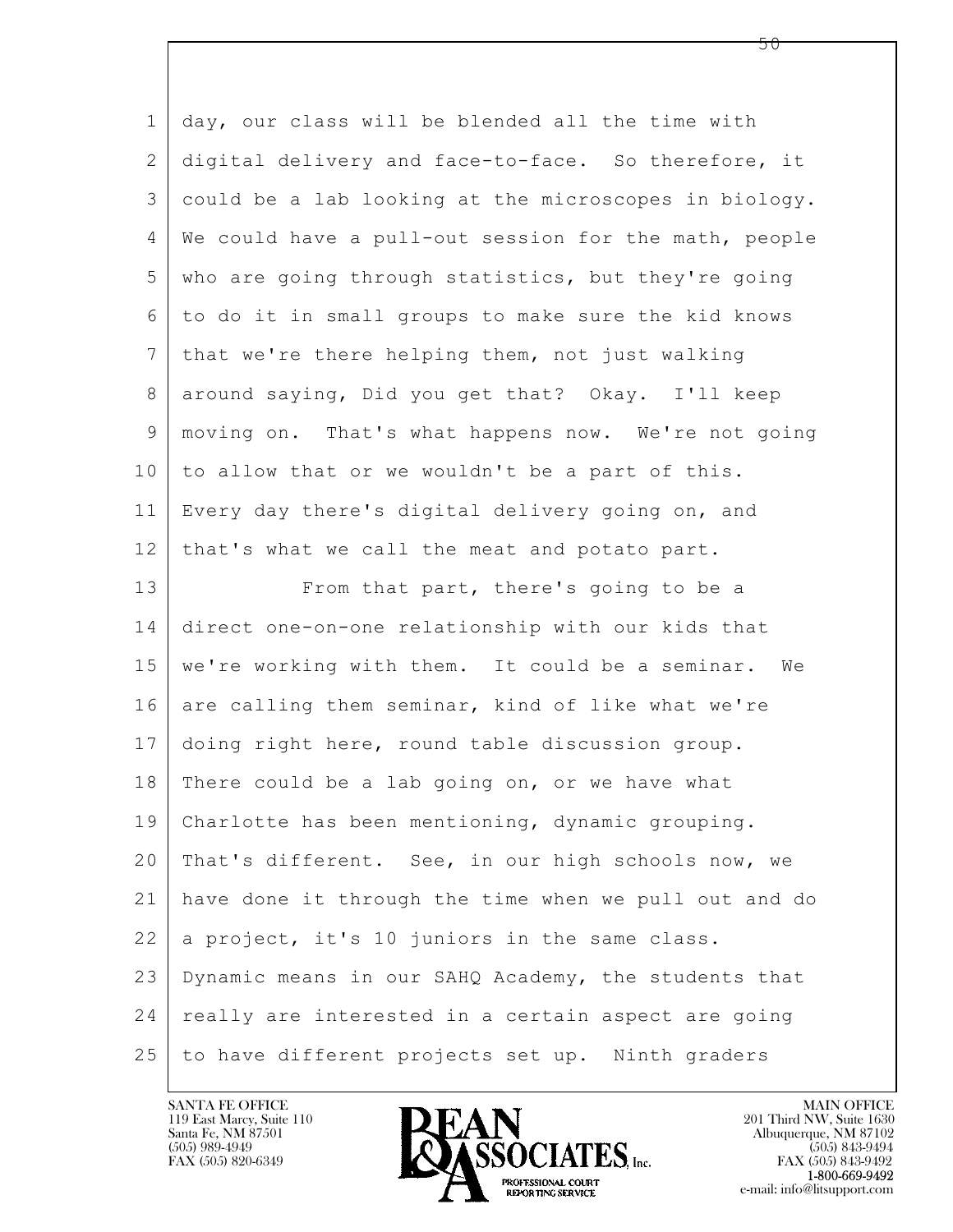1 will be working with tenth graders or eleventh 2 graders. That's what we mean by dynamics, always 3 moving. It's not stagnant with the same kids doing 4 the same thing. You do the work and I'll copy. So 5 when the project comes up at the end, we have what we 6 call something called a round table. They're going 7 to come in with their project base project, and they 8 will sit down and discuss it and tell us about their 9 project.

 $\mathbf{L}$  10 So the blending part is we're taking all 11 aspects of all the research that's been what's the 12 best for kids retaining and educating them, we are 13 taking the information. And now I love the digital 14 delivery now because before we were limited. We were 15 the information person. But now, they can get a lot 16 more information than we can get, go, seek. And 17 that's digital delivery. We can enhance and extend 18 the lesson. But they still need that one-on-one to 19 see if they understand. Let's apply it now. That's 20 where our goal is coming from. We're going to work 21 with that. And that's what coaching is all about. 22 Hey, if you can't -- you're having a little trouble 23 | with your curve ball. We'll take the cannon and 24 throw it and work on that aspect with you, and the 25 others can keep on moving.

119 East Marcy, Suite 110<br>Santa Fe, NM 87501

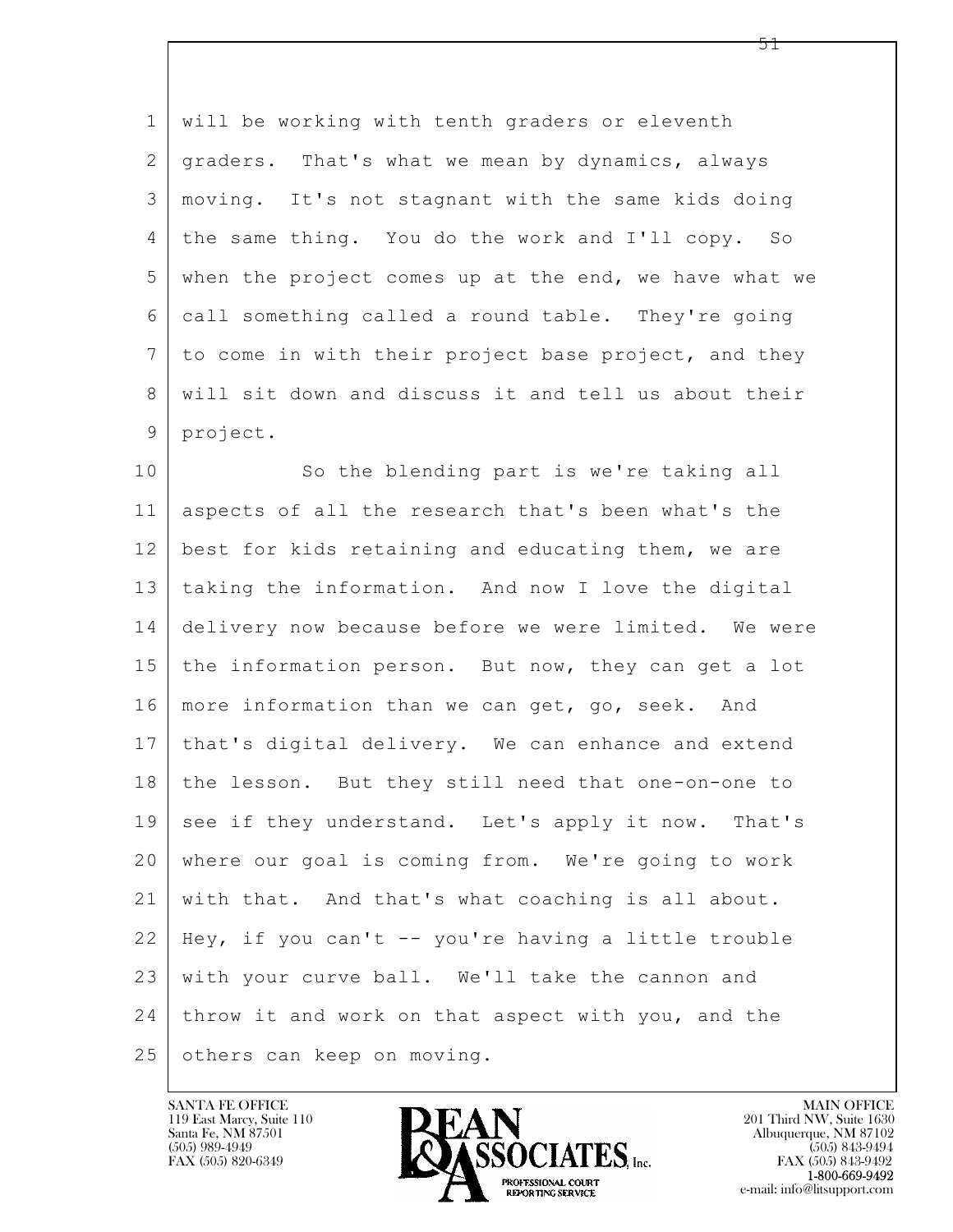| $\mathbf 1$    | So that's what we're going to do. So like             |
|----------------|-------------------------------------------------------|
| $\mathbf{2}$   | she said basic needs. I think the one thing that      |
| 3              | really needs to be conveyed, the parents are going to |
| 4              | be involved with this. We sit down with them and set  |
| 5              | the goals with what we call the stakeholders and the  |
| 6              | lowest standard accepted. I want my student to go to  |
| $7\phantom{.}$ | Harvard, so I want them to be 80 percent. So we're    |
| 8              | going to make sure that they learn at 80 percent.     |
| 9              | That's the minimum standard we accept. We'll shoot    |
| 10             | for 100. But you know that any time you aim high, if  |
| 11             | you aim real high, you're a little -- you don't hit   |
| 12             | quite as high, you still get a pretty good goal       |
| 13             | because you're pretty high. Instead of perfection,    |
| 14             | you get excellence. So that's what we're trying to    |
| 15             | push with all these kids, that idea. That's           |
| 16             | something the families came up with at SAHQ,          |
| 17             | motivating kids. That's where we come in. And         |
| 18             | that's it.                                            |
| 19             | CHAIR SHEARMAN: Are there other questions?            |
| 20             | COMMISSION BERGMAN: I've got a couple, but            |
| 21             | I'll step back now and let some of the other          |
| 22             | commissioners jump in here.                           |
| 23             | CHAIR SHEARMAN: Commissioner Toulouse.                |
| 24             | COMMISSIONER TOULOUSE: Thank you, Madam               |
| 25             | Chair. I've had experience with grandson and digital  |
|                |                                                       |

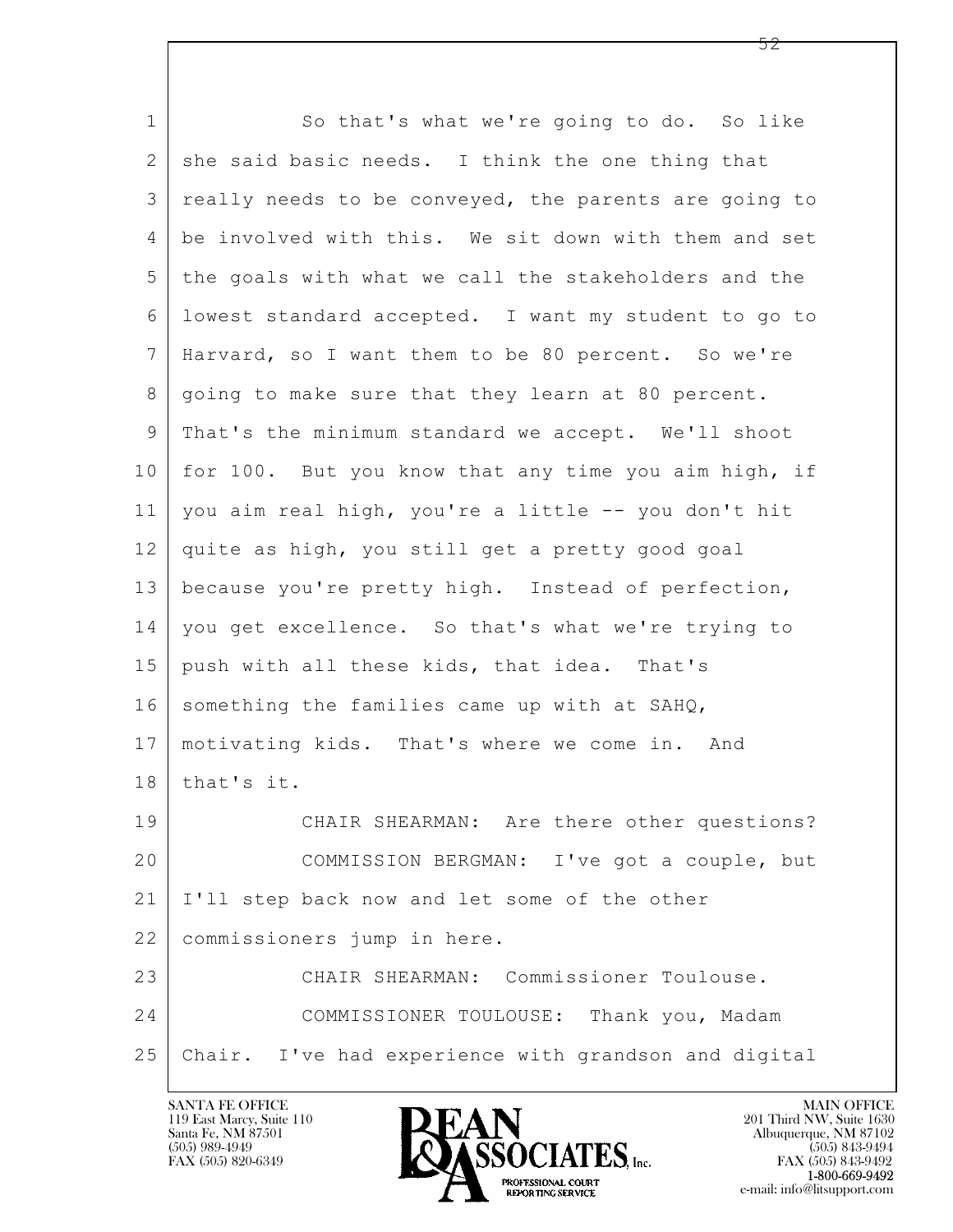$\mathbf{L}$  1 learning, and he does not do it. He can look at a 2 screen and go through the whole thing. He can answer 3 all the questions. And this is a teenager. And 4 there's no retaining it. And sometimes they're the 5 right results, and sometimes they're not. And so I'm 6 concerned when you get students who do that. I mean, 7 they're diligent. They're sitting there, and they're 8 doing it. How are you going to know, since you said 9 you're not going to be on them all the time about it, 10 that they have actually internalized it here so they 11 can go to one of your round tables or one of your 12 one-on-ones before you're four or five weeks into 13 something and they looked at four or five weeks of 14 screens and punched a lot of buttons in? I learned 15 not off a screen. I learned individually. I mean, I 16 can work on a computer, but I've read the studies, 17 too, that show that you retain more information when 18 it's not on a screen backlit coming at you. So I 19 would like to know what your plans are for those 20 kids. 21 MS. RODE: That's a great question because 22 there are different types of learning styles for 23 kids. One of the wonderful things about technology 24 is that it creates realtime data. And so it's not 25 something that you can let a kid go by for five

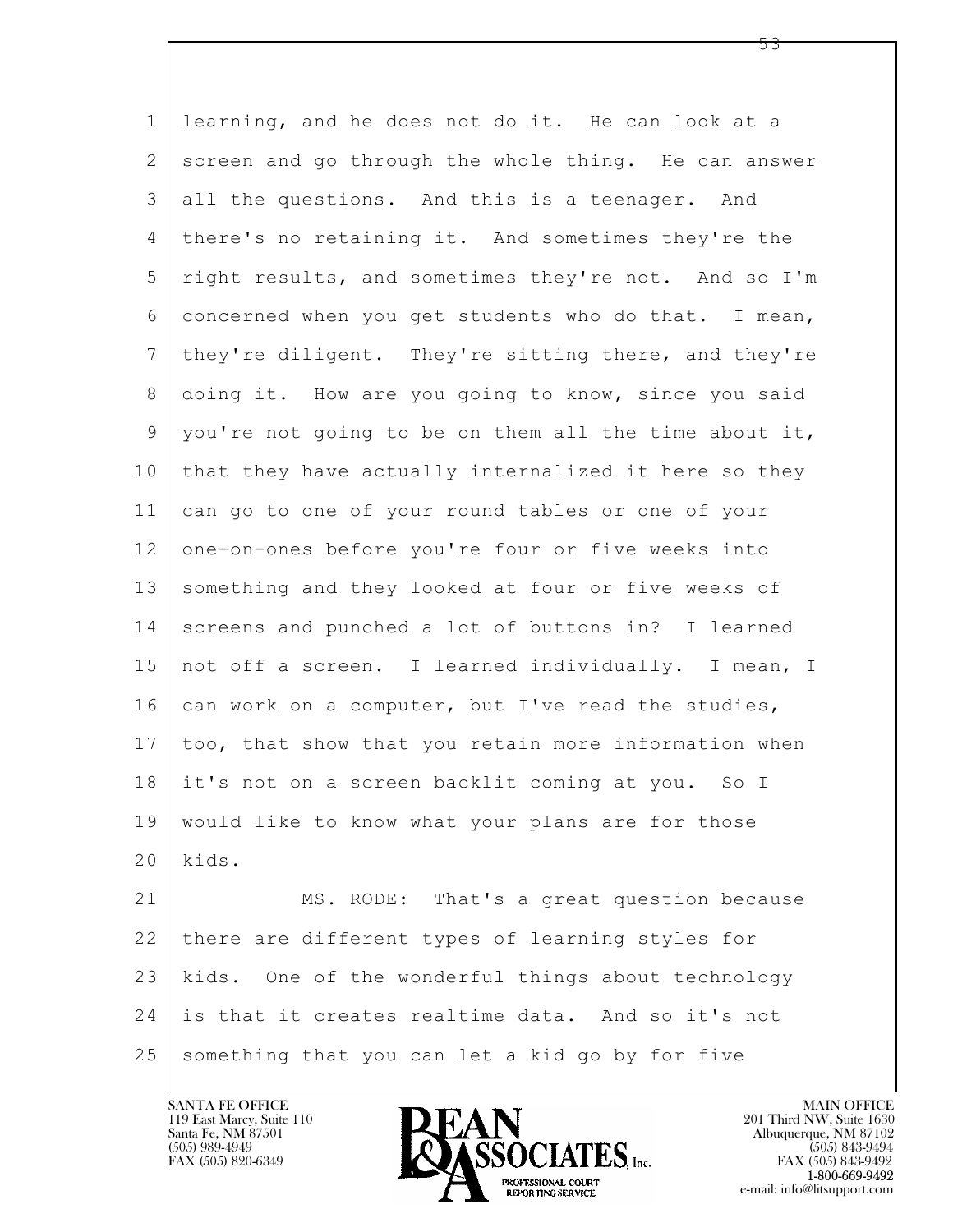1 weeks. We just had this long discussion about as far 2 as a daily monitoring of their progress towards 3 graduation. What online learning does is it provides 4 that summative and formative assessments to the 5 teachers in realtime. And what realtime means is 6 right now, like when they're doing it, when they're 7 online doing the learning.

8 So when you have a minimum acceptable 9 standard that is set for a student, if your son or 10 your grandson has an intellect to be a B student, and 11 they're really struggling with this online learning, 12 then we can adjust the percentages of material that 13 they get based on their performance and online 14 because we get immediate feedback. If they're just 15 | simply getting stuck at a certain topic or they're 16 losing their attention, then we can address those 17 needs. But those are something that we get in a 18 | realtime world.

 $\mathbf{L}$  19 So you can't really get that in a classroom 20 because you're dealing with 30 kids, so you can't 21 connect with each student and really know what's 22 going on inside their head and what their questions  $23$  are, what their struggles are. But with digital 24 delivery, it's automatic because technology is so 25 amazing that you can actually get that immediate

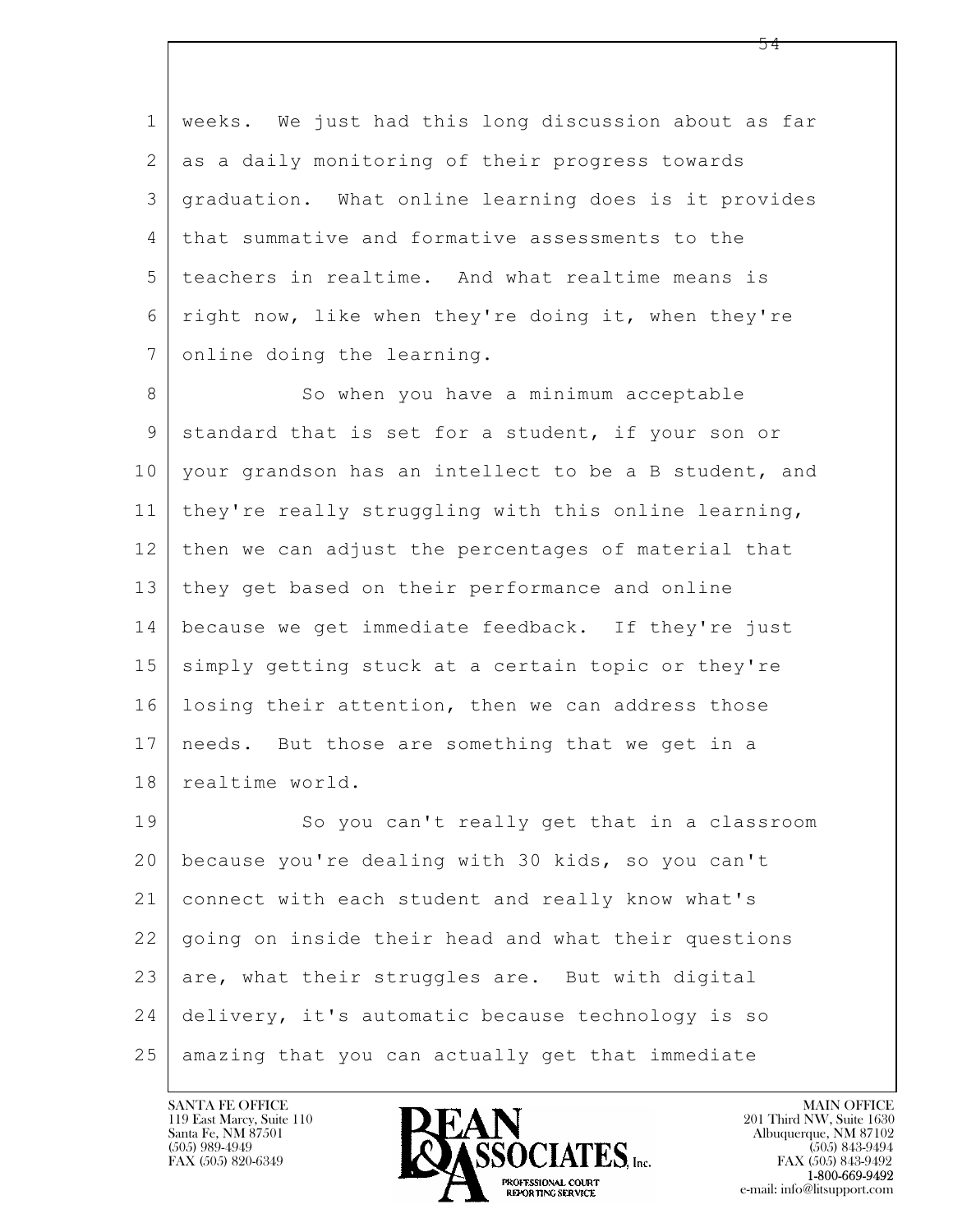| $\mathbf 1$    | feedback and meet their individual needs right now.   |
|----------------|-------------------------------------------------------|
| $\overline{2}$ | So I hope that that answered your question.           |
| 3              | COMMISSIONER TOULOUSE: Well, in a sense,              |
| 4              | but I'm not going to take everybody else's time. But  |
| 5              | I do have a concern that there is a group of students |
| 6              | out there, and they may or may not be getting it day  |
| $7\phantom{.}$ | to day. But are they retaining it? Are they using     |
| 8              | it? Are they, six months from now when they're on to  |
| 9              | another unit, remembering what they did before and    |
| 10             | applying it? And that's where my concerns are.        |
| 11             | MS. RODE: Excuse me. I'm sorry.                       |
| 12             | COMMISSIONER TOULOUSE: I also just wanted             |
| 13             | to point out, I know you have an athletic focus and   |
| 14             | that's what you're doing, but athletics and sports    |
| 15             | and coaching are not the only way to build team       |
| 16             | building with people.                                 |
| 17             | MS. RODE: Sure.                                       |
| 18             | COMMISSIONER TOULOUSE: And I think the                |
| 19             | team is much more important than the final outcome.   |
| 20             | As you say, you try to win, but you don't. But it's   |
| 21             | that team that I think is important and a lot of      |
| 22             | people today don't have. And I would rather have an   |
| 23             | emphasis on team rather than the coach and the        |
| 24             | athlete kind of thing as opposed to a team and a team |
| 25             | leader and team builder. That's my personal thing.    |

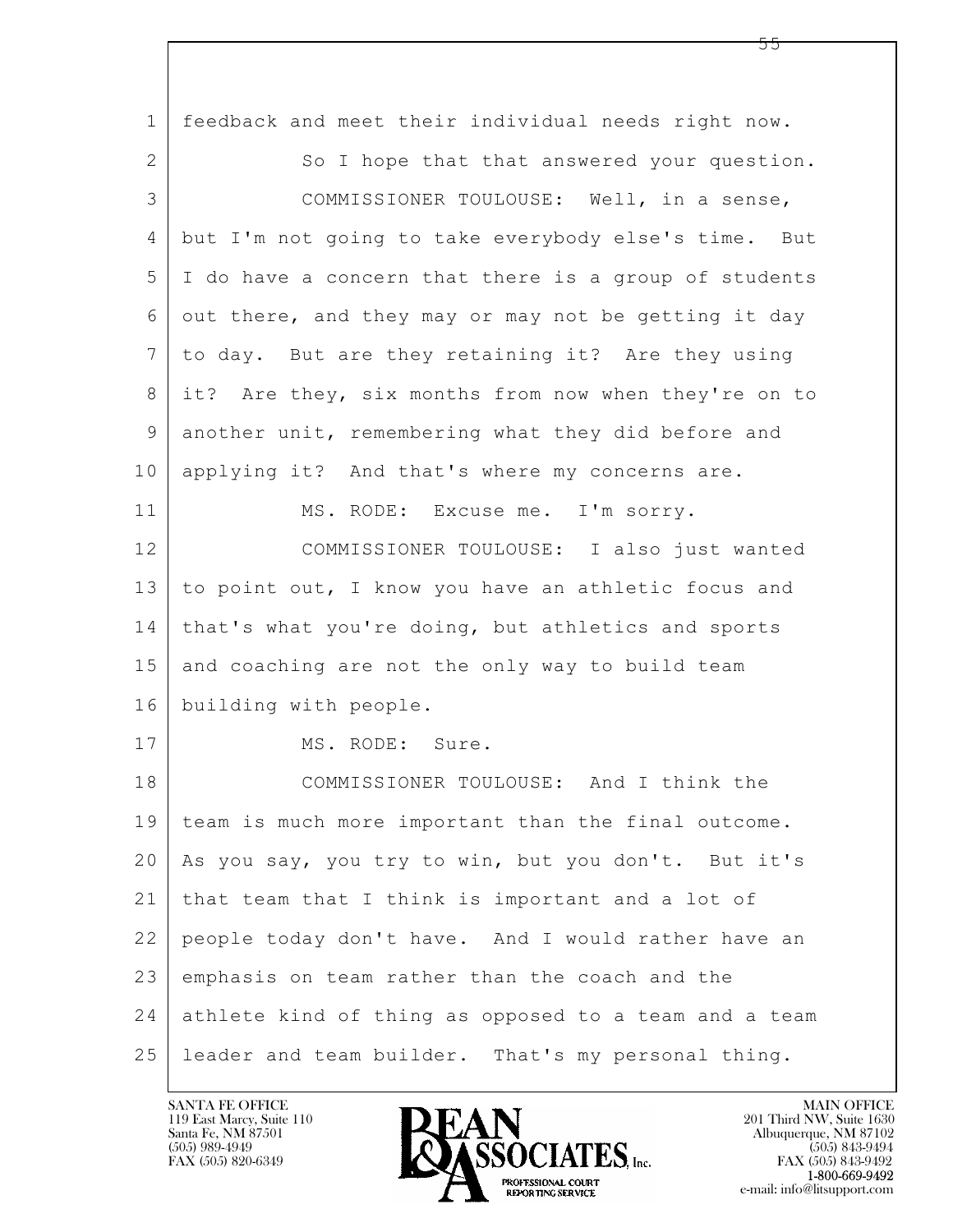1 So that was just a comment.

2 And on the other, it was a comment, too. I 3 just think that it's something that you need to think 4 about, that there's short-term learning and long-term 5 learning. And a lot of what you're dealing with on 6 the digital basis and what you're talking about is 7 more the short-term.

 $\mathbf{L}$  8 MS. RODE: Right. And that's why we don't 9 leave it at the digital delivery. Digital delivery 10 is the first tier of our educational plan. So we 11 have the digital delivery, which is the foundational 12 knowledge, and then like you said, because that's 13 very important to us, and most kids are like that, 14 most kids do not get what they need out of just a 15 computer screen. They have to dig deeper. So that's 16 where our second tier comes in. The teachers do pull 17 out a student like that and interact with them either 18 | through remediation or acceleration. And then 19 something that we haven't mentioned yet is the third 20 tier of then you take that knowledge that they learn 21 and you teach them how to apply it to real life. 22 So we absolutely agree with you that 23 digital learning is not the end-all and not 24 self-contained and is harmful, I think, to a lot of 25 kids if you do it in isolation. And so that is not

119 East Marcy, Suite 110<br>Santa Fe, NM 87501



FAX (505) 843-9492 e-mail: info@litsupport.com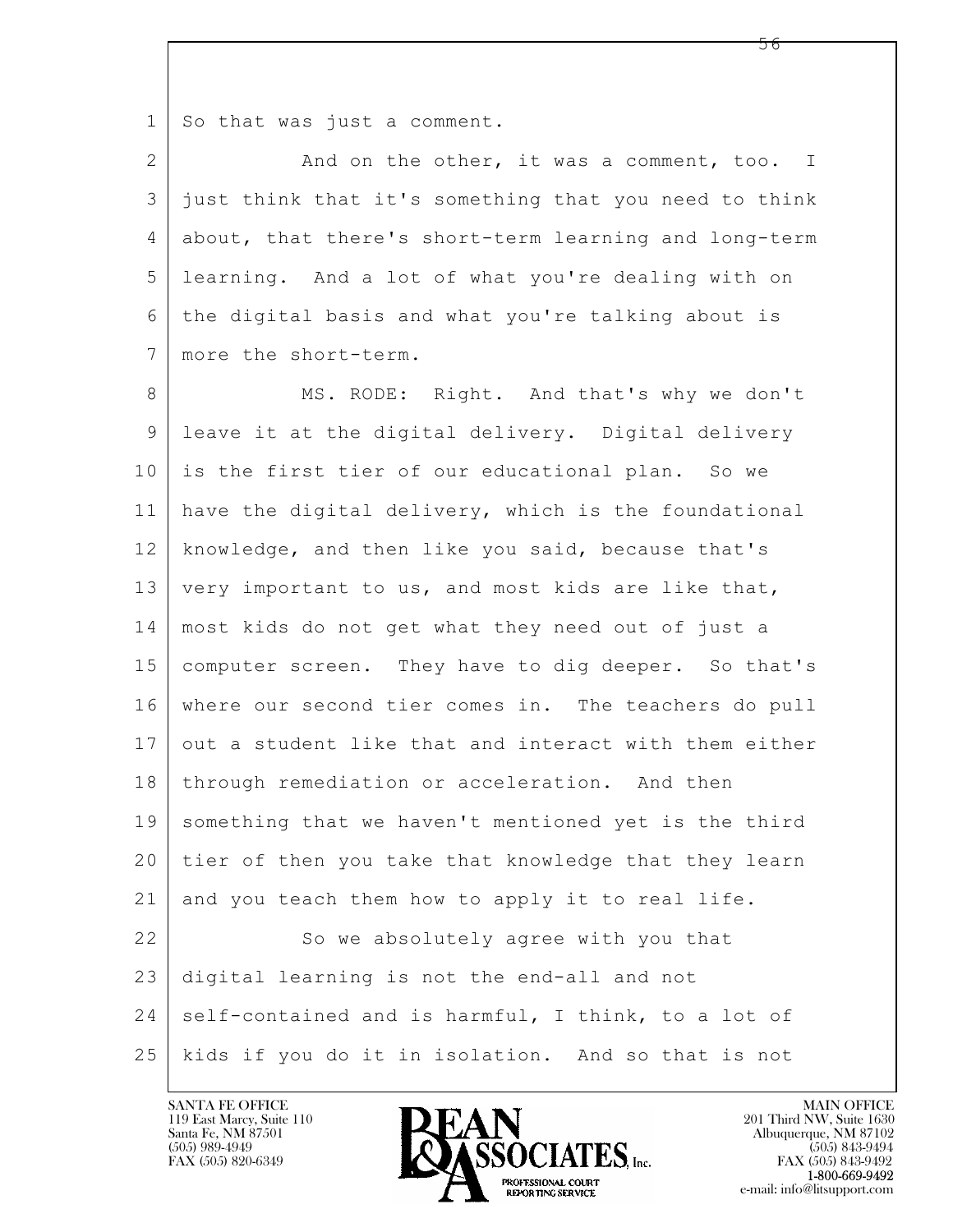$\mathbf{L}$  1 part of our plan, and it is not what we are about at 2 SAHQ Academy. We don't just leave them to their 3 online learning and then let them go. 4 COMMISSIONER TOULOUSE: Thank you. 5 CHAIR SHEARMAN: Thank you. 6 COMMISSIONER PARKER: Madam Chair and 7 commissioners, I am intrigued by this idea of 8 athletics being integrated into more of a classroom 9 environment. However, I guess this is more of a 10 comment than a question. As far as this preliminary 11 scoring goes, there was a lot of points left on the 12 table. And so you had mentioned that -- for 13 something else that it may have just been the fault 14 of you not expressing yourself as well as you should 15 have. I'm kind of curious if it was just across the 16 board or if there's areas that you think that the 17 application is large. So I guess I'm not really 18 looking for a case-by-case scenario, but more of an 19 | idea of why was there that big discrepancy. 20 And then also, the concern that 21 Commissioner Bergman had about the measurable codes 22 on there. I realize that you're doing a semester 23 case evaluating and making sure the kids were on that 24 graduation path or career path. How are you going 25 to -- what are you using to measure that in terms of

119 East Marcy, Suite 110<br>Santa Fe, NM 87501



FAX (505) 843-9492 e-mail: info@litsupport.com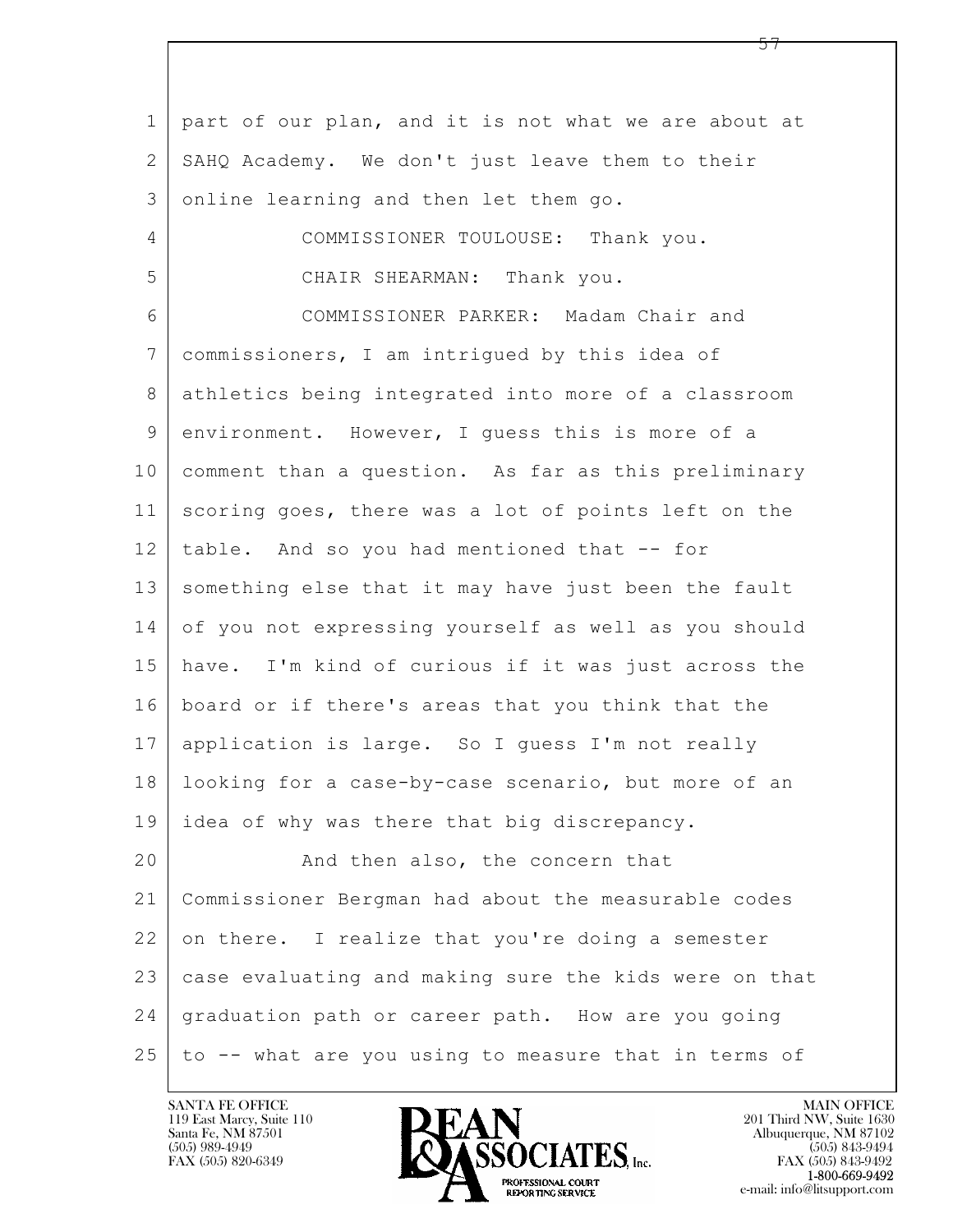1 are they going to the classes or are they getting 2 their grades? But what is your measurable -- what is  $3$  your  $-$ 

 $\mathbf{L}$  4 MS. RODE: Well, I can deal with a couple 5 of those. First of all, as far as the application 6 goes itself, we have over 200 years of teaching 7 experience and understanding of rubrics and going 8 | through an application. And we really did feel as 9 though the way that the application was reviewed in a 10 sense sometimes left us wondering whether or not they 11 | put together one section with another. For instance, 12 they said that we didn't mention our teachers on the 13 overall chart. And when we name our teachers, 14 success coaches and the group of teachers or 15 professional team, and we put that on there, and they 16 don't recognize it and count it off, it makes it 17 difficult for us because we -- it was very 18 repetitive. But when you have a rubric that you're 19 trying to meet in every single section, so you're to 20 make sure that you repeat yourself over and over and 21 over and over again through the entire application. 22 And so sometimes we felt as though maybe we didn't 23 | repeat ourselves with the right material even though 24 it had been mentioned earlier in the application and 25 it wasn't repeated in that specific area.

119 East Marcy, Suite 110<br>Santa Fe, NM 87501



FAX (505) 843-9492 e-mail: info@litsupport.com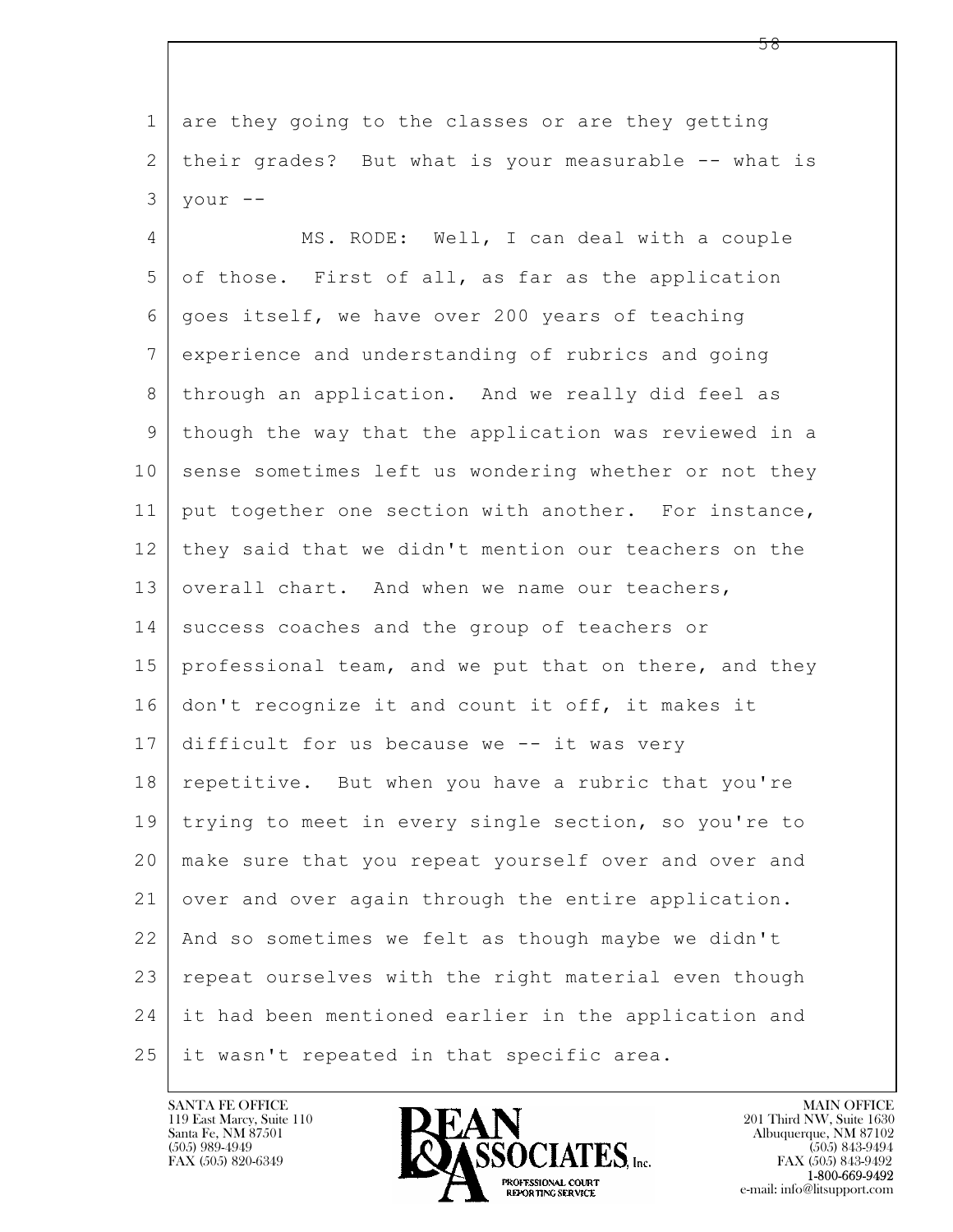$\mathbf{L}$  1 As far as the financial portion of it goes, 2 which we scored very low, in conversations with them 3 since then, they have a very high opinion of our 4 financials. In one case, they said that we didn't 5 put ELL on the budget. There's no line item for ELL 6 on the budget. And so what we did is that it is part 7 of the methodology. It's not a line item item. 8 | Cone of the other concerns that they had was 9 that we have a merit pay that is part of our salary 10 base, but they said that we didn't put that in our 11 budget. But what happened with that is that because 12 there is no line item for -- merit pay is not 13 considered to be salary, and so there's no line item 14 for you to put the additional income on the budget. 15 And so what we did is we estimated our salaries very 16 high. So we put our average salary at \$50,000. And  $17$  so in order to project to simplify it, so that we're 18 | not getting into dollars and pennies on our budget, 19 but to have a very conservative view of our budget 20 and to estimate those salaries high, but to make sure 21 that we ensure that we have the money available to 22 have the salary schedule that has already been 23 | approved. The salary schedule that we submitted has 24 already been approved by the PED.

25 And so it's something that, I think, when

119 East Marcy, Suite 110<br>Santa Fe, NM 87501

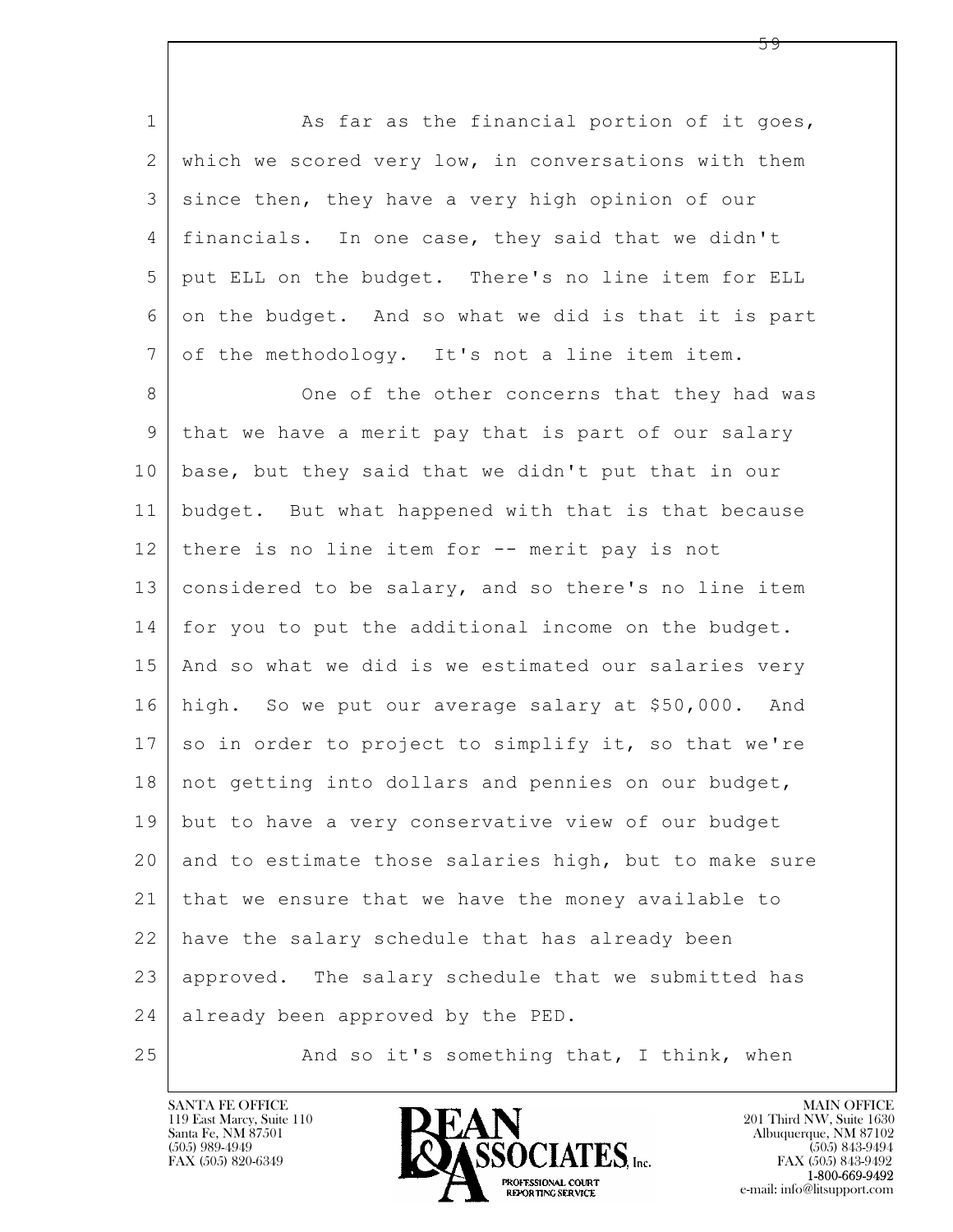$\mathbf{L}$  1 you have different groups of evaluators evaluating 2 different applications, one group might pick this out 3 of this application and not pick that out of that 4 application, which I think happens sometimes, and 5 then you don't have really the opportunity to 6 explain. When you have an innovative program, we 7 spent a great deal of time explaining our academic 8 | program just now, and yet because it's unfamiliar, 9 it's not being understood even though it's innovative 10 and where we have just explained it, there's certain 11 aspects of it that still need to be dug into by 12 certain individuals because it is new. 13 And so I think that may be where we have 14 lost some of our points is that it wasn't -- we 15 | spent -- I spent four years on this. We have spent 16 months and months. And they all are very good at 17 | reading and editing and understanding. And they're 18 | teachers. That's all they have done for 35 years,  $19$  and so  $-$ 20 CHAIR SHEARMAN: You're running short on  $21$  | time. 22 MS. RODE: I think that's enough. What was 23 the second question that you had? I'm sorry. 24 COMMISSIONER PARKER: Just as far as the 25 evaluation to make sure the kids are meeting those

119 East Marcy, Suite 110<br>Santa Fe, NM 87501



FAX (505) 843-9492 e-mail: info@litsupport.com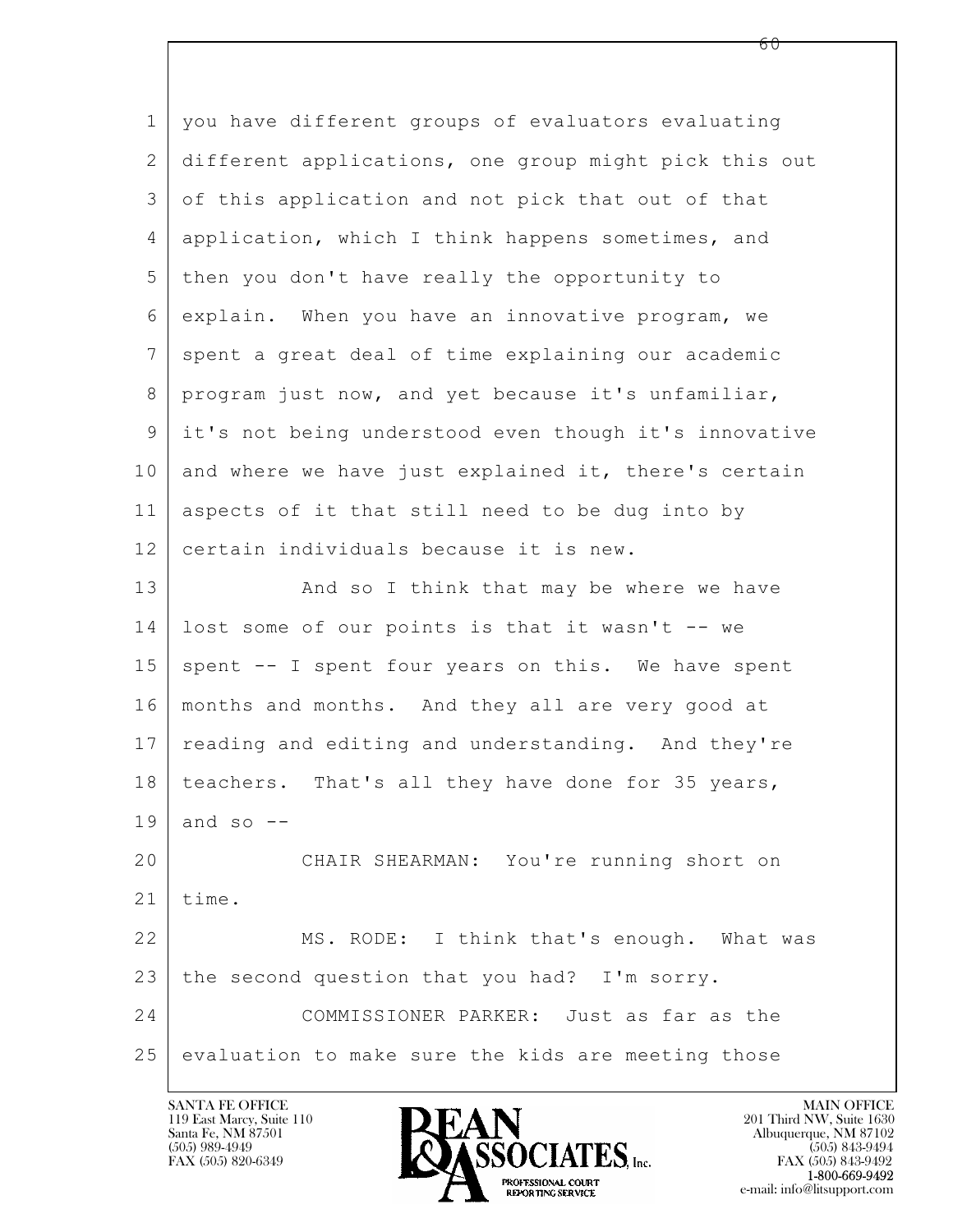$\mathbf{L}$  1 | goals, how are you measuring that exactly? 2 MS. RODE: The measurement is like what 3 would be an IEP. Each individual student has their 4 course map. And so when you have an IEP, it's very 5 measurable, and you can every semester be able to 6 measure where that student is in regards to the goals 7 that are on the IEP. 8 So that's the best correlation I can make 9 because when they meet with the stakeholders at the 10 beginning and you set that course map, then you are 11 guaranteeing that they are meeting those daily goals 12 to be on pace. So it's the pacing that determines 13 whether or not they're meeting those goals, and then 14 | you determine that at the end of the each semester. 15 If they have completed their course work at the grade 16 level which is their minimum acceptable standard on 17 time, then you know that they're on pace to graduate 18 on time. So it is very measurable. 19 CHAIR SHEARMAN: Let me ask a couple. I 20 know we're running short on time. You mentioned your 21 merit pay, and I'm looking at your salary schedule 22 for merit pay. You-all are teachers, or many of you 23 are teachers. Have any of you been rated highly 24 effective? Anybody highly effective by the current 25 | system? One.

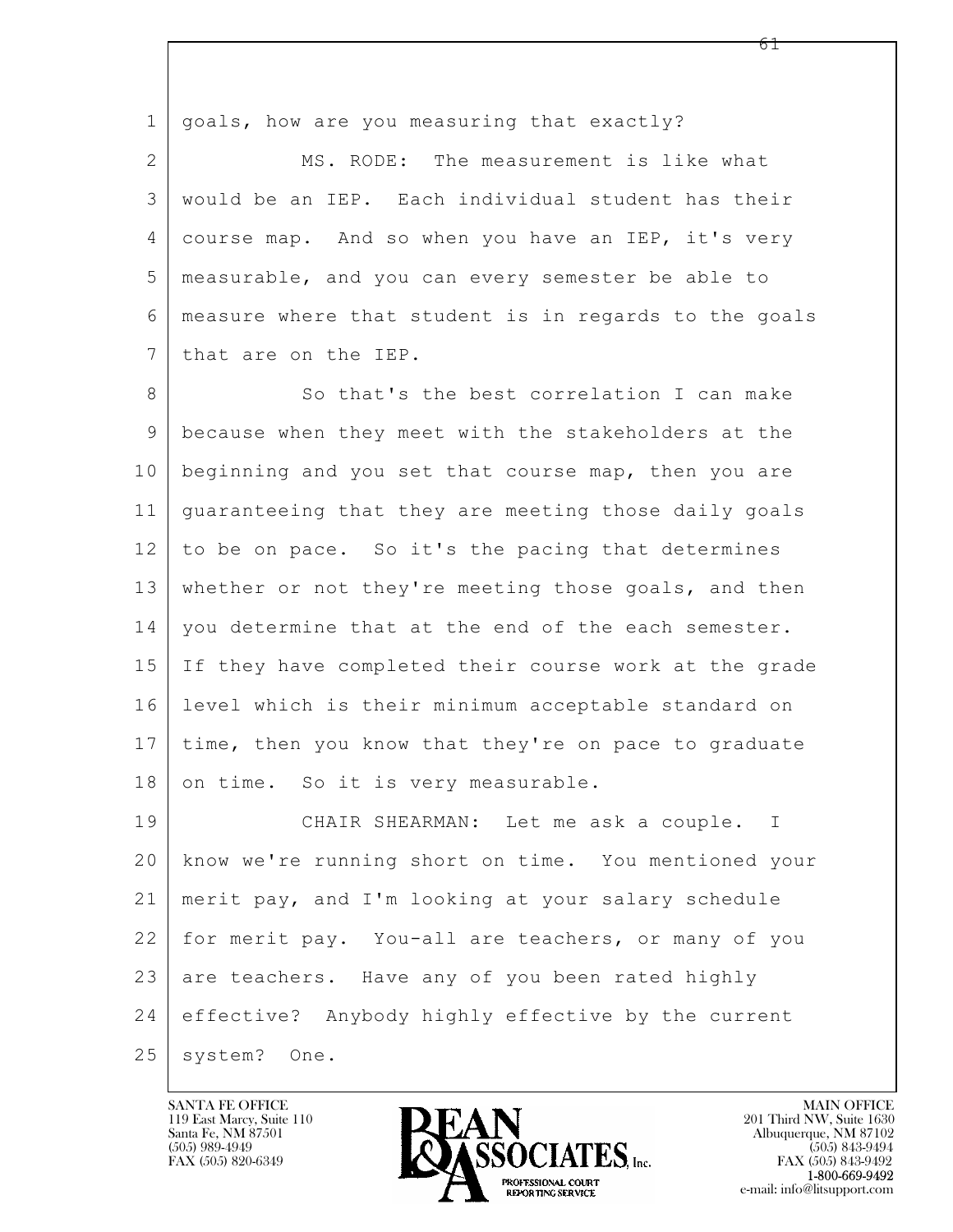| $\mathbf 1$ | MS. RODE: We only have two in APS, I                 |
|-------------|------------------------------------------------------|
| 2           | think.                                               |
| 3           | CHAIR SHEARMAN: My concern is, this is a             |
| 4           | really new system of rating. It has many, many       |
| 5           | questions around it. Lots of people are very upset   |
| 6           | by it. Some say the data didn't get put in right.    |
| 7           | Some say the data got put in right. What did you do  |
| 8           | with it? I would hate to see you -- truly if you're  |
| 9           | going to do merit pay, I would hate to see you base  |
| 10          | it on this system until this system is more proven.  |
| 11          | That's just my concern, just my concern. A word of   |
| 12          | caution.                                             |
| 13          | MS. RODE: I believe how that is stated is            |
| 14          | that it's not up to the states. It's up to the       |
| 15          | administrator. It's not the state who rates them.    |
| 16          | It's the administrator who rates them in regards to  |
| 17          | their rating within our school.                      |
| 18          | CHAIR SHEARMAN: Not the state rating?                |
| 19          | MS. RODE: Not the state rating, and that's           |
| 20          | how the merit pay is valued. And I can tell you that |
| 21          | as somebody who wrote this application with an       |
| 22          | amazing group of people, I feel their pain when it   |
| 23          | comes to an evaluation. I really do. And I've heard  |
| 24          | it. It's a tough situation.                          |
| 25          | CHAIR SHEARMAN: It's a tough situation.              |

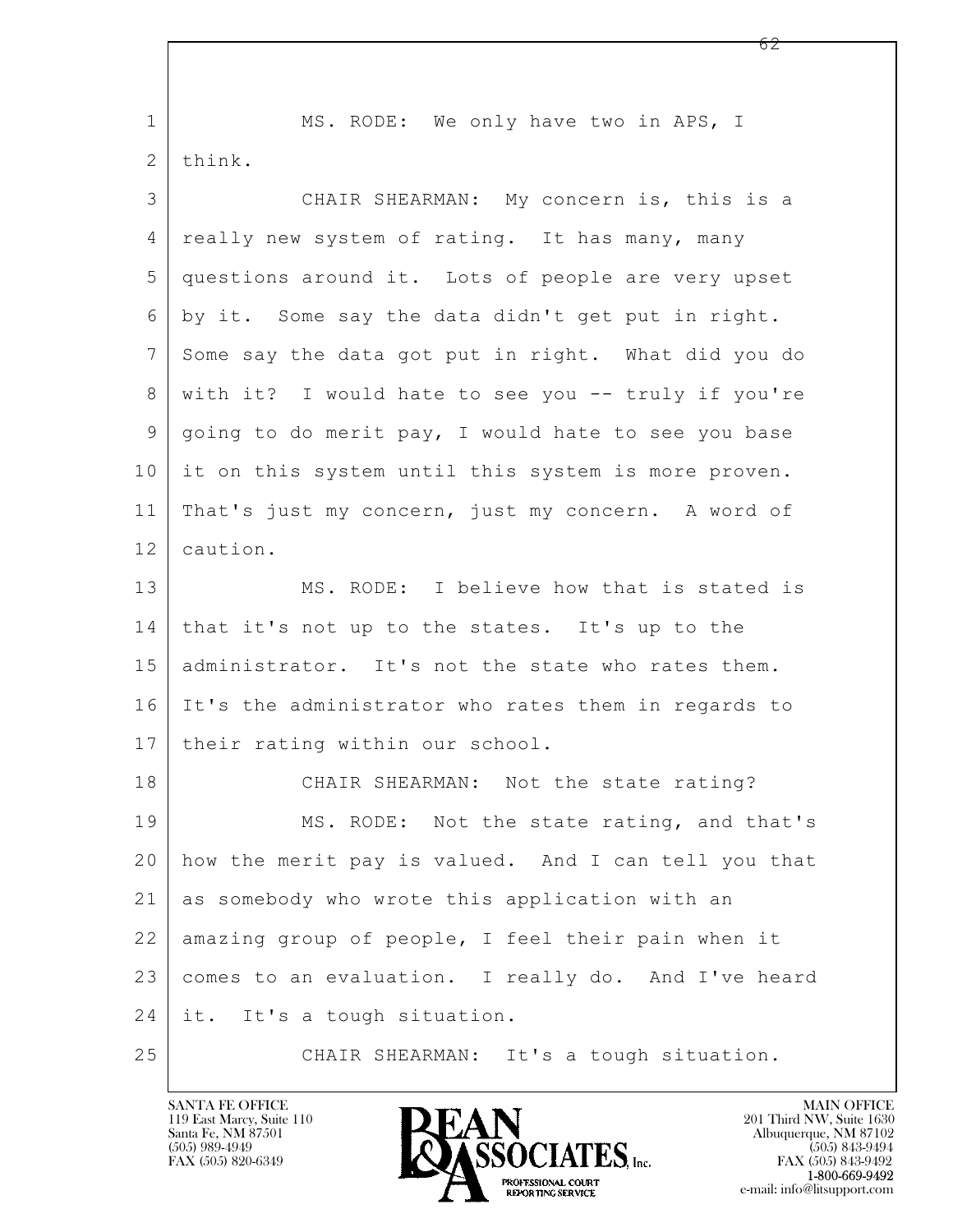$\mathbf{L}$  1 Let me just ask you a hypothetical question. If 2 | Mr. Vigil and his group went away today this 3 afternoon, do you understand the budget? Do the 4 founders understand? I don't want Mr. Vigil to 5 answer. I want you to answer. Do the founders 6 understand the budget well enough to carry on without 7 Mr. Vigil or someone like him? How well do you 8 understand this budget is my question. 9 MS. RODE: I think that we understand the 10 budget as well as we can being non CPAs and being 11 very committed to study and to capacity and to fiscal 12 responsibility. I think that it is necessary. I 13 mean, listening to just the hearing before we were 14 here and having nobody speak but a lawyer, that it is 15 very important that you have people on board who are 16 very experienced and knowledgeable about their 17 portion of compliance. 18 | And so I think that it's important for us 19 to understand it at the level in which we can, but I 20 also think it's important to have those people on 21 board both in the principal position, on the board of 22 directors, and in the financial management that are 23 experts. 24 CHAIR SHEARMAN: Just again a word of 25 caution. A lot of schools get in trouble with their

119 East Marcy, Suite 110<br>Santa Fe, NM 87501



FAX (505) 843-9492 e-mail: info@litsupport.com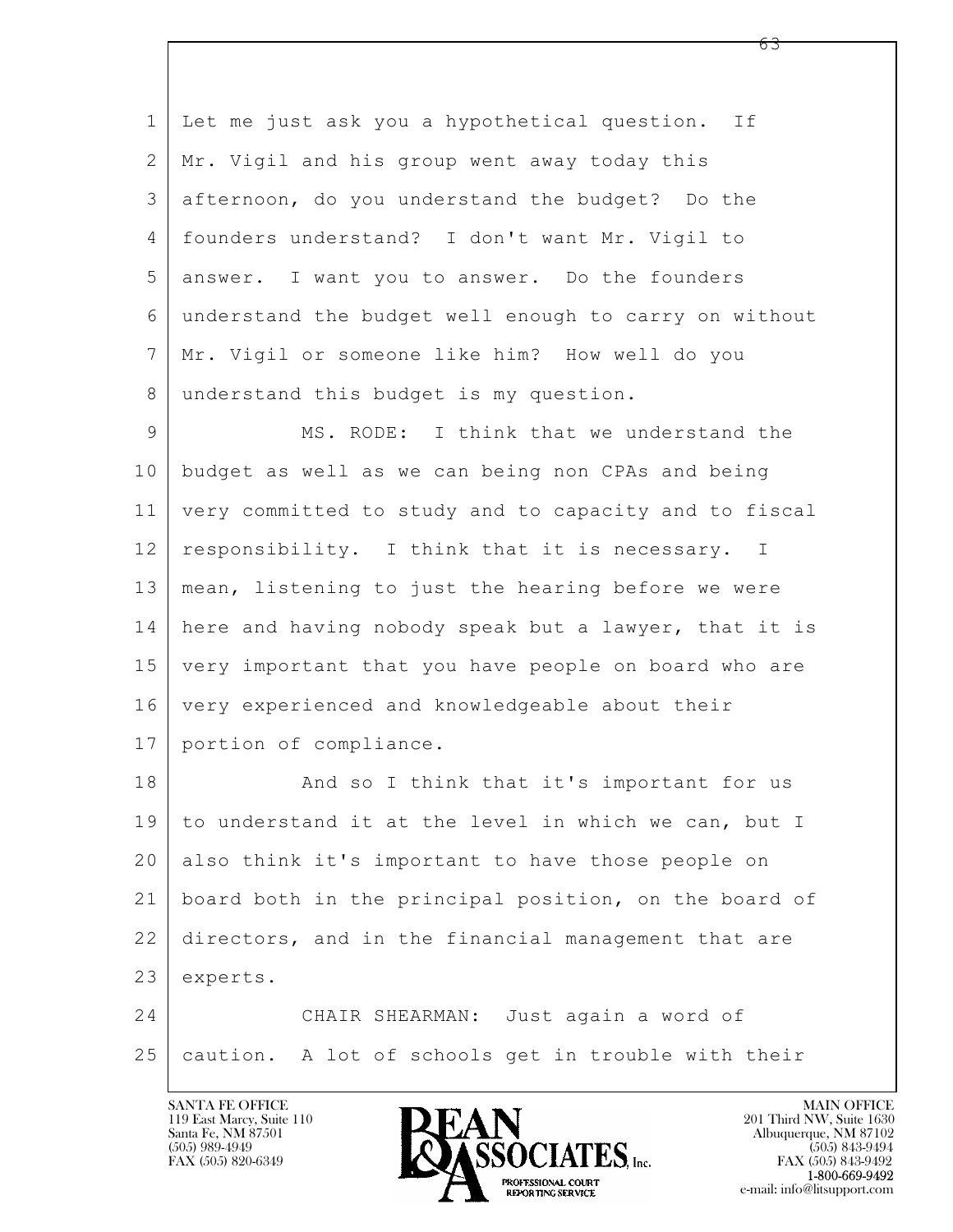$\mathbf{L}$  1 finances, and it's because in many cases the board 2 does not truly understand what's going on. 3 MS. RODE: Sure. 4 CHAIR SHEARMAN: So if you rely 100 percent 5 on Mr. Vigil or on someone like him, or group, and 6 just it's all going well, it must be fine, it will 7 come back and bite you. 8 MS. RODE: In our application, we did state 9 very clearly that that was a qualification for the 10 principal, and it also was a qualification for a 11 board member. So that not only do we have the 12 expertise, but we have the checks and balances. 13 CHAIR SHEARMAN: Good. 14 Now, I do have a question for Mr. Vigil. 15 On the totals, on the year totals, year three is \$2.4 16 million, and it's 250 students. Year four, \$2.035 17 million, and the same amount in year five. Why does 18 it go down in year four and five? 19 MR. VIGIL: Chairman Shearman, what happens 20 is with the funding formula, once you reach certain 21 plateaus, you lose your small school size, you lose 22 your growth, so you have a tendency to plateau in 23 your revenue numbers. 24 CHAIR SHEARMAN: So it's the growth? 25 MR. VIGIL: Yes. So it's the way the

119 East Marcy, Suite 110<br>Santa Fe, NM 87501



FAX (505) 843-9492 e-mail: info@litsupport.com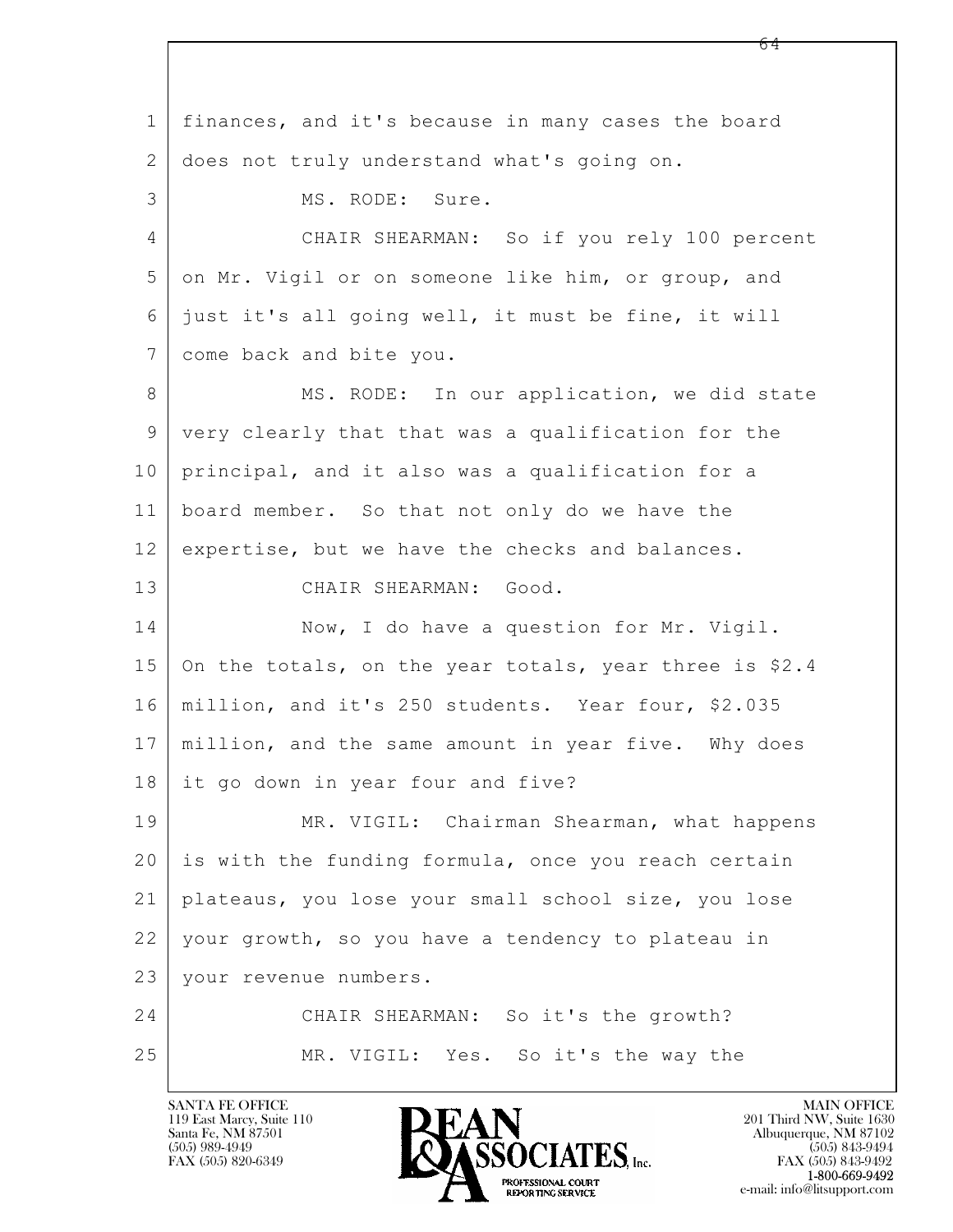1 formula factors come out.

| $\overline{2}$ | CHAIR SHEARMAN: Sure. You said you were               |
|----------------|-------------------------------------------------------|
| 3              | going to have computer labs, and that's where the     |
| 4              | students are going to do their online work. Where is  |
| 5              | that in the budget to buy those computers?            |
| 6              | MR. VIGIL: Madam Chair, what we have done             |
| 7              | is we put in for supply assets, I believe in Function |
| 8              | 11,000 and $1,000$ -- I'll have to look up the        |
| 9              | number -- 332, there is money set aside for -- the    |
| 10             | state calls it supply assets. And those are the       |
| 11             | computer labs because each one is under \$5,000. It's |
| 12             | the way the state has us account for them.            |
| 13             | CHAIR SHEARMAN: Okay. I'm not going into              |
| 14             | this a lot. Are your teachers going to be paid for    |
| 15             | the extra hours they work per week? Because you're    |
| 16             | saying 40 to 50 hours per week for teachers. Is       |
| 17             | there some formula in there that if they actually are |
| 18             | required to work 50 hours, they're going to get paid  |
| 19             | more?                                                 |
| 20             | MS. RODE: What we have set up is -- I                 |
| 21             | don't know if you're familiar with like Pappas where  |
| 22             | they have a dance school, and so you have different   |
| 23             | people come in to fill in different parts of the day  |
| 24             | as far as contract work. So the teachers are not      |
| 25             | there necessarily from 7:00 a.m. to 5:00 p.m.,        |

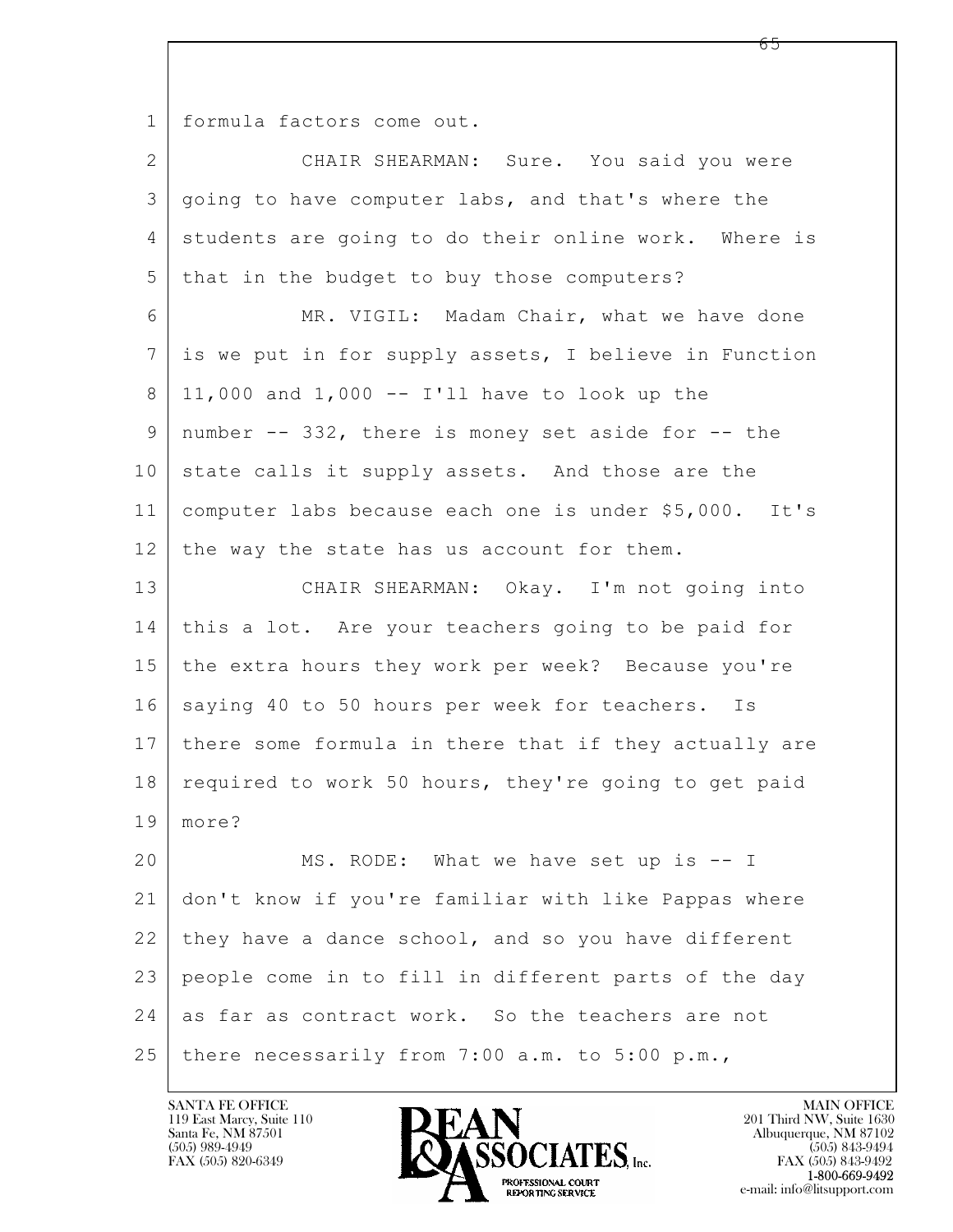| $\mathbf{1}$   | although coaches a lot of times are familiar with     |
|----------------|-------------------------------------------------------|
| $\mathbf{2}$   | having practices before or after school, and they     |
| 3              | receive a stipend for that work. There will be        |
| 4              | stipends made available depending on what their roles |
| 5              | and responsibilities are. But the main instructional  |
| 6              | hours for the course work they have are between 9:00  |
| $7\phantom{.}$ | and 3:00. And so a lot of the other types of          |
| 8              | activities that we do are before and after and will   |
| $\overline{9}$ | also utilize contract workers that is noted in the    |
| 10             | budget as well.                                       |
| 11             | CHAIR SHEARMAN: Okay. Thank you. I have               |
| 12             | to say I like the idea of this school. I'm not an     |
| 13             | athlete. You can tell that by looking at me. But my   |
| 14             | children were. And I think you struggle with finding  |
| 15             | a place for each individual child. Of course, in      |
| 16             | Artesia, you go to one school. But you have the       |
| 17             | super student who also wants to be an athlete, and of |
| 18             | course, they take care of themselves. They balance    |
| 19             | just fine. You have the super athlete who says, I go  |
| 20             | to school, I'll pass every one of those classes.      |
| 21             | I'll do all that work so I can play football, and     |
| 22             | I'll play baseball to fill the time until football    |
| 23             | comes back around.                                    |
| 24             | So a school like yours, I think, would                |
| 25             | speak to those kids who really, really are so         |

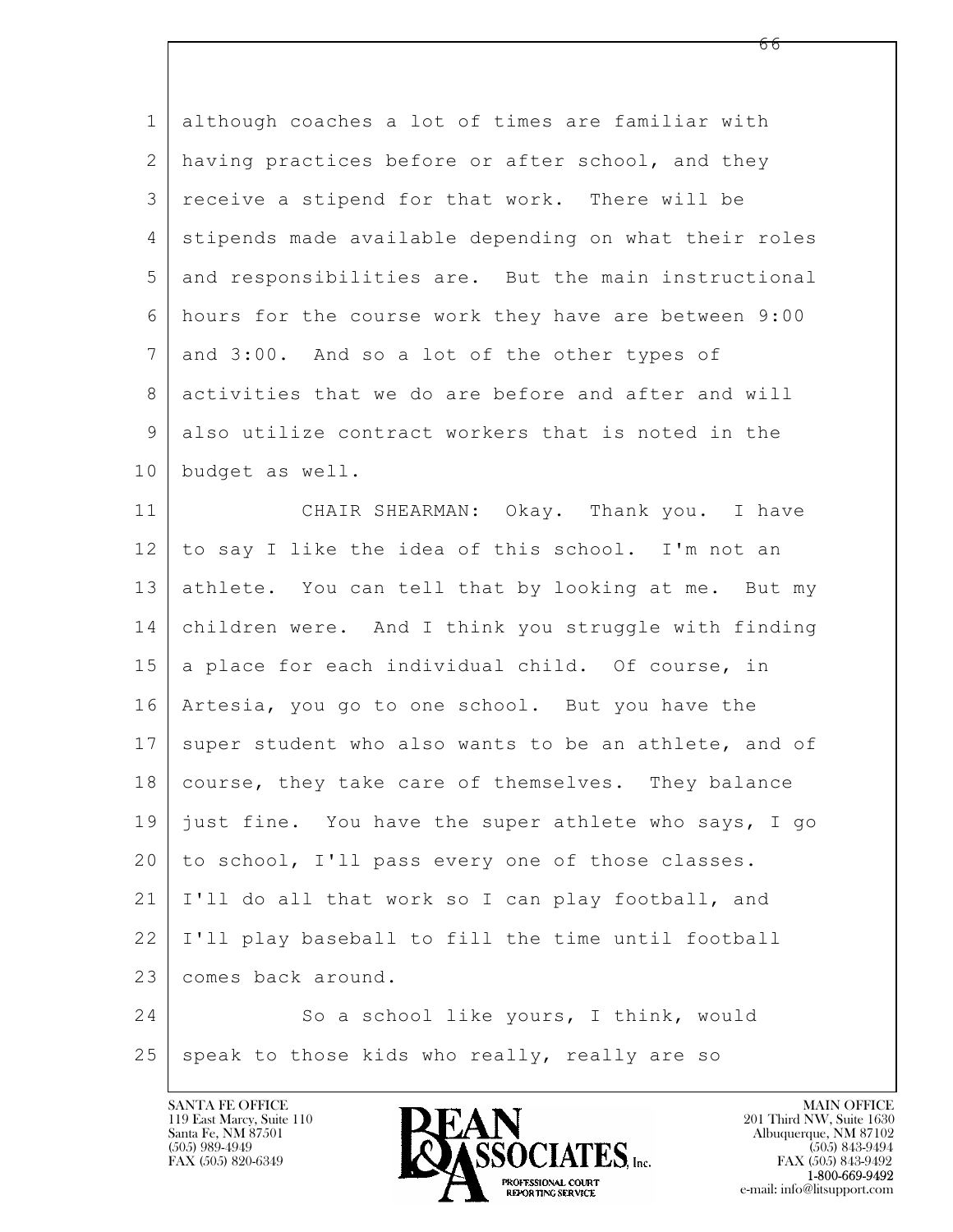| $\mathbf 1$    | involved in athletics that whatever it takes to be     |
|----------------|--------------------------------------------------------|
| 2              | involved in that athletic situation they will do.      |
| 3              | And so, if they get a good education just sort of,     |
| 4              | it's, Oh, by the way, yea, that's great. It's not as   |
| 5              | easy as it sounds, and I know it's not. But I like     |
| 6              | your idea. There may be a few bumps in the road.       |
| $\overline{7}$ | There may be some bumps in this application, but       |
| $8\,$          | overall, I really do like the idea. I think there's    |
| $\mathsf 9$    | a group of kids out there you speak to.                |
| 10             | MS. RODE: Thank you.                                   |
| 11             | CHAIR SHEARMAN: I like it. Other                       |
| 12             | questions?                                             |
| 13             | COMMISSION BERGMAN: Does anybody else want             |
| 14             | to say something that hasn't had a chance yet? This    |
| 15             | is more informational than a question. I noted at      |
| 16             | least twice in the application you stated you're       |
| 17             | going to weight your enrollment towards eighth         |
|                | 18 graders. You can't do that statutorily. You have to |
| 19             | accept all applications because you can't tell ninth   |
| 20             | or tenth graders, Well, we're taking eighth graders.   |
| 21             | I just want you to be aware you can't. Up to your      |
| 22             | cap, you have to accept all applications. And if you   |
| 23             | go over your cap, you've got to do the lottery, which  |
| 24             | you understand.                                        |
| 25             | MS. RODE: Sure.                                        |

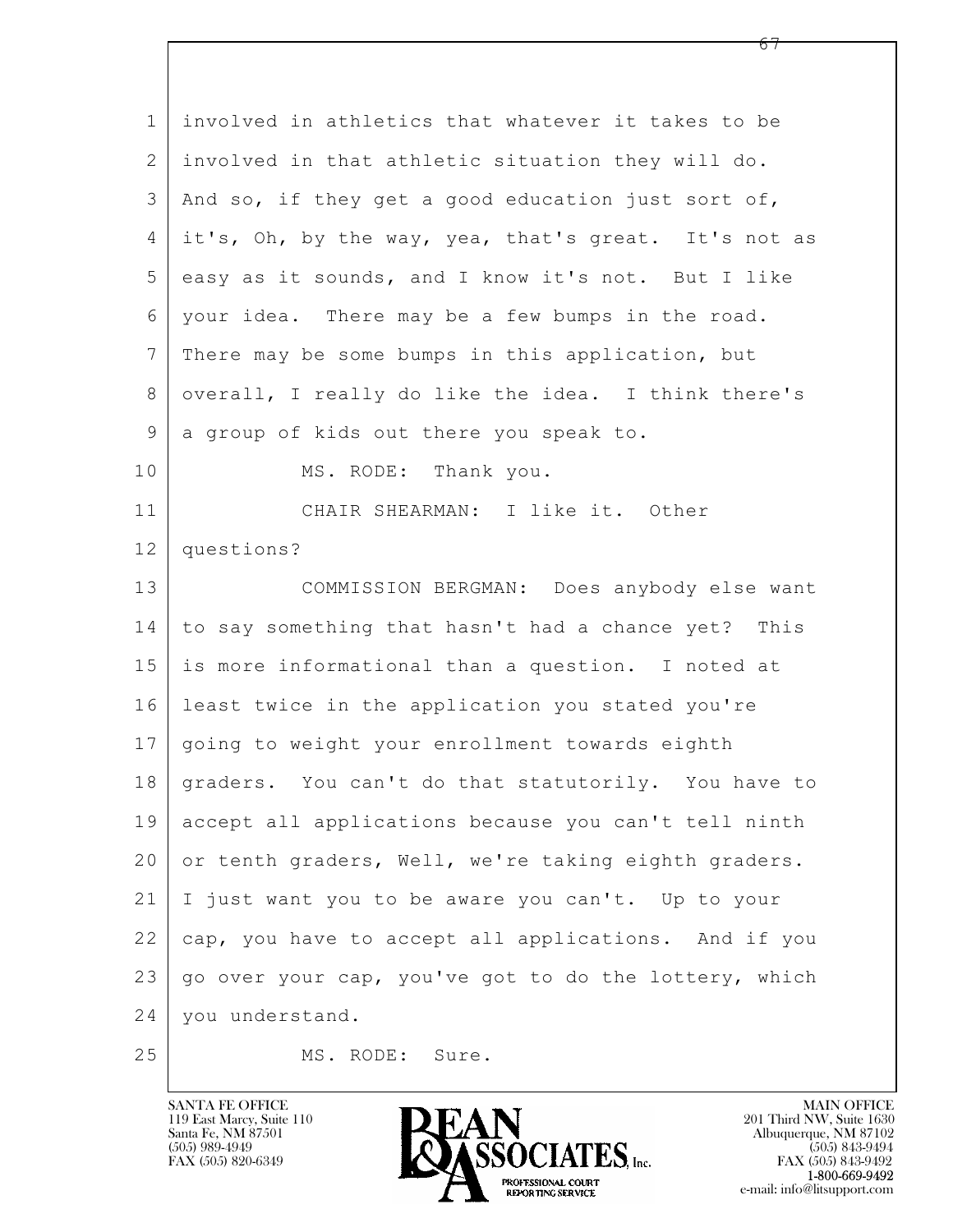$\mathbf{L}$  1 COMMISSION BERGMAN: So as much as you 2 would like to weight your enrollment towards eighth 3 graders, statutorily you just can't do that. 4 MS. RODE: Thank you for that information. 5 COMMISSION BERGMAN: Thank you, Madam 6 Chair. 7 CHAIR SHEARMAN: Thank you. 8 COMMISSIONER PARKER: Madam Chair and 9 commissioners, you remind me of something, and I want 10 to bring it up at least once every time we meet is 11 the minimum instructional hours. A lot of schools 12 will hover around that minimum. And some people have 13 heard me say that that's the least amount of 14 education you can give a kid without breaking a law. 15 And so you guys are up around 14 or 1,500, somewhere 16 in there. Is that increased classroom time like book 17 stuff or is that athletic time, training? What's 18 that increase consist of? 19 MS. RODE: Well, one of the things that is 20 wonderful about having a school like this is that 21 learning is integrated into the sports. So we have 22 basketball coaches who will teach trajectory or 23 percentages or whatever we're doing inside our 24 building is going to relate to learning. So when 25 you're talking about instructional hours, we also

119 East Marcy, Suite 110<br>Santa Fe, NM 87501



FAX (505) 843-9492 e-mail: info@litsupport.com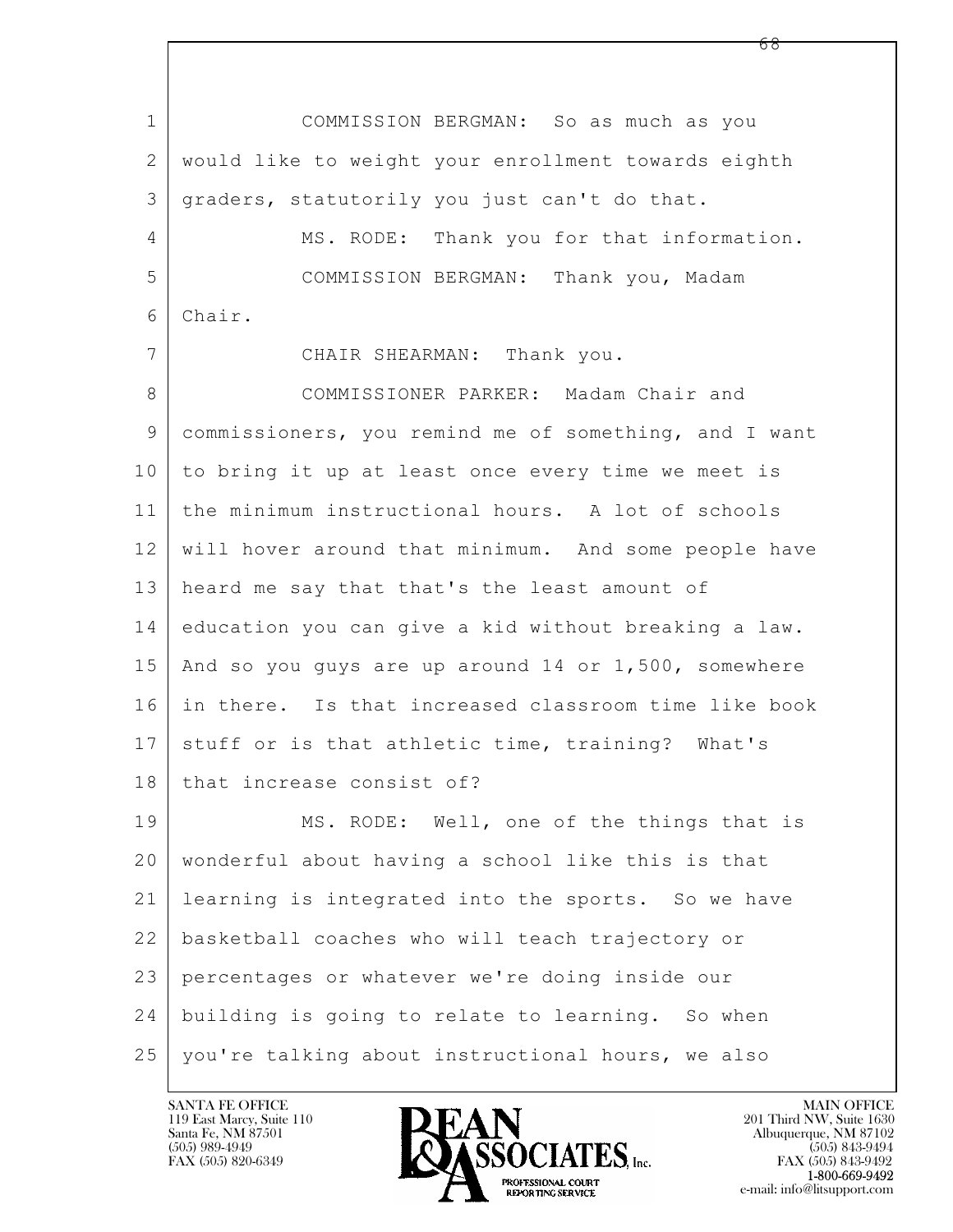1 have partnerships where we have what's called 2 training table that isn't in the budget, but they're 3 through partnerships that we had training table for 4 additional tutoring at night, we have SAHQ Saturdays 5 for additional support on the weekends.

6 We will encourage -- because of the online 7 learning and the proximity our building is to CNM, we 8 will also encourage students to be taking courses 9 during the summer whether they be online or at the 10 university. So we are very much in agreement that 11 it's not about getting into the minimum, but it's 12 actually about reaching the students' potential. And  $13$  so encouraging that learning, but not in a way where 14 you're just sitting a kid in a chair and drilling 15 | them for another hour or two a day, but you're 16 actually using what inspires them to get them to want 17 to learn. And that's what we're about. And our 18 building is open year-round. We have programs for 19 the community 12 months out of the year. And so it's 20 something that we will stay engaged with the students 21 on a year-round basis, and we will encourage learning 22 opportunities for them.

 $\mathbf{L}$  23 Like the kids said here, during our summer 24 program, our summer program goes from 9:00 in the 25 morning until 9:00 at night. And we have some kids



FAX (505) 843-9492 e-mail: info@litsupport.com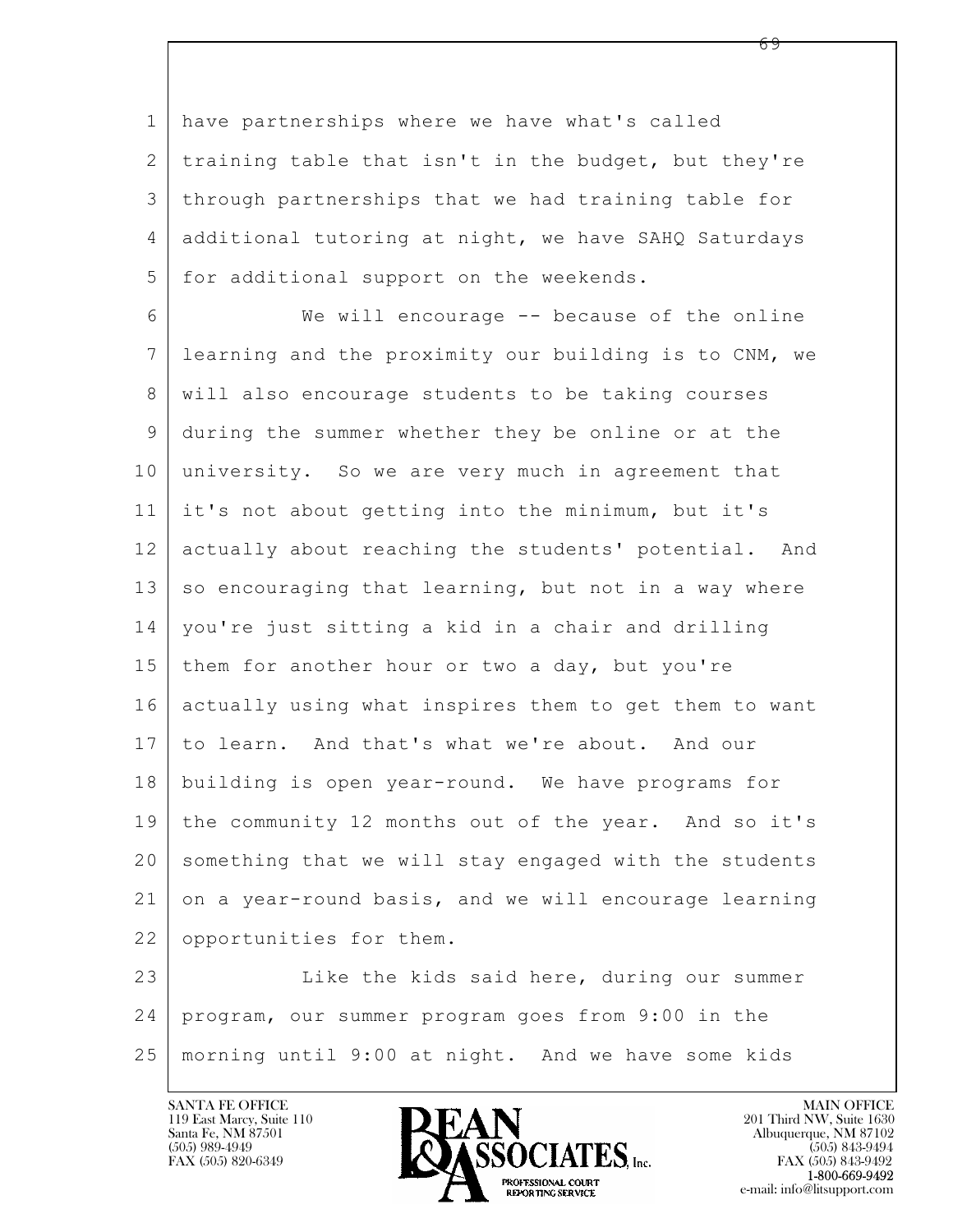$\mathbf{L}$  1 who are there all day long. And those kids also 2 bring their work, and they do studies, and they have 3 tutoring available to them. 4 CHAIR SHEARMAN: Commissioner Pogna. 5 COMMISSIONER POGNA: Yes. I really love 6 the concept because I had three super athletic 7 daughters, and that's when APS had real honest to 8 goodness PE in schools, and they got a lot of track 9 and so on. And then later on, they were in diving 10 and swimming. But they would have to go to  $-$ - they 11 would get up at 6:00 in the morning to go to UNM for 12 the swimming pool or to Valley High School. And we 13 lived way up in the Northeast Heights. And then they 14 also belonged to  $-$  at that time, there was an 15 | Olympic track club in Albuquerque. 16 MS. RODE: I was on it. 17 COMMISSIONER POGNA: That was their lives. 18 They just loved it and really worked at it. So they 19 would get home late at night and go to diving early 20 | in the morning. There was no time for trouble. 21 There was never any time. They ate supper late and 22 had breakfast, and that was it. It was just  $23$  tremendous. Unfortunately, in high school, they 24 didn't have athletics for girls. And so that's when 25 they really enjoyed the track club. But it was



FAX (505) 843-9492 e-mail: info@litsupport.com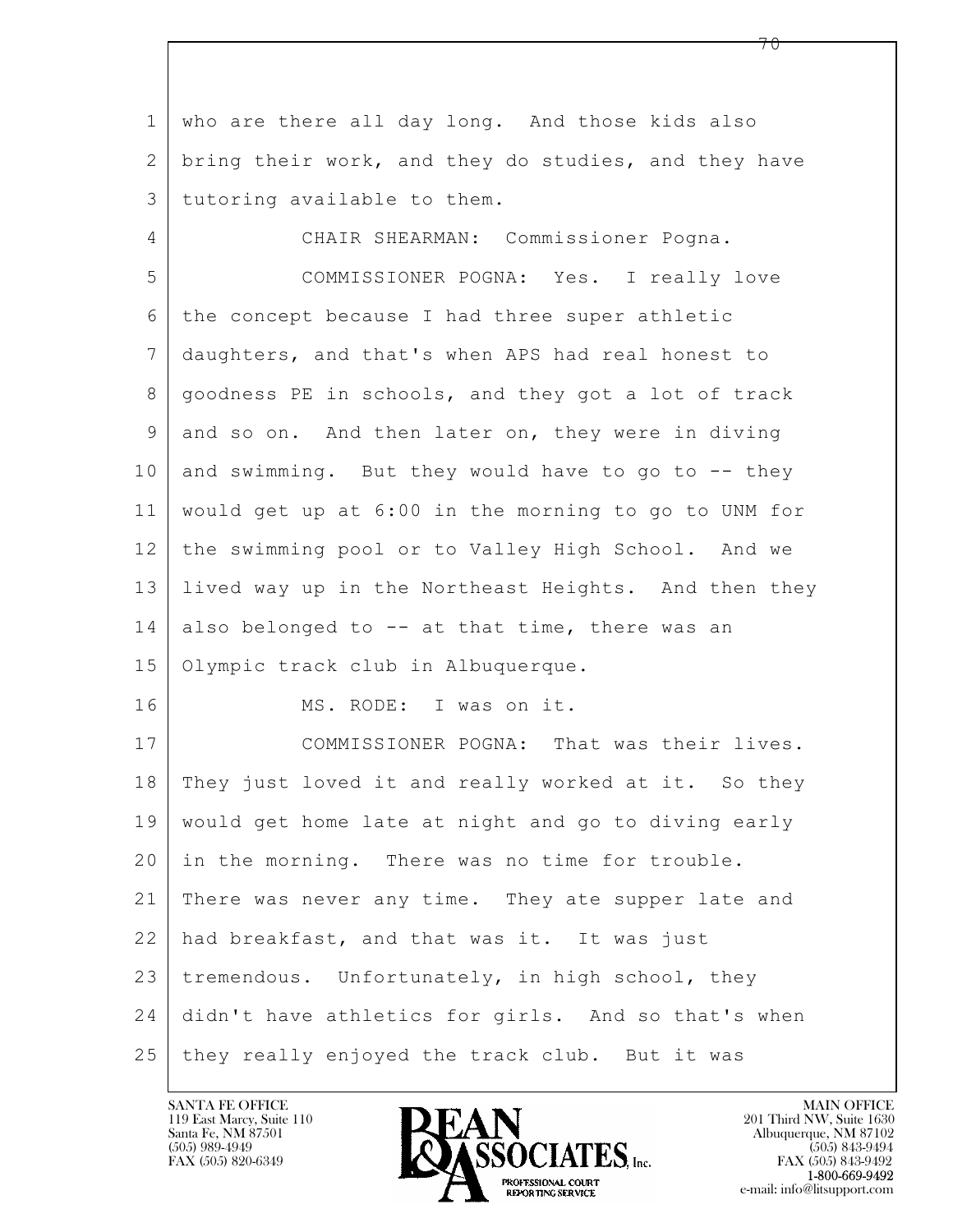$\mathbf{L}$  1 tremendous. And to this day, they are very athletic, 2 and that's part of their lives. I love it. Besides 3 | that, they're also very good students. 4 CHAIR SHEARMAN: Thank you. Commissioner 5 Gant. 6 COMMISSIONER GANT: Madam Chair and 7 members, you have online training or online education 8 and whatever you want to call it. You're at school 9 from 7:00 to 5:00 daily, and you have your computer 10 labs and all that. Are you expecting students to do 11 some work online at home? 12 MS. RODE: That really depends on them. 13 COMMISSIONER GANT: I'm asking you. Are 14 | you expecting them? I don't care what the kids 15 expect. What do you expect? 16 MS. RODE: Right. Our expectation is that 17 | they stay on pace. So if they are not on pace, then 18 they are required to do work at home or to have 19 additional time at school, additional seat time that 20 they have to stay on pace. So that goes back to our 21 mission specific goal is that if you have a student 22 who is really applying themselves and they are on 23 pace, then their requirements at home would be less 24 than if you have kids who are coming and spacing out 25 in front of a computer screen and not getting the

119 East Marcy, Suite 110<br>Santa Fe, NM 87501

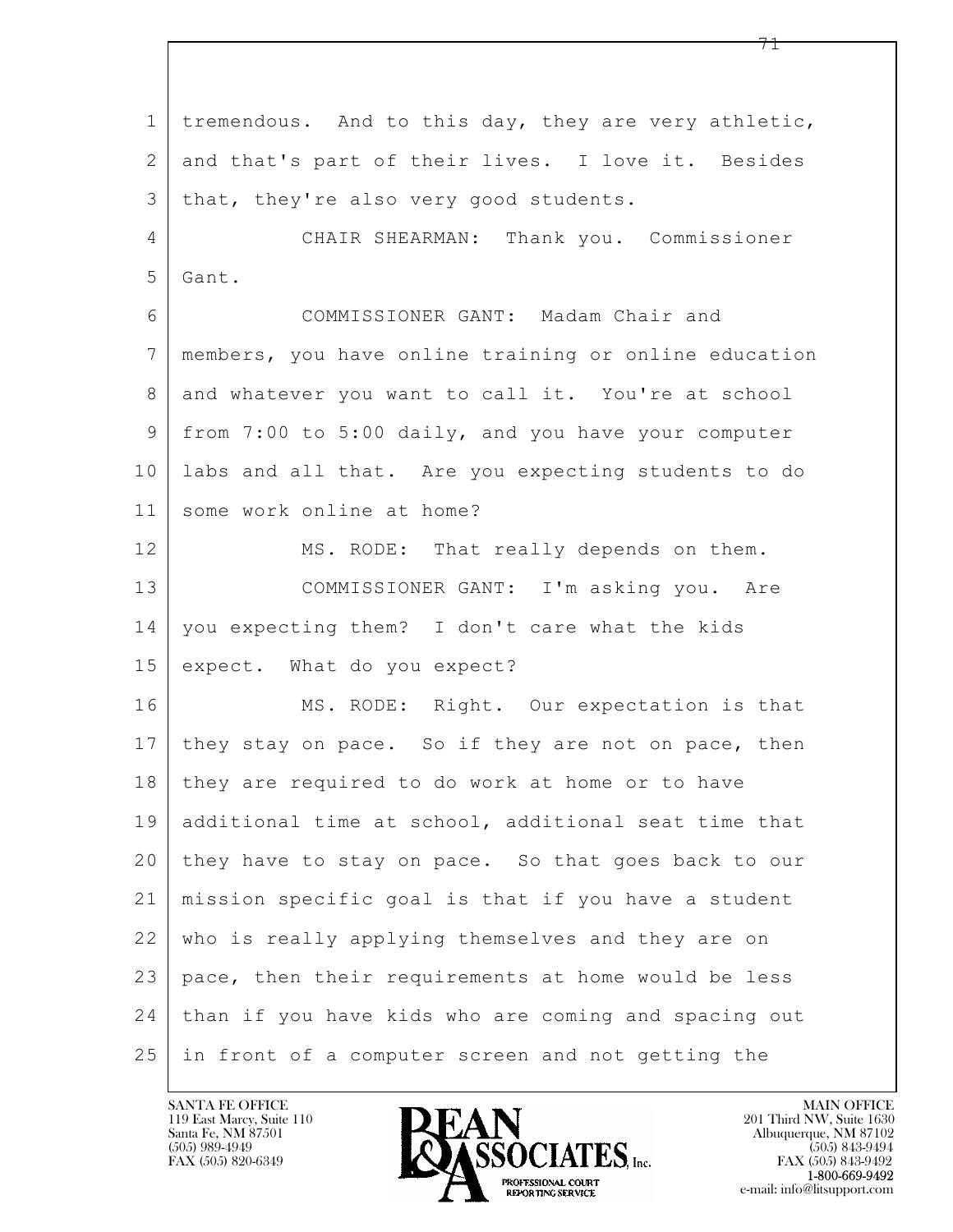$\mathbf{L}$  1 work done, and then their requirements at home would 2 be a greater burden than those kids who are taking 3 care of business. 4 COMMISSIONER GANT: With that stated, Madam 5 Chair, with that stated, and it is your curriculum, 6 not theirs, the students, what do you give them in 7 | the way of hardware, software, so they can do their 8 work at home? 9 MS. RODE: It is our intent to meet the 10 | needs of individual students. So if there are 11 students that have those needs for hardware, then we 12 | will assist them in doing that. 13 COMMISSIONER GANT: Does that include the 14 internet connection? 15 MS. RODE: If that's what it takes. When 16 it comes to coaches, you do whatever it takes to help 17 those kids. 18 COMMISSIONER GANT: That's not in the 19 budget, is it? 20 MS. RODE: For equipment, there is money in 21 the budget for some equipment, but it's not for 22 everyone. We do not have it in the budget. We also 23 have a 501 (C) (3) that we have already established at 24 the beginning of this year called SAHQ Backers. So 25 | through that  $501(C)(3)$ , we would hope to be able to

119 East Marcy, Suite 110<br>Santa Fe, NM 87501

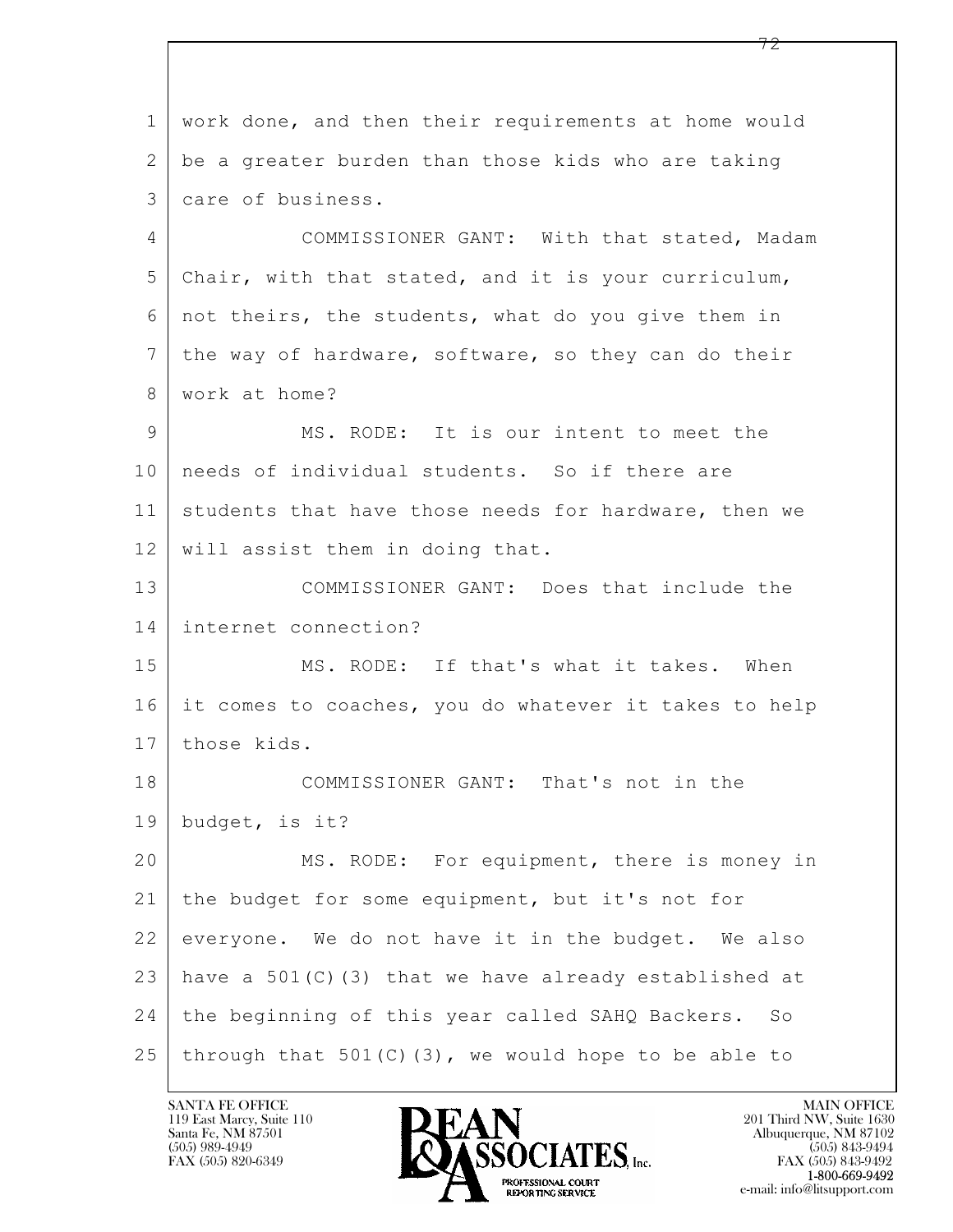$\mathbf{L}$  1 raise additional support to address the needs of 2 kids. Within our program even now, we have kids from 3 all spectrums of the socioeconomic world. And what 4 | we do is that money is never an issue. 5 I was also just asked to be on a board at 6 Presbyterian that has to do with chronic illnesses 7 and addressing chronic illness within the poor 8 communities of our state and access to programs. So 9 we are very sensitive to that and making sure that 10 kids have access not only to the academic portion of 11 it, but to those things that are going to make them 12 healthy and those activities that are going to keep 13 them healthy. 14 CHAIR SHEARMAN: Ladies and Gentlemen, it's 15 almost 3:00, and we have another school coming up. 16 So unless someone has just an absolutely vital 17 question, I would recommend that we call halt right 18 | now. We thank you-all very much for being here. 19 MS. RODE: Thank you. 20 CHAIR SHEARMAN: Let me just finish with my 21 little instructions here, and then we'll take a few 22 minutes break. 23 Any member of the public, including the 24 applicant, may submit written input following this 25 hearing. Written comments may be sent to the

119 East Marcy, Suite 110<br>Santa Fe, NM 87501



73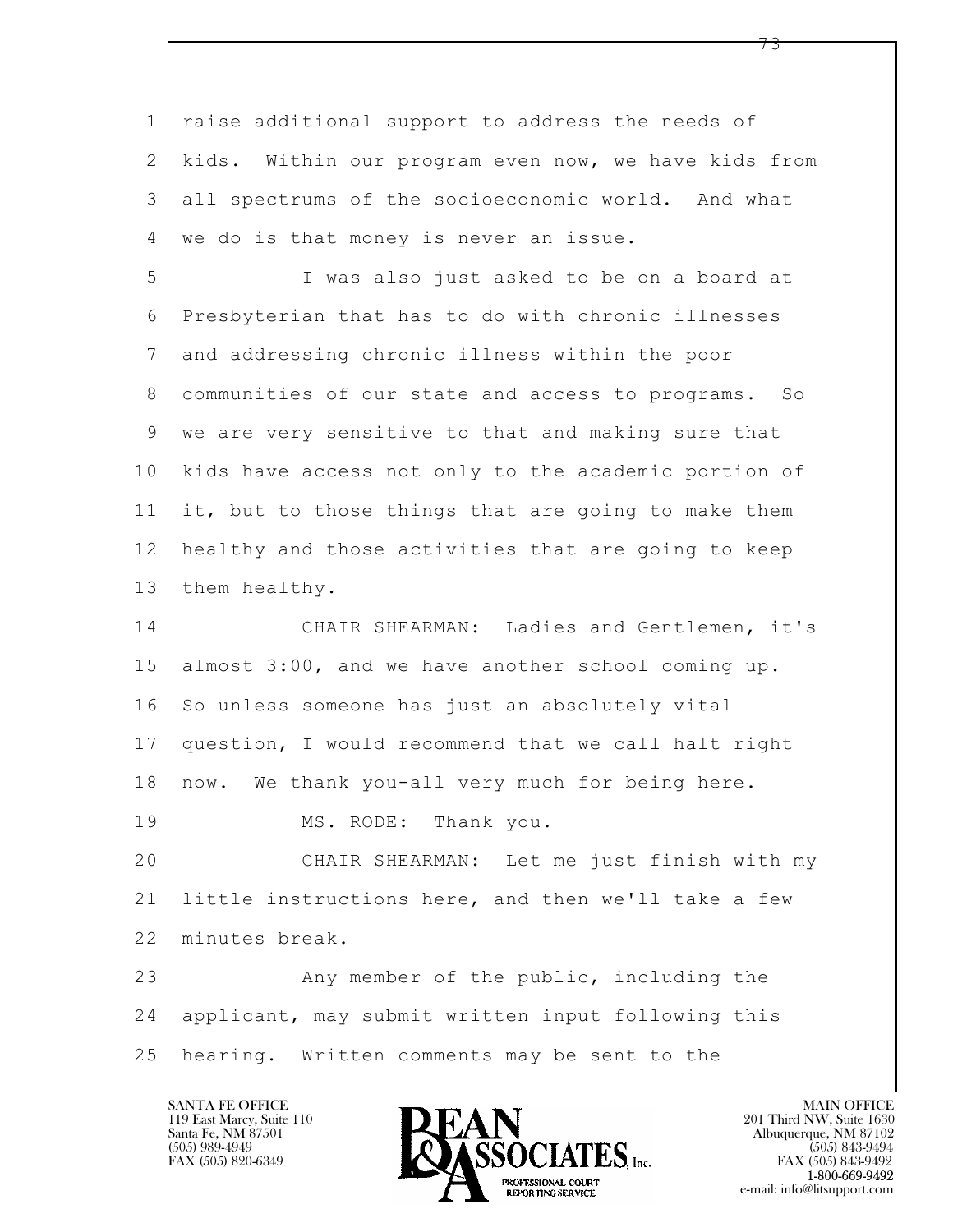| $\mathbf 1$ | commission via the PED website, mailed or                                                                                                     |
|-------------|-----------------------------------------------------------------------------------------------------------------------------------------------|
| 2           | hand-delivered. The details and addresses are listed                                                                                          |
| 3           | on the handout at the back of the room. So if you                                                                                             |
| 4           | haven't picked one of those up, it's got a schedule                                                                                           |
| 5           | of our hearings on the front and the addresses and so                                                                                         |
| 6           | forth on the back side. Please make sure you                                                                                                  |
| 7           | identify the school you're commenting on in the                                                                                               |
| 8           | drop-down menu if you're e-mailing. Please note that                                                                                          |
| $\mathsf 9$ | any written input must be received by no later than                                                                                           |
| 10          | 5:00 p.m. on the third business day following the                                                                                             |
| 11          | hearing on the application on which you wish to                                                                                               |
| 12          | comment. And for the SAHQ school, that would be                                                                                               |
| 13          | Friday, August 27, 2014, at 5:00 p.m.                                                                                                         |
| 14          | I now say we are in recess for 10 minutes                                                                                                     |
| 15          | until the next group is in. And we thank you-all                                                                                              |
| 16          | very much for being here.                                                                                                                     |
| 17          | MS. RODE: Thank you.                                                                                                                          |
| 18          | (The hearing concluded at 2:58 p.m.)                                                                                                          |
| 19          |                                                                                                                                               |
| 20          |                                                                                                                                               |
| 21          |                                                                                                                                               |
| 22          |                                                                                                                                               |
| 23          |                                                                                                                                               |
| 24          |                                                                                                                                               |
| 25          |                                                                                                                                               |
|             | <b>MAIN OFFICE</b>                                                                                                                            |
|             | <b>SANTA FE OFFICE</b><br><b>PEAN</b><br>119 East Marcy, Suite 110<br>201 Third NW, Suite 1630<br>Albuquerque, NM 87102<br>Santa Fe, NM 87501 |



74